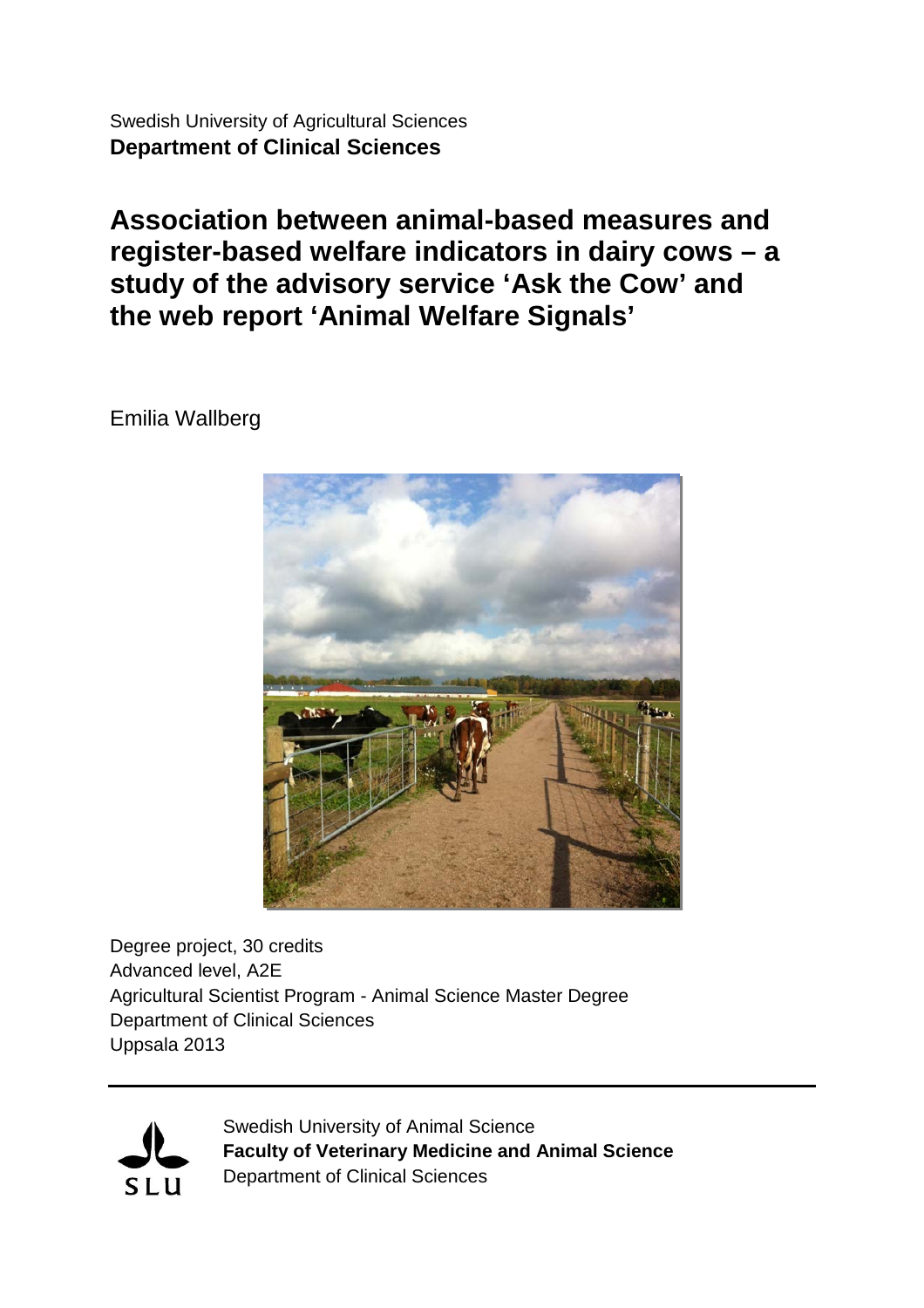### **Association between animal-based measures and registerbased welfare indicators in dairy cows – a study of the advisory service 'Ask the Cow' and the web report 'Animal Welfare Signals'**

Samband mellan djurbaserade mått och välfärdsindikatorer i kodatabasen – en studie av rådgivningstjänsten "Fråga Kon" och webbrapporten "Signaler Djurvälfärd"

Emilia Wallberg

#### **Supervisors:**

Anki Roth, Swedish University of Agricultural Sciences, Uppsala Louise Winblad von Walter, Växa Sverige, Stockholm Marie Jansson Mörk, Växa Sverige, Stockholm

#### **Examinator:**

Ulf Emanuelson, Swedish University of Agricultural Sciences, Uppsala

**Extent:** 30 credits **Course title:** Master Degree in Animal Science **Course code:** EX0692 **Program:** Agricultural Scientist Program, Animal Science **Level:** Advanced, A2E

**Place of publication:** Uppsala **Year of publication:** 2013

**On-line issue:** [http://epsilon.slu.se](http://epsilon.slu.se/)

**Key words:** dairy cows, animal-based measurements, register-based welfare indicators, resource-based measurements, 'Ask the Cow', 'Animal Welfare Signals', the Swedish Official Milk Recording Scheme, epidemiology, animal welfare, Växa Sverige, Swedish Dairy Association

**Nyckelord:** mjölkkor, djurbaserade välfärdsmått, välfärdsindikatorer i kodatabasen, resursbaserade välfärdsmått, Fråga Kon, Signaler Djurvälfärd, kokontrollen, epidemiologi, djurvälfärd, Växa Sverige, Svensk Mjölk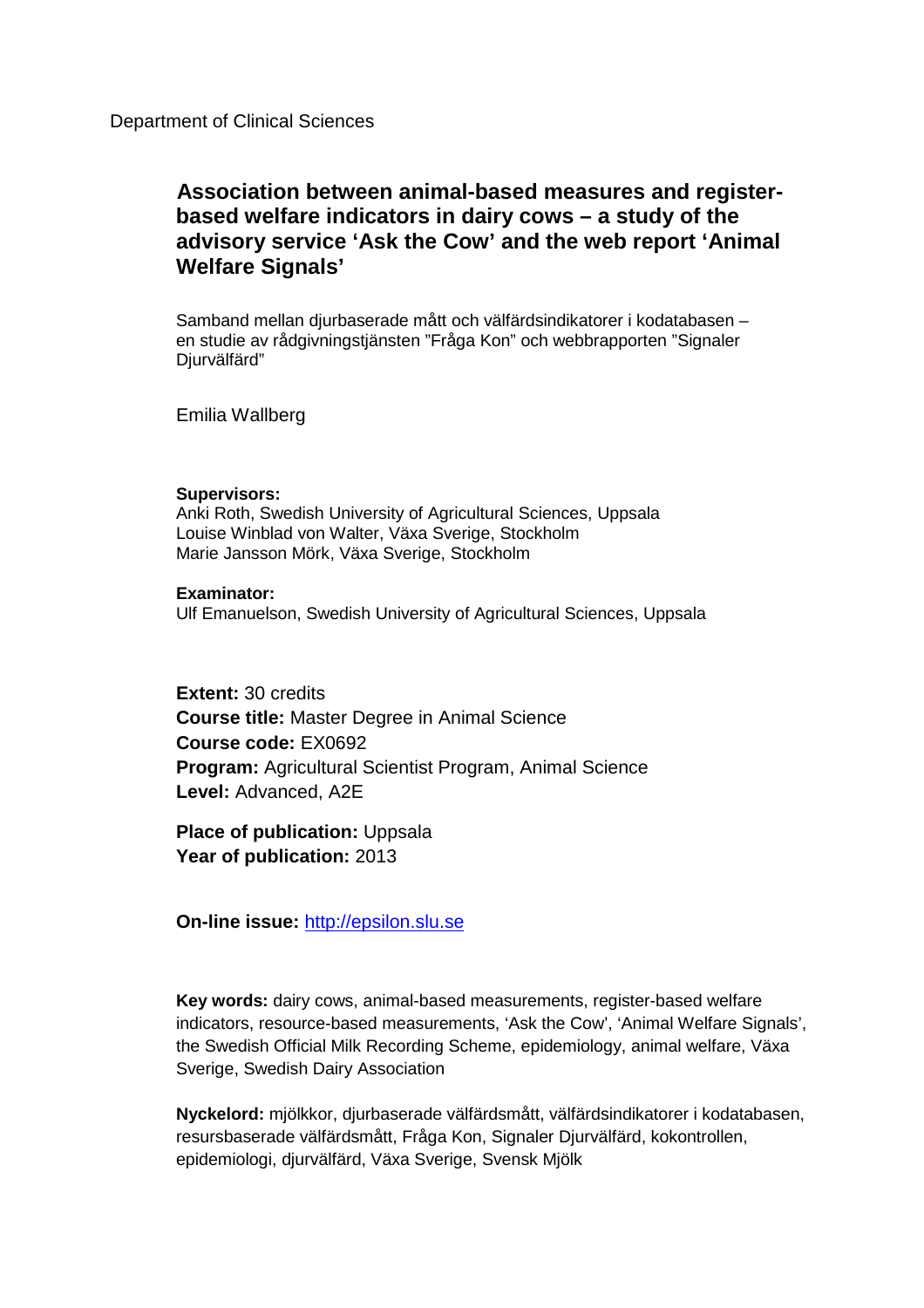# **Preface**

My interest in animal welfare has always been a strong motivation and guideline while studying to become an agronomist. I have read additional courses remotely to immerse myself in the subject and the aim of my studies has always been to work with animal welfare in some way. During my five years at the Swedish University of Agricultural Sciences (SLU) in Uppsala I have come in contact with the organisation of Växa Sverige (former Swedish Dairy Association) several times. I was always fascinated about their work; how they validate the importance of maintaining a good animal welfare and care a lot about the farmers at the same time.

In spring 2012 I contacted Louise Winblad von Walter and asked her if Växa Sverige needed any help with studying something associated to animal welfare. To my enthusiasm, she answered that they needed to investigate the association between the advisory service 'Ask the Cow' and the web report 'Animal Welfare Signals' further. Both were already applied as animal welfare tools, but it was necessary to convict their reliability. This was the beginning of a journey that evolved me as a person and enhanced my interest concerning welfare of dairy cows. This project has been educative and developing on many levels. Most of all it made me realize the complexity in evaluating animal welfare.

This project of 30 credits is part of a Master Degree in Animal Science and included in the Agricultural Scientist Program of Animal Science. Hopefully it will support Växa Sverige in their continuing work for improving welfare of dairy cows.

Pleasant reading!

#### Many thanks to:

Anki Roth; self-employed and researcher at SLU Uppsala, who as main supervisor has been supportive and helpful in every possible way during the whole process.

Louise Winblad von Walter; animal welfare at Växa Sverige, who as supervisor has been supportive and positive from the beginning until the end of the thesis.

Marie Mörk; animal health statistics at Växa Sverige, who as supervisor has been educational, patient and knowledgeable during all statistic analyses in particular but in all ways possible.

Växa Sverige (former Swedish Dairy Association) that made this project possible.

The Faculty of Veterinary Medicine and Animal Science at SLU, who saw the interest in being involved and made it possible for me to complete the project.

My friends and family who as always have been supportive and believed in me.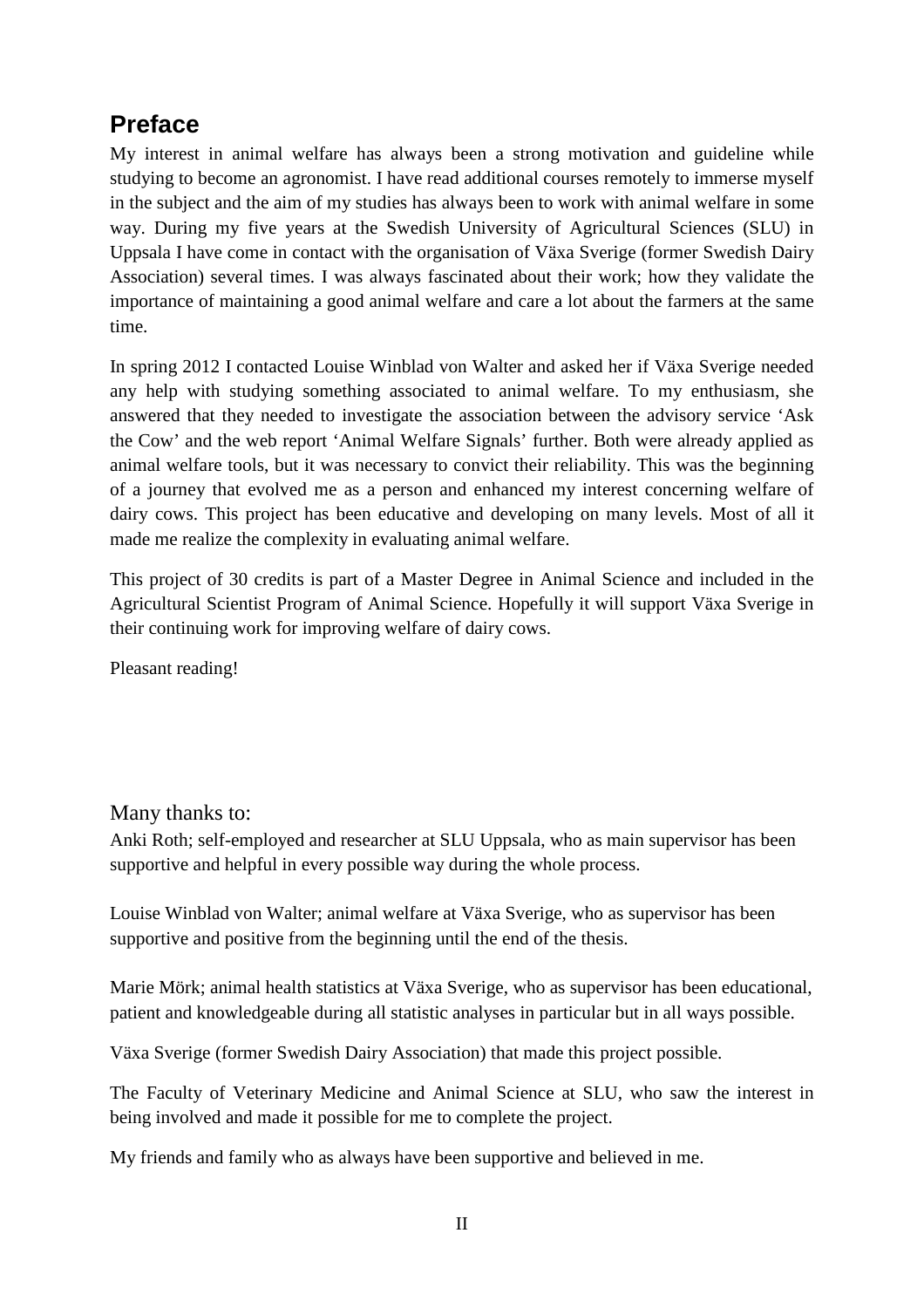# **Table of Contents**

| <b>Abstract</b>                                                              | <b>IV</b>      |
|------------------------------------------------------------------------------|----------------|
| Sammanfattning                                                               | V              |
| 1. Introduction                                                              | 1              |
| 1.1 Background                                                               | 1              |
| 1.2 Aim                                                                      | 1              |
| 1.2.1 Hypothesis                                                             | $\overline{c}$ |
| 1.3 Limitations                                                              | $\overline{2}$ |
| 2. Literature                                                                | 3              |
| 2.1 Animal Welfare                                                           | 3              |
| 2.2 Animal Welfare in Cattle                                                 | 4              |
| 2.3 Legal Aspects                                                            | 5              |
| 2.4 Official Milk Recording in Sweden                                        | 6              |
| 2.5 'Animal Welfare Signals'                                                 | $\overline{7}$ |
| 2.6 'Ask the Cow'                                                            | 8              |
| 2.7 Diagnostic Tests                                                         | 9              |
| 3. Material and Method                                                       | 11             |
| 3.1 Data                                                                     | 11             |
| 3.2 Assessment Points from 'Ask the Cow'                                     | 11             |
| 3.2.1 Data editing                                                           | 11             |
| 3.2.2. Identifying Herds With Poor Animal Welfare According to 'Ask the Cow' | 12             |
| 3.3 Welfare Indicators from 'Animal Welfare Signals'                         | 12             |
| 3.4 Correlations                                                             | 13             |
| 3.5 Use of Welfare Indicators to Detect Herds with Poor Welfare              | 13             |
| 4. Results                                                                   | 14             |
| 4.1 Descriptive Data                                                         | 14             |
| 4.2 Correlations                                                             | 17             |
| 4.3 Use of Welfare Indicators to Detect Herds With Poor Animal Welfare       | 17             |
| 5. Discussion                                                                | 21             |
| 5.1 Project and Currently Applied Limits                                     | 21             |
| 5.2 Number of Welfare Remarks                                                | 22             |
| 5.3 Diagnostic Tests                                                         | 23             |
| 5.4 Correlations                                                             | 25             |
| 6. Conclusion                                                                | 27             |
| 7. References                                                                | 28             |
| 7.1 Unpublished Material                                                     | 30             |
| 8. Appendix                                                                  | 31             |
| Appendix 1                                                                   | 31             |
| Appendix 2                                                                   | 32             |
| Appendix 3                                                                   | 33             |
| Appendix 4                                                                   | 34             |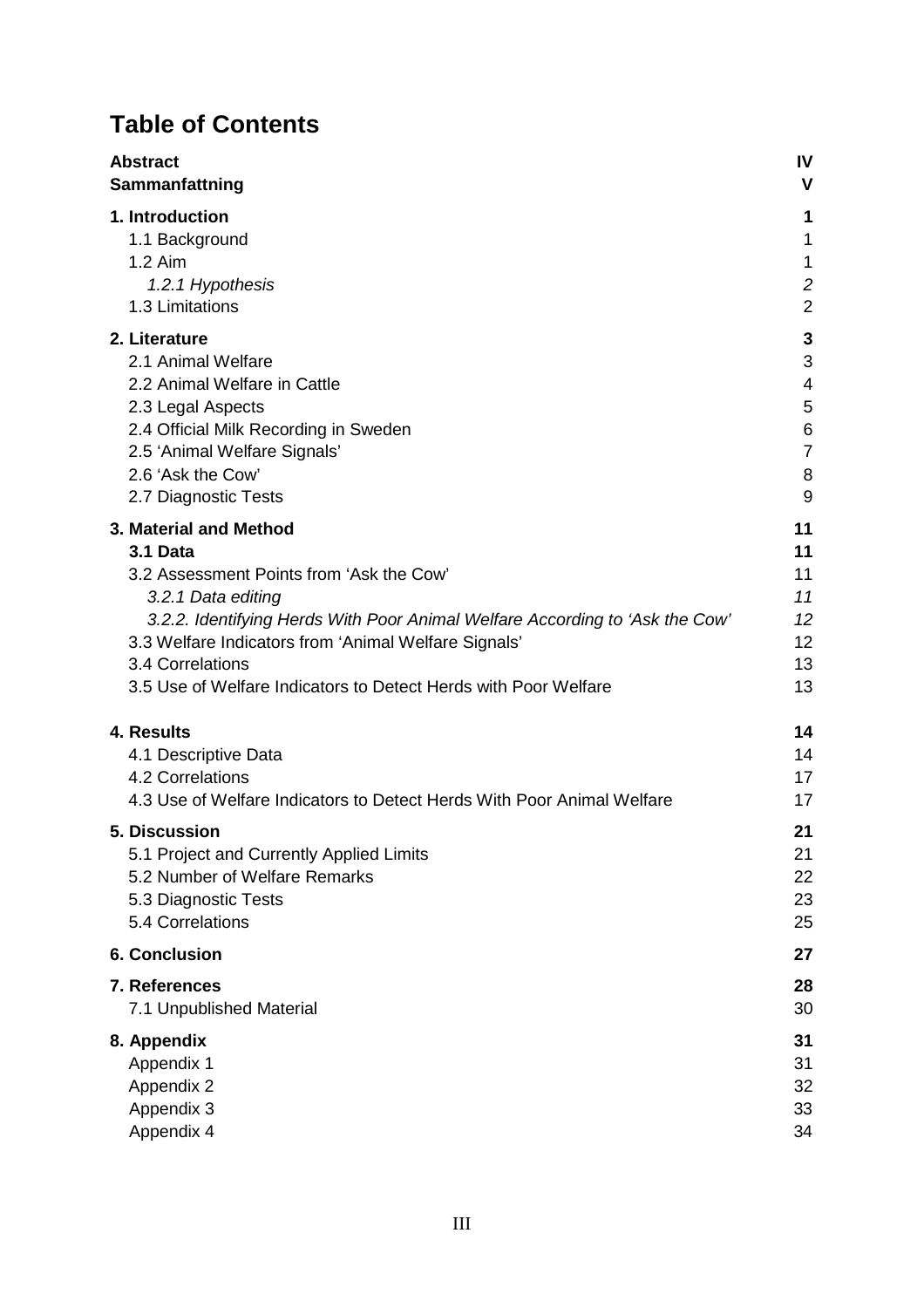## **Abstract**

Animal welfare can be measured in several different ways; for example by using animalbased measurements. It has been shown that register data from the Swedish Official Milk Recording Scheme can be helpful when identifying herds at risk of having poor animal welfare, which led to a development of the advisory service of 'Ask the Cow' and the web report 'Animal Welfare Signals'. The aim of this project was to find out if register data from 'Animal Welfare Signals' can be used as a screening tool for detecting herds at risk of having poor animal welfare and in need of an 'Ask the Cow'. 'Ask the Cow' and 'Animal Welfare Signals' preferably should present the same view of reality; herds with most weaknesses in animal welfare should be identified in both systems. Welfare indicators in 'Animal Welfare Signals' were used as a test-kit for identifying herds at risk of having poor animal welfare according to the gold standard of 'Ask the Cow'. Herds were classified as having poor animal welfare if they had two or more welfare remarks and a herd got a welfare remark if they were among the 10% worst herds. Results indicate that limits for the  $50<sup>th</sup>$  and  $90<sup>th</sup>$  percentile currently applied within 'Ask the Cow' are not consistent with limits given by the study and therefore current limits need to be followed up. The highest found sensitivity was 0.73 and the highest found specificity was 0.71. All negative predictive values found in the final test-kits were considered high, and therefore herds with a good animal welfare are identified to a high degree. All of the final test-kits were not particularly consistent with each other, therefore it is recommended to apply several welfare indicators when identifying herds at risk of having poor animal welfare. However, the welfare indicator of *age at first calving* was found in all final test-kits and can therefore be considered particularly interesting. 'Ask the Cow' and 'Animal Welfare Signals' reflect the same view of animal welfare, but as result reviles it is recommended to use both of them when assessing animal welfare at herd level.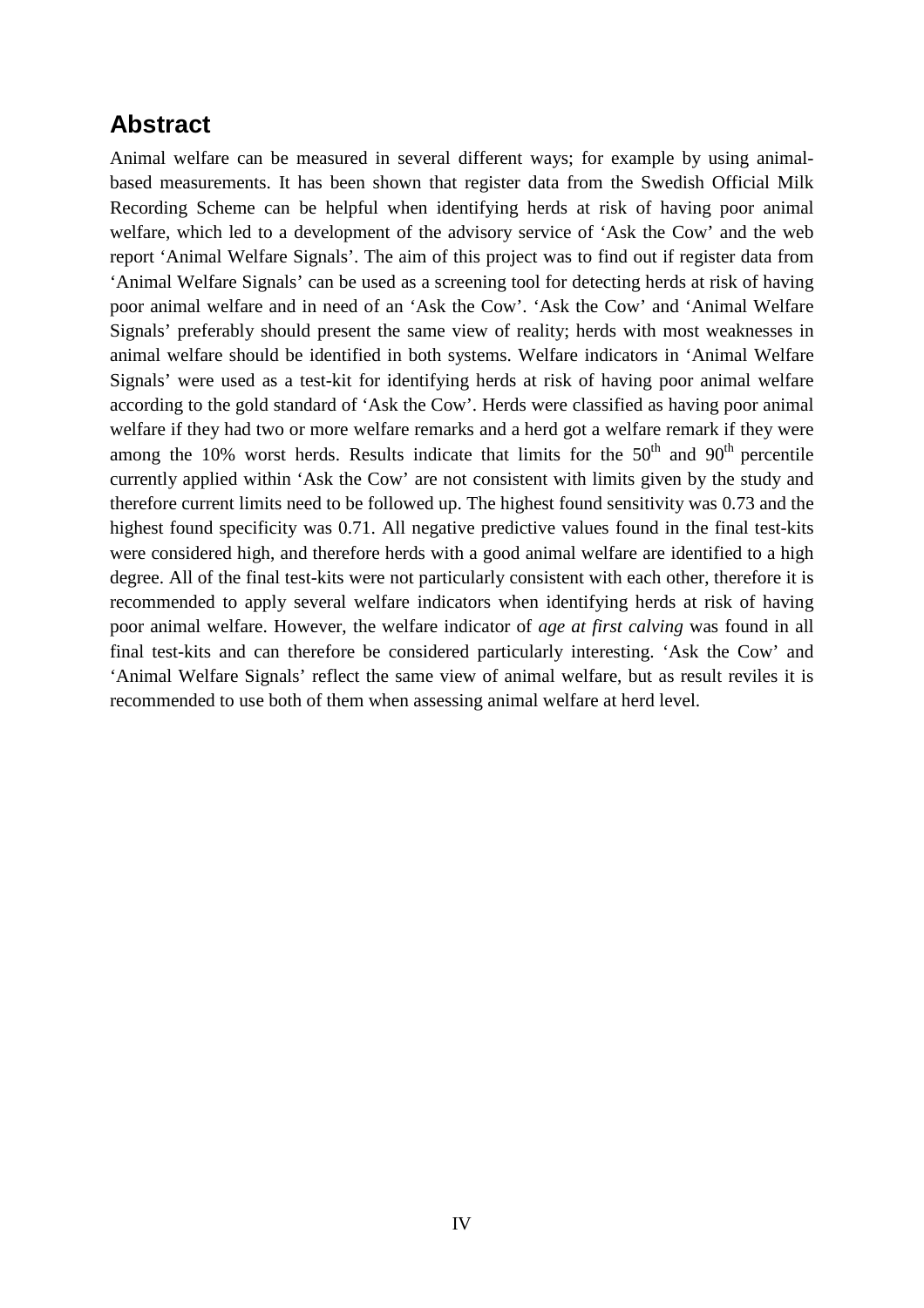# **Sammanfattning**

Djurvälfärd är ett komplext begrepp och kan bland annat definieras genom att använda djurbaserade mått på besättningsnivå. Det har tidigare bevisats att registerdata från den svenska officiella mjölkdatabasen Kokontrollen kan användas för att identifiera besättningar som riskerar att ha en bristande djurvälfärd. Detta ledde till utvecklingen av rådgivningstjänsten "Fråga Kon" samt webbrapporten "Signaler Djurvälfärd". Syftet med studien var att undersöka om registerdata från "Signaler Djurvälfärd" kan användas för att identifiera besättningar med brister gällande djurvälfärden och som är i behov av en "Fråga kon"-bedömning. Det är viktigt att se till att "Fråga Kon" och "Signaler Djurvälfärd" speglar samma bild av verkligheten, det vill säga det är önskvärt att besättningar med bristande djurvälfärd identifieras av båda systemen. Olika kombinationer av nyckeltal från "Signaler Djurvälfärd" användes för att identifiera besättningar med sämre djurvälfärd enligt guldstandarden "Fråga Kon". Till besättningar med brister gällande djurvälfärden räknades de som hade två eller fler avvikelser och en besättning fick en avvikelse om de var bland de 10 % sämsta besättningarna. Resultaten visar att de gränser som för närvarande tillämpas inom "Fråga Kon" för den 50:e och 90:e percentilen inte är förenliga med gränserna som studien tagit fram och de behöver därmed följas upp. Studien fann en högsta sensitivitet på 0,73 och en högsta specificitet på 0,71. Samtliga negativa prediktiva värden ansågs höga, och därmed identifieras en stor andel av de besättningar som har god djurvälfärd. Samtliga kombinationer av nyckeltal skiljde sig ifrån varandra, vilket innebär att det är viktigt att ett flertal nyckeltal tillämpas för att identifiera besättningar som riskerar att ha en bristande djurvälfärd. Nyckeltalet *inkalvningsålder* förekom dock i samtliga kombinationer av nyckeltal och kan därför antas vara av särskilt intresse. "Fråga Kon" och "Signaler Djurvälfärd" speglar samma bild av djurvälfärden, men utifrån resultaten i denna studie bör man använda båda systemen för att utvärdera djurvälfärden på besättningsnivå.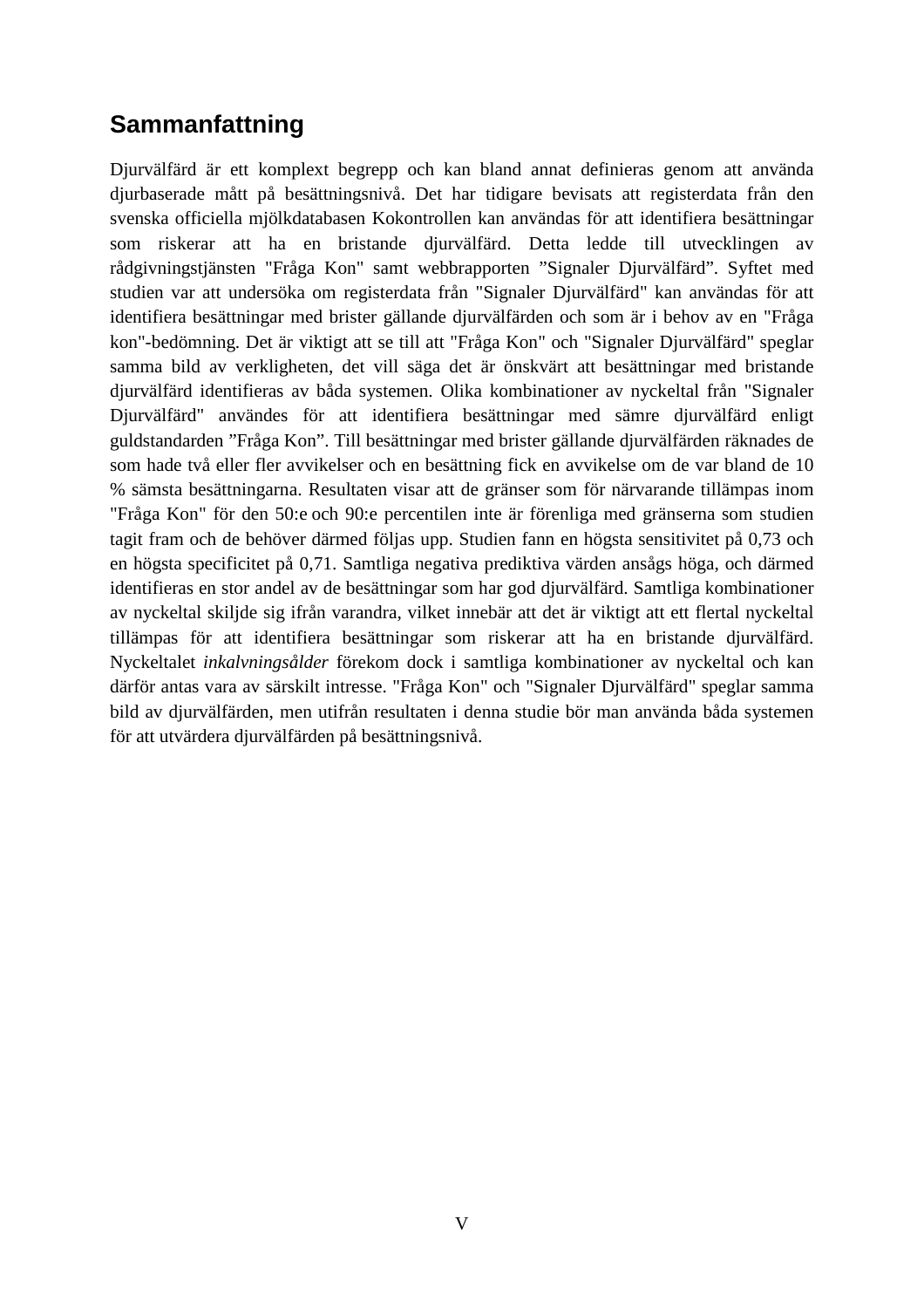# **1. Introduction**

## 1.1 Background

Animal welfare is important to consider in all industries where animals are used for any type of production. This can be motivated in many ways, for example by claiming that it is a human responsibility to ensure good animal welfare when using animals for human sake (Mellor *et al*, 2009). Another aspect is that consumers become more and more aware about the concept of animal welfare; they demand more of the animal industry (Blokhuis *et al,* 2003). Farmers can have a more profitable production as a direct consequence of improved animal welfare (Hulsen, 2011).

There are different methods for measuring animal welfare and animal-based measures is one of them (Welfare Quality*®*, 2009). In a study by Sandgren *et al* (2009), it was suggested that register data from the Swedish Official Milk Recording Scheme (SOMRS) could be helpful to identify herds at risk of having poor animal welfare. Results from animal-based measurements were compared with associated case herd data from SOMRS. The study found a final set of welfare indicators based on data from "SOMRS" that correctly could classify 77% of the herds at risk of having poor animal welfare.

Based on results from the study by Sandgren *et al* (2009), two animal welfare services were developed; 'Animal Welfare Signals' and 'Ask the Cow'. 'Animals Welfare Signals' is a web report consisting of 24 register based welfare indicators associated with animal welfare or economy; available for all herds participating in SOMRS (Svensk Mjölk,  $2011<sup>1</sup>$  and Mörk, 2001). Results for each herd are presented as different coloured smileys (Appendix 2). 'Ask the Cow' is an advisory tool where specially trained assessors use animal-based measurements to objectively evaluate animal welfare on farm (Mörk 2011). 'Ask the Cow' identifies welfare issues in need of improvements and can be applied on all types of herds. Results are presented as flowers with petals of different lengths (Appendix 3) (Thunberg and Winblad von Walter, 2011).

It is important to ensure that 'Ask the Cow' and 'Animal Welfare Signals' reflect the same view of reality. This means that herds with most weaknesses in animal welfare should be identified in both systems. If not, there is risks of herds with impaired animal welfare remain unnoticed or that farms with good animal welfare become falsely identified as farms at risk of having poor animal welfare. Therefore it is necessary to evaluate how well both systems are consistent with each other and if any adjustments or changes are needed in order to ensure their credibility.

#### 1.2 Aim

The aim of this thesis was study if the advisory service 'Ask the Cow' and the web report 'Animal Welfare Signals' reflect the same view of reality; namely animal welfare in Swedish dairy cows. Thereby, this project could convict if the web report is reliable for detecting weaknesses of animal welfare within Swedish dairy herds.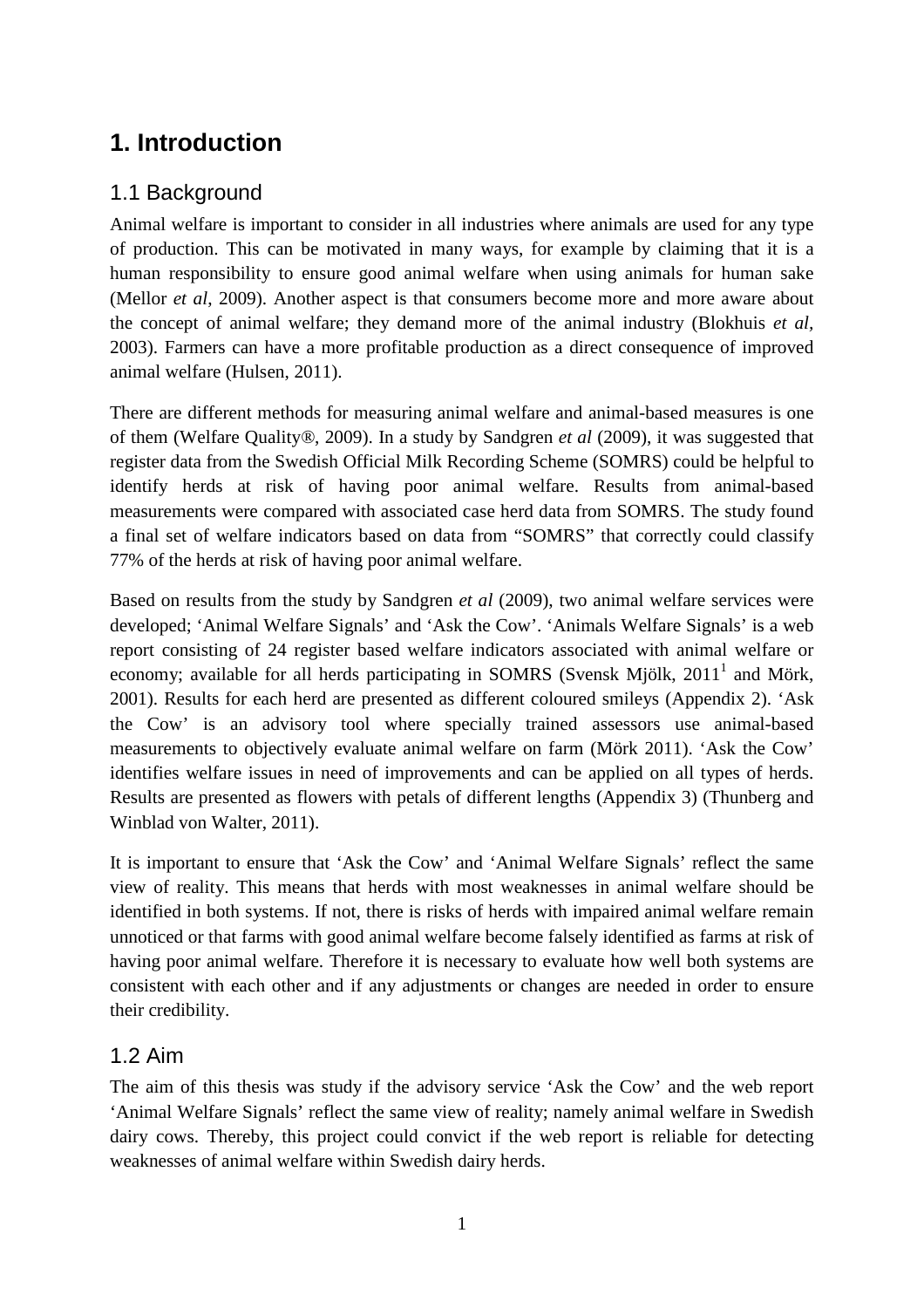Following questions would be answered during the project:

- 1) Do 'Ask the Cow' and 'Animal Welfare Signals' reflect the same view of animal welfare?
- 2) Can 'Animal Welfare Signals' be trusted as reliable assessments for detecting strengths and weaknesses of animal welfare?
- 3) Is it possible to distinguish a set of welfare indicators in 'Animal Welfare Signals' that are additional important?

#### *1.2.1 Hypothesis*

Herds regarded as having poor welfare by 'Ask the Cow' can be identified by a set of register based welfare indicators in 'Animal Welfare Signals'. As a consequence of that, 'Animal Welfare Signals' can be used as a screening tool to detect herds with risk of having poor animal welfare.

#### 1.3 Limitations

Herds included in the project were not randomly selected. All herds in which an 'Ask the Cow' had been performed were included and the reasons for them performing an 'Ask the Cow' was unknown.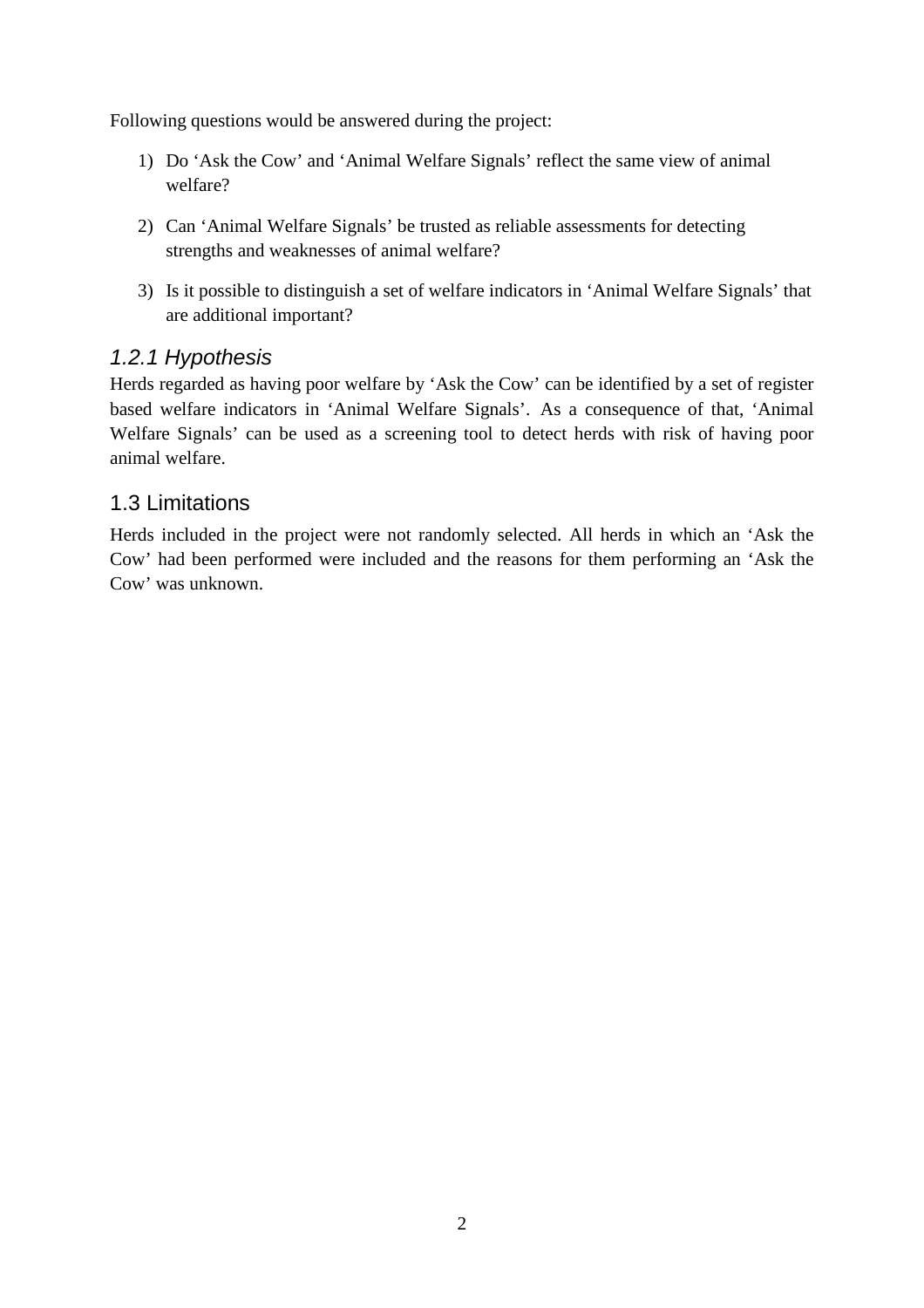## **2. Literature**

## 2.1 Animal Welfare

Animal welfare is a complex and challenging concept that can be defined with somewhat different declarations. Fraser (1989) stated that there are five main factors related to health, husbandry and ethical concerns;

- "e*thical use of the animal,*
- *standards of husbandry and production which meet an attainable level*,
- *control of suffering for the wellbeing of the animal,*
- *provision of veterinary care,*
- *and ecological management"*

Animal welfare can also be defined as a combination of three combined perspectives; animals' natural way of living, animals' biological performance and animals' feelings (Fraser *et al,* 1997). For example, the perspective of animals' natural way of living can be declared by their natural behaviours, which of course differs between species and animals. The perspective of animals' biological performance can be declared by words like fitness and stress (Broom, 1998). The perspective of animals' feelings refers to animals' emotions and what they feel (Fraser *et al,* 1997).

Another way of defining animal welfare is in terms of "the five freedoms", adapted by the Farm Animal Welfare Council (FAWC, 2009; Fraser, 2008). These are;

- "*freedom from hunger and thirst,*
- *freedom from discomfort,*
- *freedom from pain, injury or disease,*
- *freedom to express normal behaviour*
- and *freedom from fear and distress".*

Furthermore, if solely ethical concerns that affect animals' quality of life are to be discussed Fraser *et al* (1997) suggested that animal welfare could be concerned by three different sorts of problems. Problem number one are "*Adaptions that no longer serve an important function*" (e.g. calves drinking milk from a bucket but are strongly motivated to suckle), number two are "*Challenges for which the animal lacks corresponding adaptions*" (e.g. animals who breath contaminated air may not directly notice that, but it will lead a disease later in life) and number three are "*Challenges for which the animal has corresponding adaptions*" (e.g. animals can adapt with temperature, but at a certain point they will be negatively affected by it). Depending on which one of these factors, explanations and/or problems one choose to follow the concept of animal welfare can have different meanings for different people (Fraser, 1989).

Animal welfare is not mainly motivated by economy or scientific interests but is also driven by social and ethical concerns (Rushen *et al*, 2008). Since concerns about animal welfare differ among stakeholders (consumers, general public, policymakers), efforts to improve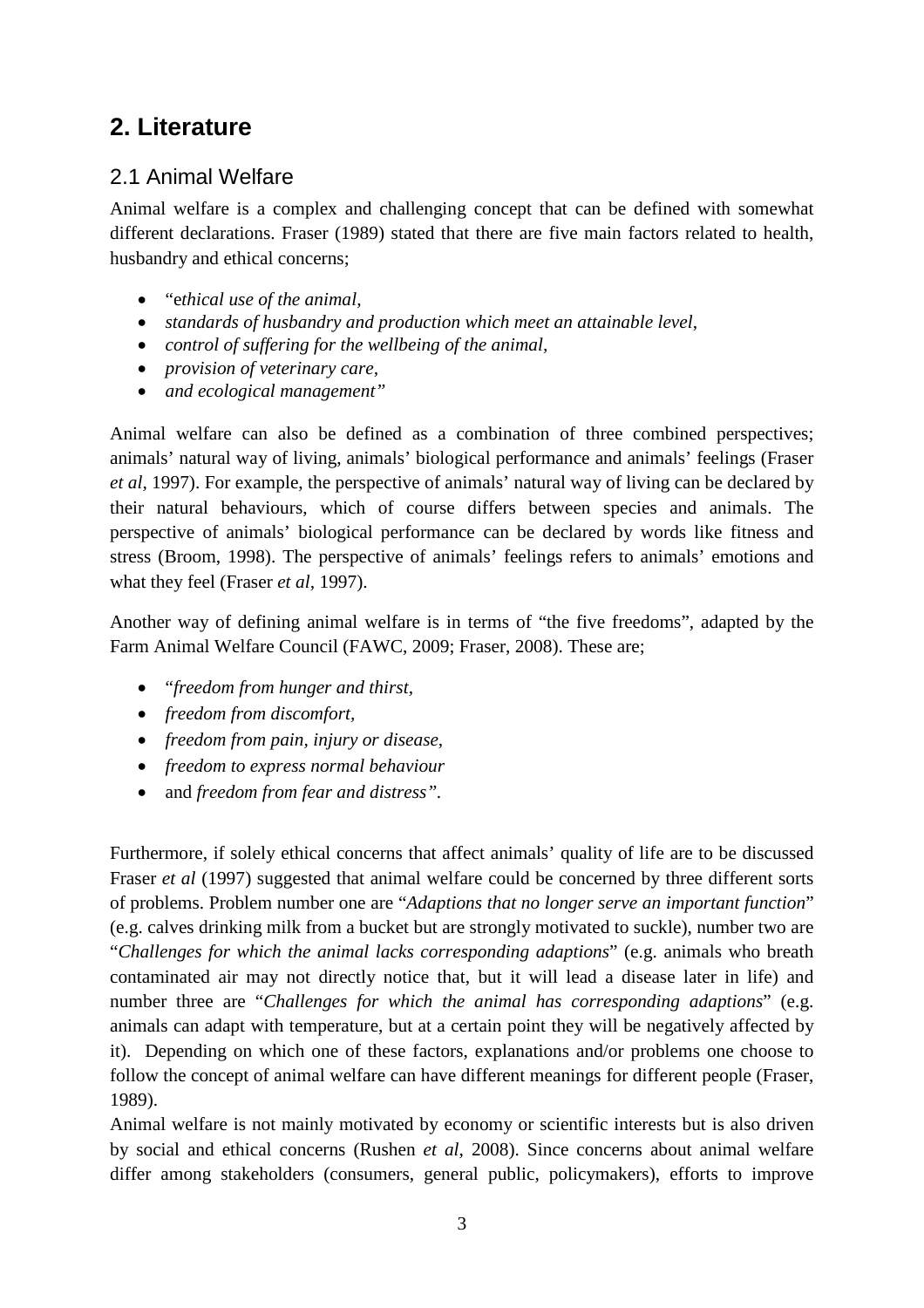animal welfare must meet all expectations. In general, consumers' interest for the process behind food products and the wellbeing of production animals has increased (Blokhuis *et al,* 2003). One specific reason for that are probably disease outbreaks (foot-and-mouth disease, swine fever etcetera), but also an increased interest for food safety and the welfare of animals. Interest in farm animal welfare usually increases as countries develop (Rushen *et al*, 2008). As countries become more financially secure, food industry develop and intensive production of farm animals increases. With an intensive farm animal system, consumers are more or less required to consider animal welfare issues. Consumers' consciences were challenged as intensive production systems arose out of the desire to be effective and profitable. As an example, intensive farming is often associated with animals kept indoors with limited possibilities for expressing their natural behaviours. This may affect the general public and consumers that start to think more about how their food has been produced.

#### 2.2 Animal Welfare in Cattle

Within cattle production certain animal welfare concerns are often discussed. For example, this applies for early cow-calf separation, rough handling, transport, dehorning and absence of grazing (Rushen *et al*, 2008). There is a clear connection between health and animal welfare. As a consequence of that, diseases or physical damages are often used as a way of assessing animal welfare in cattle. However, Rushen *et al* (2008) also emphasizes the fact that it can be difficult to determine to what extent an animal that is injured or ill really suffers from poor animal welfare. On the other hand, it has been proven that cows produces less milk and decrease their feed intake as a consequence of different diseases (Bareille *et al*, 2003). It is also important to stress that a high production not necessary is evidence for a good animal welfare (Rushen *et al*, 2008). As an example, if growth enhancers are used in beef cattle production they may grow regardless of whether animal welfare is poor or not. Depending on type of flooring, an animal welfare issue such as lameness can be more or less common (Albright and Arave, 1997). For example, appearance of lameness increases if the floor is unclean or made of slippery concrete.

Another aspect of animal welfare in cattle is stress, which can be assessed using physiological measurements (Rushen *et al*, 2008). However, there are several constraints that need to be taken into account if using physiological measurements. For example, when prolonged stress is to be measured it can be difficult to determine associated changes in the physiological system. An additional way of assessing animal welfare is by studying animals' behaviour. For example there are methods for measuring preferences of the animal, but signalling behaviour, abnormal behaviour and playing behaviour are also of interest when animal welfare is assessed. Animals' natural behaviour can serve as a guidance to prevent specific animal welfare problems. According to Rushen *et al* (2008), animal welfare is compromised if the animals cannot express their natural behaviours.

It is important to observe the animals and interpret the signals correctly (Hulsen, 2011). In the Cow Signals® concept, three questions are asked during observations; "*What do I see? Why do I see it? What does it mean?".* Observing is to be genuinely aware about what the animal is signalling and apply this knowledge for making improvements. It is important to observe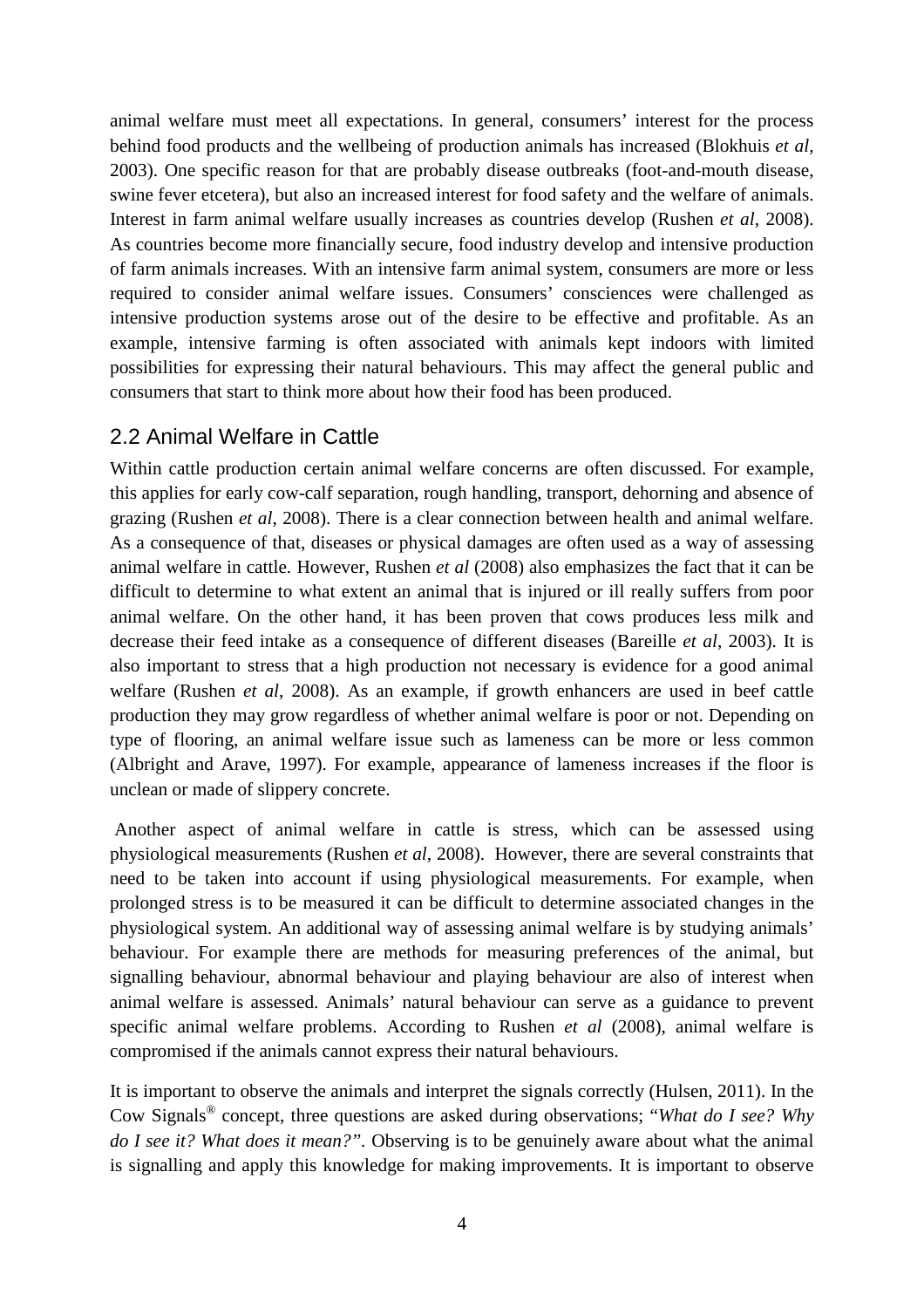both the herd as a whole unit as well as individual animals; each measurement will communicate specific signals. There is always a reason for a cow's behaviour and it is important to consider current circumstances in order to evaluate the cause. In order to evaluate behaviours it is important to know how it is supposed to look like; meaning what is normal. If a farmer want to improve the production it is vital to find faults and avoid risks. In Sweden, trained assessors educate for instance farmers and advisors in Cow signals<sup>®</sup> with the aim of improving animal welfare, production and economy on herd level (Roth, personal communication, 2013).

### 2.3 Legal Aspects

In order to express legal aspects of animal welfare it is necessary to look at it in a scientific point of view (Broom, 1991). All member states of the European Union must follow the "Council Directive concerning the protection of animals kept for farming purposes" (98/58/EC). This directive is designed for protection of farm animals. The "European Convention for the protection of animals kept for farming purposes" is more specific than the directive and is specialized on farm animals kept in intensive production systems (L323, 1978). Furthermore, there are directives and regulations that specifies in individual species and/or on particular handling activities within the production chain. Within cattle production a dedicated directive protects calves according to the "Council Directive of minimum standards for the protection of calves" (2008/119/EC). In present time there are no other directives that specifically protect other animal categories within the cattle production. Both the directive and convention are minimum standards and each member state can decide to apply stricter rules within the country. Compared to many other European countries, Sweden applies stricter rules concerning animal welfare. This is primarily governed by "The animal welfare act" (SFS 1988:534) as well as "The animal protection ordinance" (SFS 1988:539). Additionally, farm animals in Sweden are protected by regulations and guidelines stated by the Swedish Board of Agriculture (SJVFS 2010:15).

One challenging part of maintaining a high animal welfare standard is to assess it. The Welfare Quality*®* project was funded by the European Union (Welfare Quality*®*1 and Welfare Quality*®*<sup>2</sup> , 2004). The project started in 2004 and finished about five years later. In order to really measure the animal welfare status, on-farm monitoring systems are needed (Blokhuis *et al,* 2003). Potential risks that could affect animal welfare are evaluated in this type of monitoring system. For example, transports and slaughterhouses are included in the concept of "on-farm" monitoring and therefore potential welfare risks could be prevented in all stages of the production chain. One aim of the Welfare Quality*®* project was to improve the quality of life for farm animals in Europe and to develop the European standard of minimal animal welfare; it should be possible to "*assess and monitor animal welfare in production*" (Welfare Quality*®*1 and Welfare Quality*®*<sup>2</sup> , 2004). One substantial part of the Welfare Quality*®* project was to integrate animal welfare in the whole food quality chain. It was also important to make sure that both herd managers and the market could take advantage of the results. The project mainly concentrated on three species; cattle, pigs and chickens, as well as related animal products. After the Welfare Quality*®* project was completed, each specie had a corresponding assessment protocol.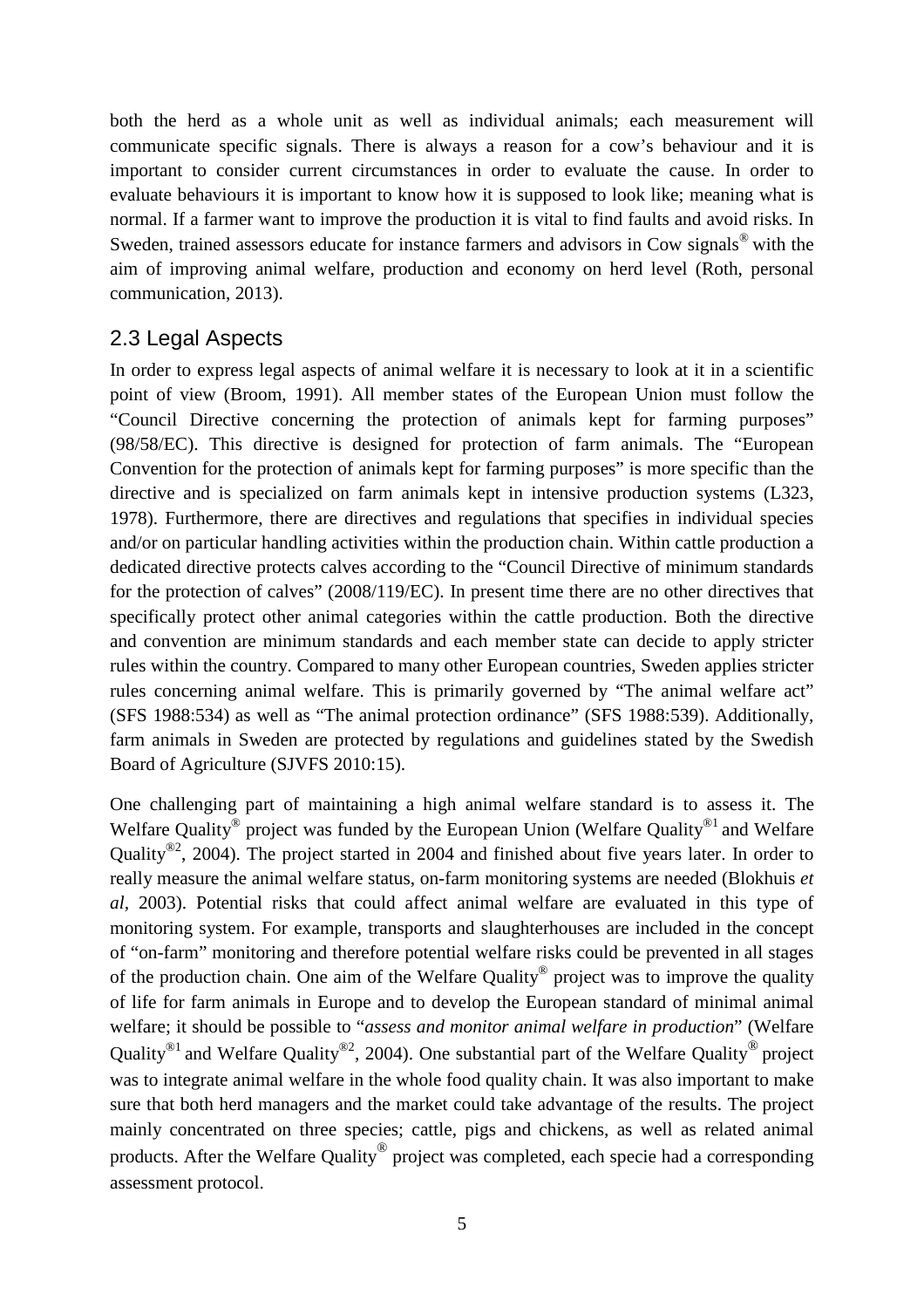The Welfare Quality*®* assessment protocol for cattle mainly practices animal-based measures as assessment tools (Welfare Quality*®*, 2009). The protocol principally contains measures for both dairy cows and beef cattle. Animal-based measures focus on the animal itself, meaning animals function as a model for all measures. For example, this means that the assessor evaluate lameness and body condition in cows. However, resources-based and managementbased measures are not excluded from the assessment protocol. Resource-based measures focus on the environment of the animal, the environment then function as a model for all measures. For example, this means that the assessor evaluate presence of straw and box sizes. Management-based measures focus on manager processes and how the manager handles the animal unit, which for instance means that the assessor evaluate what the herd manager does to prevent animal diseases. The Welfare Quality*®* project recognized four welfare principles; good feeling, good housing, good health and appropriate behaviour (Forkman and Keeling, 2009) (Appendix 1). The principles were converted into twelve welfare criterias, which in turn were linked to several on-farm measurements (Forkman and Keeling, 2009; Winckler et al, 2007). Within the monitoring system of dairy cows, the measurements are adapted to the specific specie and production system. For example dairy cow measurements contain body condition and cleanliness of udder (Welfare Quality*®*, 2009).

According to a project by Knierim and Winckler (2009), where parts of the Welfare Quality*®* project is evaluated, animal-based measures of animal welfare meet some misfortunes regarding its feasibility. The animal-based measurement can be time consuming. However, some of the Welfare Quality*®* projects innovative solutions, such as the use of administered databases, also may save time and in that way improve animal-based measures. Additionally, the Welfare Quality*®* project convict that the probability for validity often are considered high in animal-based welfare measures as they are measured by experts (Scott *et al,* 2001). However, Knierim and Winckler (2009) also stress the importance of always trying to improve the assessment system through for example assessors training. It is important to clarify that the Welfare Quality*®* assessment protocols only function as a supplementary tool for animal welfare assessment and that each country has its own animal welfare rules to follow (Welfare Quality*®*, 2009).

#### 2.4 Official Milk Recording in Sweden

The Swedish Official Milk Recording Scheme is a national database for dairy cows. It includes information from approximately 85% of all Swedish dairy cows (Svensk Mjölk,  $2011<sup>1</sup>$ ). It is a reliable system where the producer can register and find essential information on his or her individual cows. The database is useful for the producers as well as its caretaker Växa Sverige (former Swedish Dairy Association) and other organizations within the dairy sector (Svensk Mjölk, 2012<sup>1</sup>).

Selected welfare indicators from SOMRS have been proven to be associated with animalbased measures in the herd when monitoring animal welfare (Sandgren *et al*, 2009). The study indicates that it might be economically advantageous to initially, before using animalbased measures, identify herds with risk of having poor animal welfare according to figures from SOMRS. In the study by Sandgren *et al*, nine animal-based measures were selected and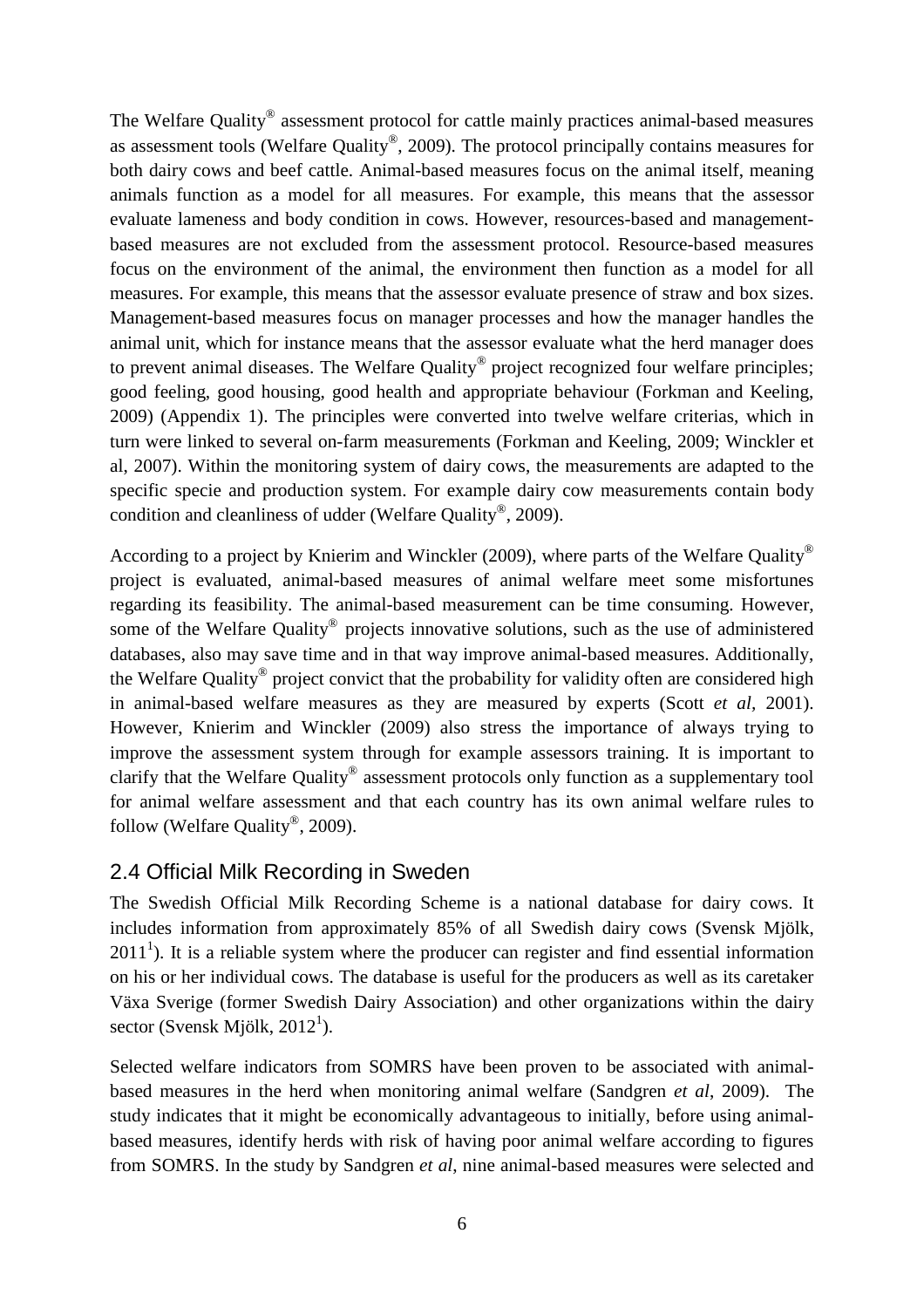examined in 55 Swedish dairy herds (18 kept in loose housed systems and 37 in tied stalls). Cleanliness and body condition were examined in all animal categories; calves, young stock and dairy cows. The animal-based measures of lameness, injuries and inflammations, rising behaviour and avoidance distance were only examined in cows. Herds were classified as having poor animal welfare if they were among the 10% worst herds in two or more of the included animal-based measures, and otherwise as not having poor animal welfare. Thirteen herds were counted as having poor animal welfare (23.6%) and represented "the gold standard". Several animal health experts' selected 65 key figures from SOMRS as possible indicators of analysing animal welfare. Different combinations of key figures were then tested against the gold standard.

Finally the study could point out a set of welfare indicators that properly could categorize 77% of the herds at risk of having poor animal welfare (Sandgren *et al*, 2009). The figures were calf, young stock and cow *mortality* as well as *heifers not bred >17 months* and *cows with late on-going artificial insemination (Als), >120 d* (or "*calving - latest insemination, >120 d"*). Result showed that it is possible to use pre-collected register data, such as SOMRS, when herds at risk of having poor animal welfare are to be found. Sandgren *et al* claims that similar types of pre-collected data advantageously can be used in other countries as well. However, each country needs to adjust the method in accordance to local conditions, which means that selected welfare indicators must be adapted to local on-farm animal-based measures. Based on the study by Sandgren *et al*, the Swedish Dairy Association developed an animal welfare advisory tool and an animal welfare web report; 'Ask the Cow' and 'Animal Welfare Signals' respectively (Mörk, 2011). Växa Sverige is now responsible of both these systems.

#### 2.5 'Animal Welfare Signals'

'Animal Welfare Signals' is based on animal welfare related welfare indicators from SOMRS, (Mörk, 2011) (Appendix 2). It is a web report aimed at presenting animal welfare status at herd level in a comprehensive way and the farmer has access to his or her web report. In a benchmarking system, it demonstrates the animal welfare status of the specific herd in relation to other herds in the system. 'Animal Welfare Signals' includes 24 welfare indicators divided into seven different focus areas; calves, heifers, calving, feed balance, diseases, monitoring and management as well as sustainability (Appendix 2) (Svensk Mjölk,  $2011^2$ ). These welfare indicators are for example *calf mortality, percentage of cows with low urea values* and *calving interval*. Behind each welfare indicator there are formulas and codes processing numbers from each input data; data from individual animals in each herd (Svensk Mjölk,  $2011<sup>3</sup>$ ). Numbers are partly documented by the farmer, but most of them are reported automatically into the system.

Each welfare indicator is presented with a smiley for that welfare indicator, a yellow smiley implies that the herd are among the 10-50% worst herds and herds among the 10% worst are assigned with a red smiley (Appendix 2) (Mörk, 2011). Herds among the 50% best are assigned with a green smiley instead. The herd figures for all welfare indicators for the latest three and twelve months and the latest milk-recording year are presented in a table (Svensk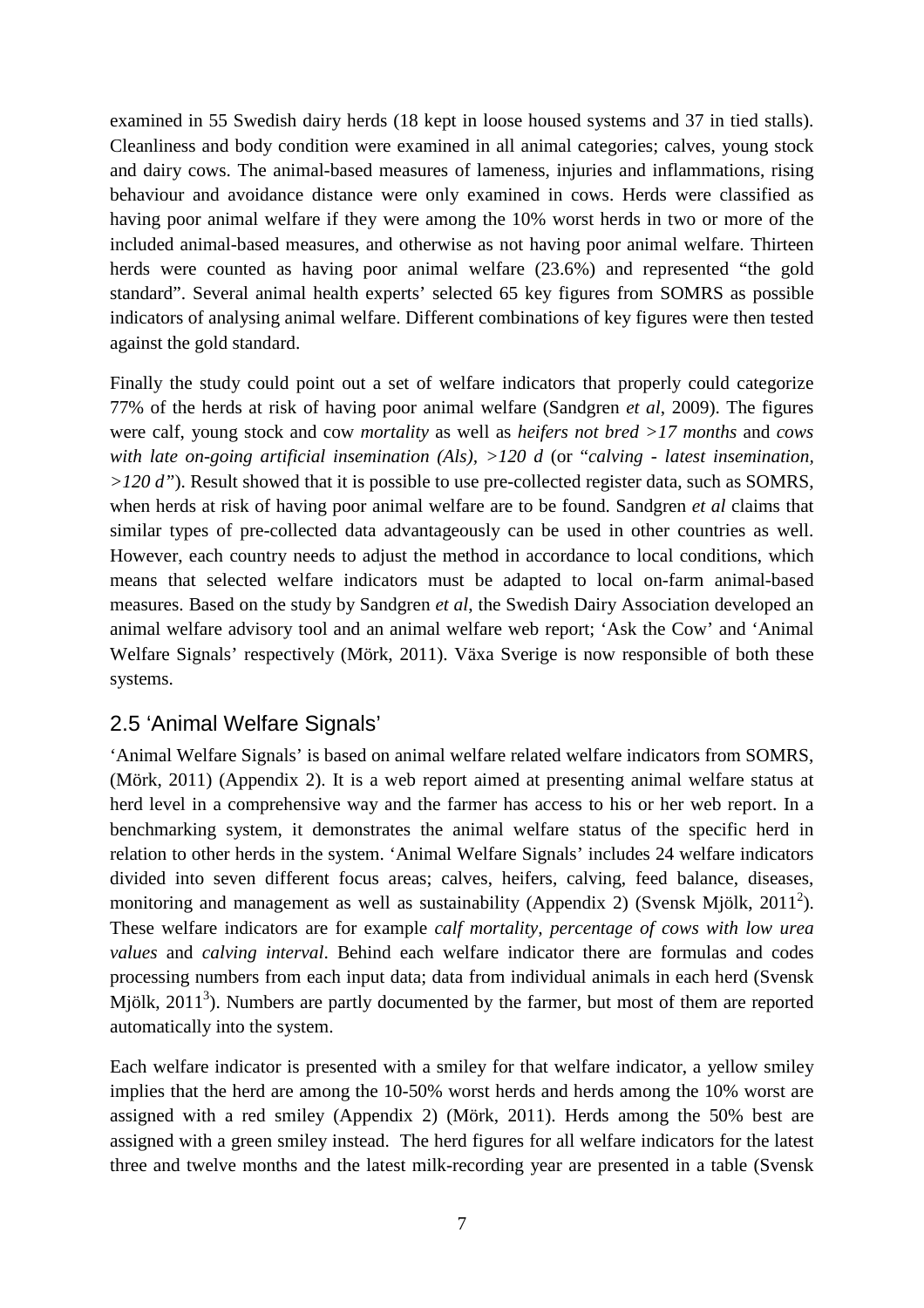Mjölk,  $2011^2$ ). Also, to enable comparisons with other herds, the figures for the 10% best, the median and the 10% worst herds in the SOMRS are presented in the table. The twelve-months figure, which represents production data from a whole year back in time, determines the colour of the smiley. The three-months figures are based on data from the past three months and reasoning behind the shorter time interval is to highlight this period close in time to discover possible negative trends. When presented in 'Animal Welfare Signals', those numbers based on facts from the past three months is presented as a future-trend after having undergone specific calculations.

#### 2.6 'Ask the Cow'

'Ask the Cow' is an advisory service where animal-based welfare measures such as *body condition, cleanliness* and *lameness* etcetera are used to objectively assess animal welfare at herd level (Appendix 3) (Mörk, 2011). According to currently applied assessment protocol, the assessment point of *rumen fill* is voluntary for the assessor to measure (Svensk Mjölk, n.y.<sup>1</sup>). A calibrated assessor performs the assessment and the result is presented in an overall picture of animal welfare at herd level (Mörk, 2011). To become a calibrated assessor, it is necessary to participate in a course and yearly updates (Thunberg and Winblad von Walter, 2011). It is important to emphasize that results given by 'Ask the Cow' reflects animal welfare in a specific herd at a particular date (Winblad von Walter, personal communication, 2012). The assessment takes about two to three hours to perform and includes calves, young stock as well as cows (Svensk Mjölk, n.y.<sup>2</sup>). The result of an assessment is compared to the results of the other performed assessments and presented as a table and two pictures of flowers; one flower for calves/young stock and one for cows (Appendix 3). If the result indicates poor animal welfare, petals of the flowers are broken. If a petal is half its length the herd is among 10-50% worst herds. If it is even shorter the herd is among the 10% worst herds (Thunberg and Winblad von Walter, 2011). For example, the limit for the  $90<sup>th</sup>$ percentile is 15% for the assessment point of *injuries* in cows and this means that herds with 15% or more injuries are qualified for this group (Winblad von Walter, personal communication, 2013). After the assessor is done with analysing the results, the farmer is contacted and provided with an action-plan with practical advises of how to improve animal welfare at herd level (Svensk Mjölk, n.y.<sup>2</sup>). The suggestions should help the farmer to improve not only animal welfare but herd profitability as well.

'Ask the Cow' can be implemented in a herd after a request from for example a veterinarian, an advisor or the farmer (Thunberg and Winblad von Walter, 2011). Also, certification companies such as for example Swedish "KRAV" can request it as part of improving animal welfare at herd level (KRAV, 2013). Because of its animal-oriented focus "Ask the Cow" is suitable for all types of production systems; cows in loose housed systems or tied stalls as well as old or newly built barns (Thunberg and Winblad von Walter, 2011). 'Ask the Cow' should be performed one or two hours before milking and after feeding because this is considered as the most peaceful time period of the day. During the assessment, 35 animals of each group (calves, young stock and cows) are randomly selected and estimated. However, the number can sometimes be smaller depending on herd size. First, the whole group is registered and executive assessor notes presence of for example vermin, ringworm, social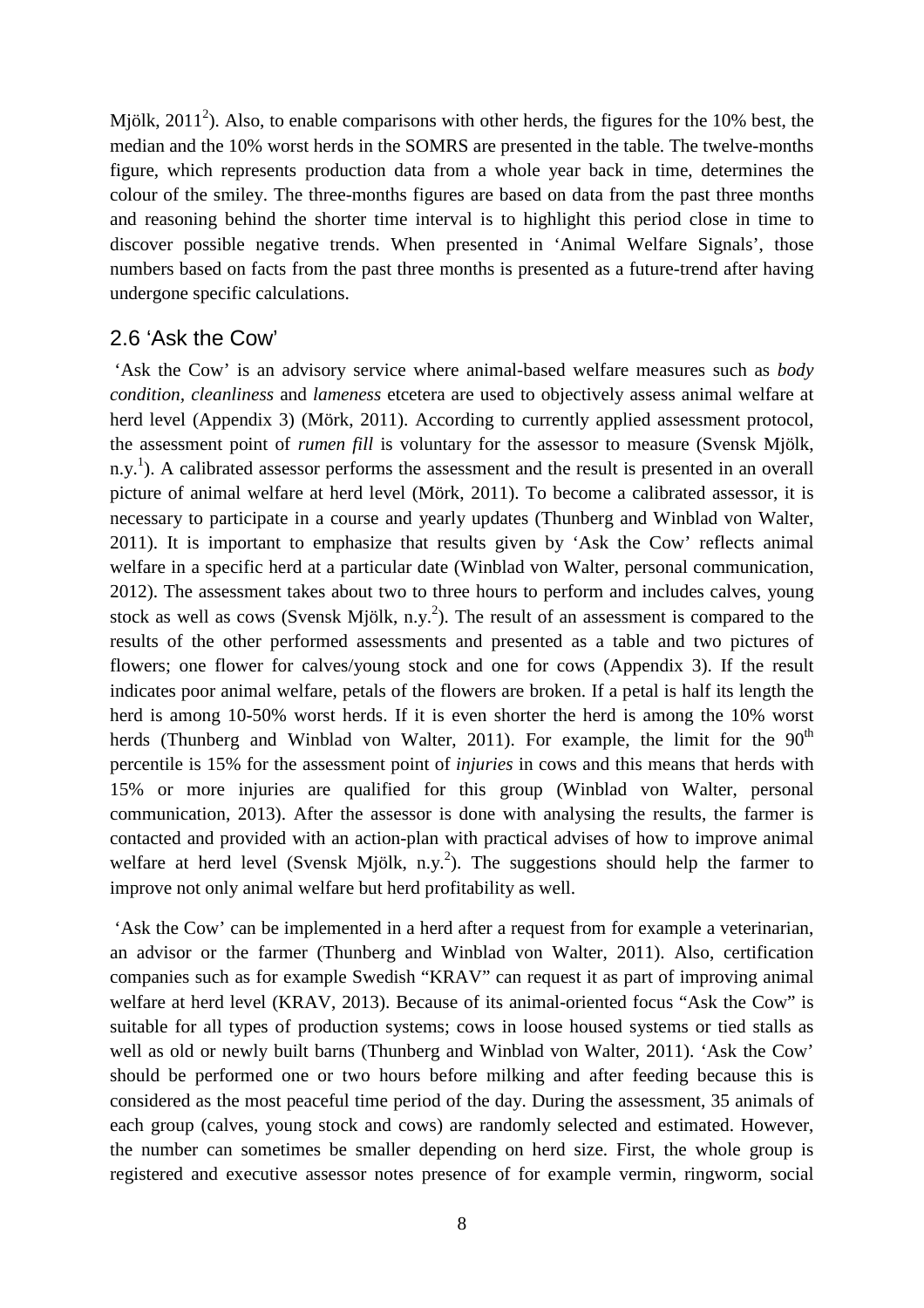trimming as well as number of water cups and feed places etcetera. Thereafter 35 individual animals are assessed within each animal category. If the group consists of more than 35 animals they are randomly selected. To begin with 35 cows are assessed for *body condition, rising behaviour, cleanliness, coat, claws, lameness, injuries, rumen fill* and *injury placement*. For example, the assessment point of *rumen fill* signals if the cow has been eating and how well the feed degradation has been functioning during the last couple of hours or even days (Hulsen, 2011). The assessment point of *rising behaviour* signals how well the lying area is adapted to the size of the cow and how comfortable the cow is with the space available. The cow assessment is followed by assessments at group level of young stock and calves, where for example presence of cough, diarrhoea and deviant behaviour are examined (Thunberg and Winblad von Walter, 2011). Thereafter 35 individuals of young stock and calves each are registered for *body condition, cleanliness, injuries* and *health*. Before leaving the herd executive assessor usually review the results from 'Ask the Cow' verbally for the farmer.

Usually executive assessor follows up the assessment with a revisit (Thunberg, and Winblad von Walter, 2011). He or she returns to the herd to discuss specific animals that have received a deviation and/or possible arrangements for improving animal welfare in general. This type of revisit is supposed to provide the producer with tools for detecting animal welfare issues in time. During revisit the book "Cow Signals" is usually applied (Hulsen, 2011; Thunberg, and Winblad von Walter, 2011). It is a practical book for farmers within the dairy cow industry and as the title indicates it contains the Cow Signals<sup>®</sup> concept (Hulsen, 2011). It focuses on the animal itself and what type of signals the animal communicates. Furthermore, as parts of the animal welfare process an additional 'Ask the Cow'-assessment is preferred (Thunberg, and Winblad von Walter, 2011).

#### 2.7 Diagnostic Tests

Epidemiology is a method for explaining the cause, range and progression of diseases within a population (Thrusfield, 2005). Within epidemiology it is possible to identify to what extent and how a disease is part of a population. Within epidemiology diagnostic tests are practiced and these tests are a method for distinguishing between sick and healthy individuals. The result from a diagnostic test can be divided into two groups; positive and negative test results (Appendix 4). The true positive test result could represent that a sick cow is positively tested for the specific disease, and the true negative test result represent that a healthy cow are negatively tested for the same disease. It is important to clarify a precise cut-off point; exactly when the cow is counted for as sick/positive or healthy/negative in a continuous variable.

In order to evaluate a diagnostic test it is necessary to analyse its sensitivity and specificity (Thrusfield, 2005). Sensitivity is the ratio of sick individuals that also test positive and specificity is the ratio of healthy individuals that also test negative (Appendix 4). Sensitivity and specificity are a proportion and can therefore be stated as a range between 0-1 or in percentage. In order to avoid false positive and false negative values it is desirable to have as high sensitivity and specificity as possible. One precondition for calculating sensitivity and specificity is the presence of a truth to compare the test with; a "gold standard" (Thrusfield, 2005). Within the gold standard there are only a number of true positive and true negative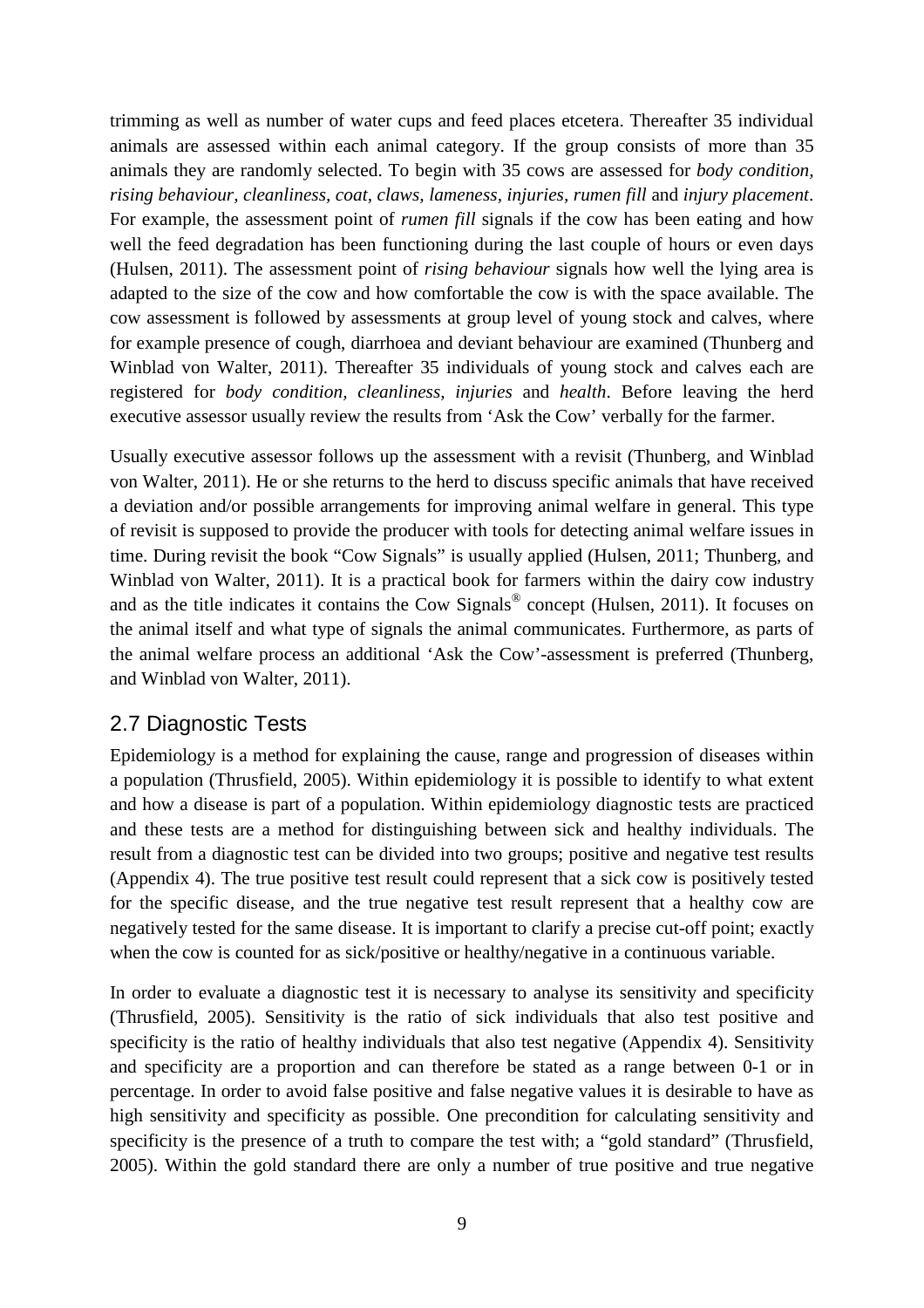results (Appendix 4). However, within the test or "test-kit" there will be a number of true and false positive as well as true and false negative results.

The positive and negative predictive value of a diagnostic test is also of interest within epidemiology (Thrusfield, 2005). It is a way of measuring how well a test can predict if an animal is sick/positive or healthy/negative. A positive predictive value (PPV) is the ratio of tested individuals that are tested positive by the test and are truly sick, and negative predictive value (NPV) is the ratio of tested individuals are tested negatively by the test and truly are healthy (Appendix 4). Predictive values are a proportion and therefore expressed in values of 0-1. They are influenced by sensitivity, specificity and prevalence; if prevalence decreases, so does the positive predictive value. If prevalence increases, so does the negative predictive value. Sensitivity and specificity states the pulse of the test, while a predictive value states the pulse of participating individuals. When tests are applied on herd level, multiple testing is preferable. As the name implies, multiple testing consists of at least two tests. One of these methods is called parallel testing were sensitivity will increase and specificity will decrease. This will also lead to an increased negative predictive value. During parallel testing, the animal is tested in several tests at once and only needs to be positively tested in one of them to be affected. When parallel interpretation is applied there will be more false positive analysis than the opposite; that is a low PPV. Another example of multiple testing is serial testing, were one test at a time is conducted. Within serial testing only animals with a positive test result are tested once more. With this method, sensitivity and negative predictive value will decrease.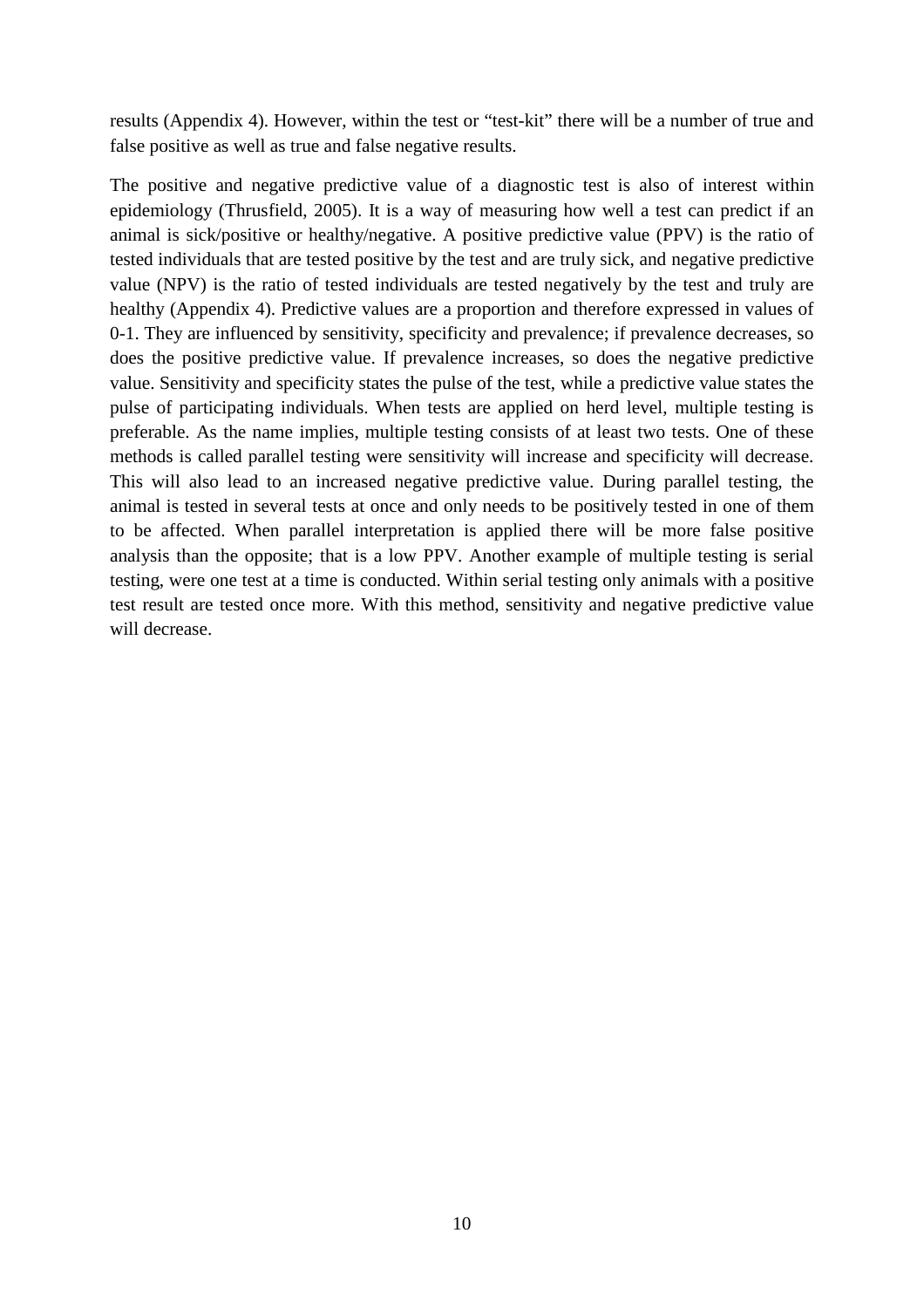## **3. Material and Method**

### 3.1 Data

Data was obtained from the advisory tool 'Ask the Cow' and the web report 'Animal Welfare Signals' at Växa Sverige in November 2012. Initially all performed 'Ask the Cow' assessments done since the service started in November 2009 until September 2012 was included (147 assessments in 135 herds). Assessments performed during education of 'Ask the Cow' advisors were not included. In one herd, two assessments had been performed at same date and one was therefore deleted (by giving each of them a random number and delete the assessment with the highest number). Data from 'Animal Welfare Signals' for three and twelve month prior to the assessment was then retrieved for all herds with an 'Ask the Cow' assessment. Three months data from the 'Animal Welfare Signals' was available for 129 of the assessments (119 individual herds) and twelve months data was available for 126 of the assessments (116 individual herds). The reason for missing data in 'Animal Welfare Signals' was that some herds were not enrolled in, or had recently joined, SOMRS. Three herds in 'Animal Welfare Signals' did not have data available for twelve months, and therefore the total number of herds differed. The analyses were performed in two different time intervals; three and twelve months. Moreover, both limits currently applied in 'Ask the Cow' (to point out welfare problems, currently used as limits for flowers with petals of half its length and "stumps") and limits given by the data material were used. All data editing and statistical analysis were conducted in the statistical software program of Stata<sup>®</sup> version 12 (Stata Corporation, College station, TX, USA).

#### 3.2 Assessment Points from 'Ask the Cow'

#### *3.2.1 Data editing*

Assessment points and rating scales used in 'Ask the Cow' are included in Appendix 3. For cows, the following assessment points were used: *rising behaviour, body condition, cleanliness, coat, claws, injuries, lameness* and *rumen fill*. For young stock and calves the corresponding assessment points were *body condition, cleanliness, injuries* and *health*. The assessment point of *location of injury* was excluded for all of the animal categories due to practical reasons; since the material already was extensive. The assessment point of *claws* included both *claw length* and *outwardly angled claws*, which were treated as two separate assessment points. Similarly, *coats* included both *dusty neck* and *scuffed neck*, which was also treated as two separate assessment points. Available data from 'Ask the Cow' were the number of animals per rating for each assessment point and animal category, i.e. for example 5, 20 and 5 cows with rating lean, normal and fat for the assessment point *body condition*. The total number of assessed animals per assessment point and herd was calculated by adding up the number of animals per rating. The total number of estimated animals should not exceed 35, however some assessment points deviated from that number. This was explained by counting an animal more than once in the assessment points of *coats* and *claws*. For example, a cow can have long and pointy claws at the same time and thus be counted for twice within the assessment point of *claws*. If the deviant total number seemed reasonable (e.g. 34 cows without claw remarks plus one cow with long claws and one with pointy claws) it was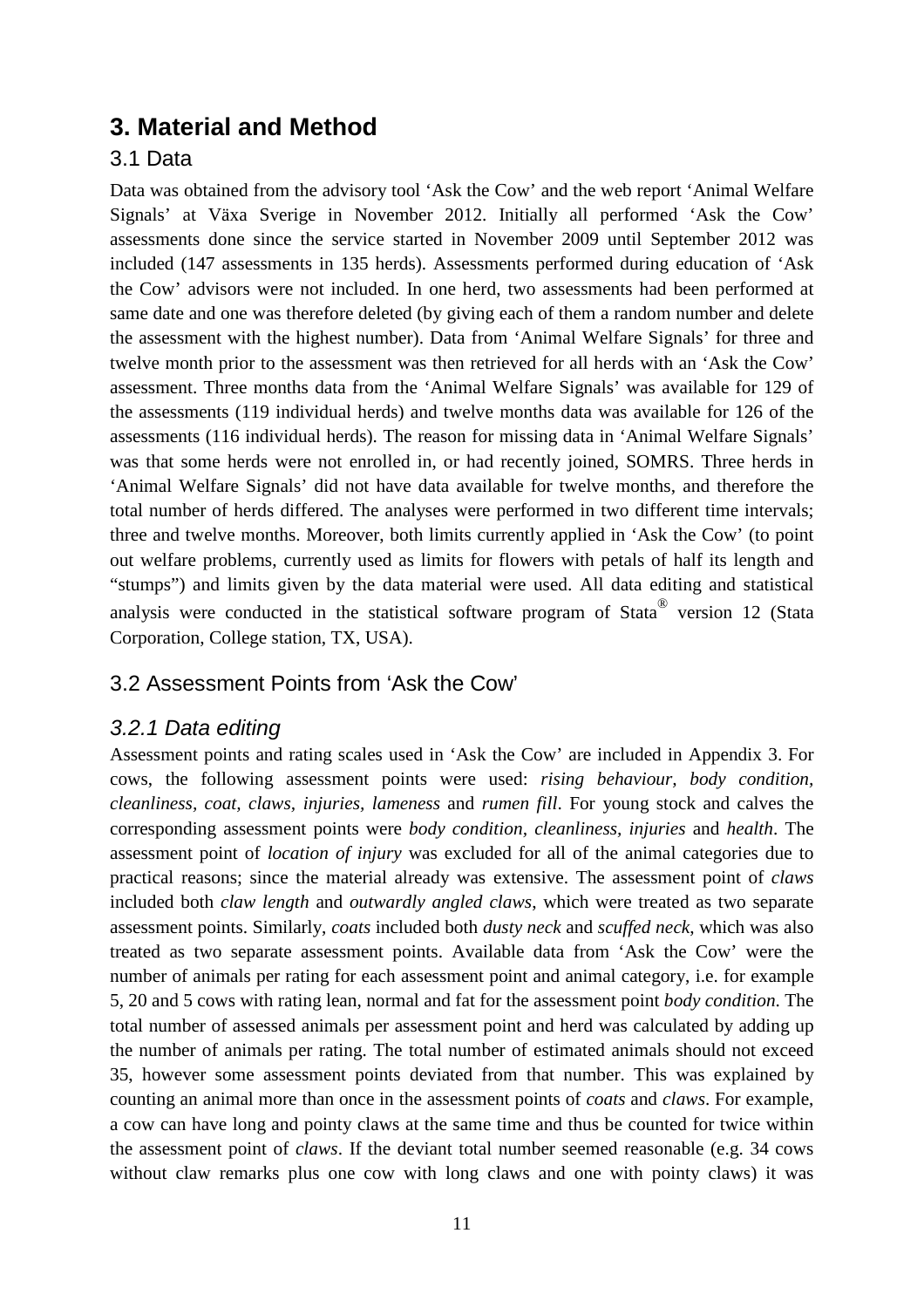assumed that 35 cows had been assessed. As a consequence of that, the total number of assessed animals was changed to 35 for the assessment points *coats* and *claws* in one and 18 herds respectively. Nine herds had unreasonable total number of assessed animals for at least one assessment point and were excluded from further analysis.

Thereafter, the prevalence for each assessment point was calculated as total number of deviations divided with total number of estimated animals. The assessment points of *body condition, cleanliness* and *injuries* were divided into *lean* and *fat*, *dirty* and *severely dirty*, and *mild injuries* and *severe injuries,* respectively, for all animal categories. Prevalences were also estimated for the divided assessment points.

## *3.2.2. Identifying Herds With Poor Animal Welfare According to 'Ask the Cow'*

Two definitions for welfare remarks were used, 1) based on the distribution of prevalence's in the data and 2) based on the limits currently applied in 'Ask the Cow'. The definitions of welfare remarks were used separately;

- 1) For each assessment point a herd was given a welfare remark if it was among the herds with 10% highest prevalence for that remark.
- 2) For each assessment point a herd was given a welfare remark if the prevalence exceeded the limit for being among the 10% worst according to currently limits used in 'Ask the Cow' (a stump in the welfare flower).

Specific assessment points were selected from 'Ask the Cow' and used as a gold standard for animal welfare; *lean, severely dirty* and *severe injuries* for all animal categories as well as *mild* and *severe lameness* for cows. Since some herds had missing prevalence within the gold standard of 'Ask the Cow', the total numbers of assessed herds were 113 in three months and 112 in twelve months. A herd was defined as having poor animal welfare if they had two or more welfare remarks in 'Ask the Cow'. Project limits and current applied limits in 'Ask the Cow' were used separately, as well as data from 'Animal Welfare Signals' in three and twelve months. The assessment points of *rising behaviour* and *rumen fill* in cows had few assessed herds and *health* in young stock and calves had low prevalence and they were therefore not included in the analysis.

## 3.3 Welfare Indicators from 'Animal Welfare Signals'

Data from 'Animal Welfare Signals' were retrieved for the periods three and twelve months before an 'Ask the Cow' was performed. Welfare indicators included in 'Animal Welfare Signals' are presented in Appendix 2. Initially data that extended over a period of twelve months in 'Animal Welfare Signals' were analysed, and the same statistical procedure followed for three months data. The time period of twelve months implies that data has been collected from one year before 'Ask the Cow' was performed, and the time period of three months implies that data has been collected from three months before 'Ask the Cow' was performed in that specific herd. The time period is therefore specific for every herd included. For example if 'Ask the Cow' was performed in September in one herd, the time period of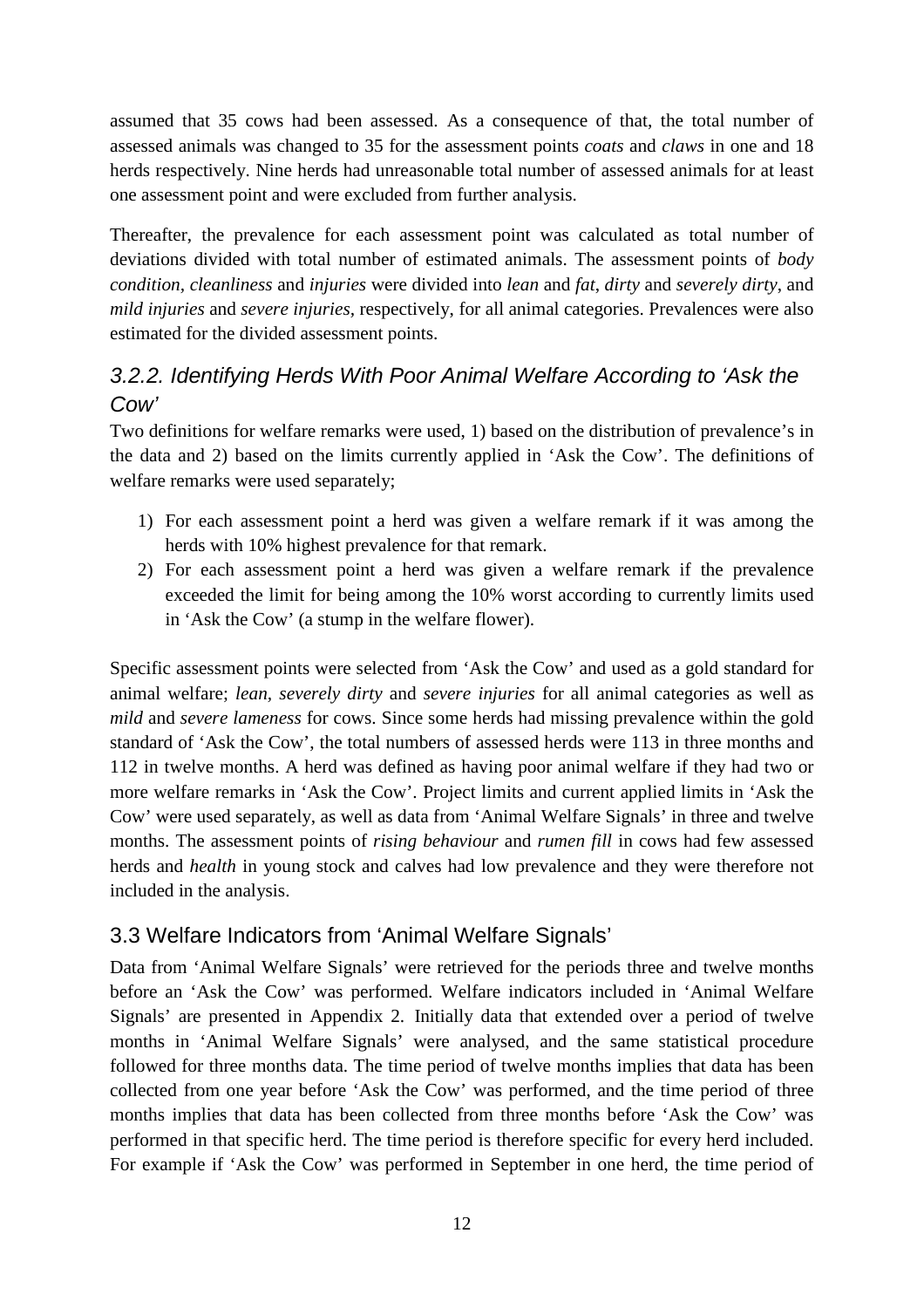three months equals to data from 'Animal Welfare Signals' in June, July and August for that specific herd. Herds among the 10% worst herds within a welfare indicator got a welfare remark for that specific indicator.

### 3.4 Correlations

Spearman´s rank correlation was used to calculate correlations between the assessment points in 'Ask the Cow' and welfare indicators in 'Animal Welfare Signals' in three and twelve months respectively (Appendix 2 and 3)**.** This was done in order to see if any strong and statistically significant correlations could be found. For statistically significant correlations (p  $\leq$ 0.05), a scattered graph was created in order to explore the correlation. Additionally, every welfare indicator was analysed for possible equal values regarding number of welfare remarks in three and twelve months.

## 3.5 Use of Welfare Indicators to Detect Herds with Poor Welfare

The welfare indicators in 'Animal Welfare Signals' were used as a test-kit for identifying herds at risk of having poor animal welfare according to the gold standard 'Ask the Cow'. The test-kit was similar to parallel interpretation of tests, i.e. a herd would be counted as having poor animal welfare if it had a remark in any of the indicators included (Thrusfield, 2005). First each welfare indicator was tested separately and the sensitivity and specificity for each welfare indicator were calculated. Thereafter the ambition was to found a kit of welfare indicators from 'Animal Welfare Signals' that when tested against the gold standard created a high sensitivity but still retained a relatively high specificity. The test-set was constructed by selecting welfare indicators with the highest sensitivity. After initial sensitivities and specificities were preformed, the welfare indicator with highest sensitivity was selected and combined with all of the other welfare indicators separately. Thereafter another welfare indicator that as a pair created the highest sensitivity and specificity was added. These two were again tested against each of the other welfare indicators and an additional welfare indicator with the highest numbers of sensitivity and specificity was chosen, and so on. The test evaluation was stopped at a combination of five welfare indicators. Even though the sensitivity could still improve, adding more indicators would only lower the specificity (Mörk, personal communication, 2013).

The final test-kit with a combination of five welfare indicators was then further tested. Analyse were completed by changing each limit for the included welfare remarks in the testkit of welfare indicators to the  $80^{th}$ ,  $85^{th}$  or  $95^{th}$  percentiles instead. The purpose was to found out if this could improve the value of sensitivity and specificity. This was done separately in one welfare indicator at a time; first one limit was changed in one welfare indicator three times (80, 85 and 95%) at the same time as the other assessment points included in the test-kit were kept at the limit of the  $90<sup>th</sup>$  percentile. This procedure was accomplished for all five of the included welfare indicators and finally a combination of the highest sensitivity and specificity was selected.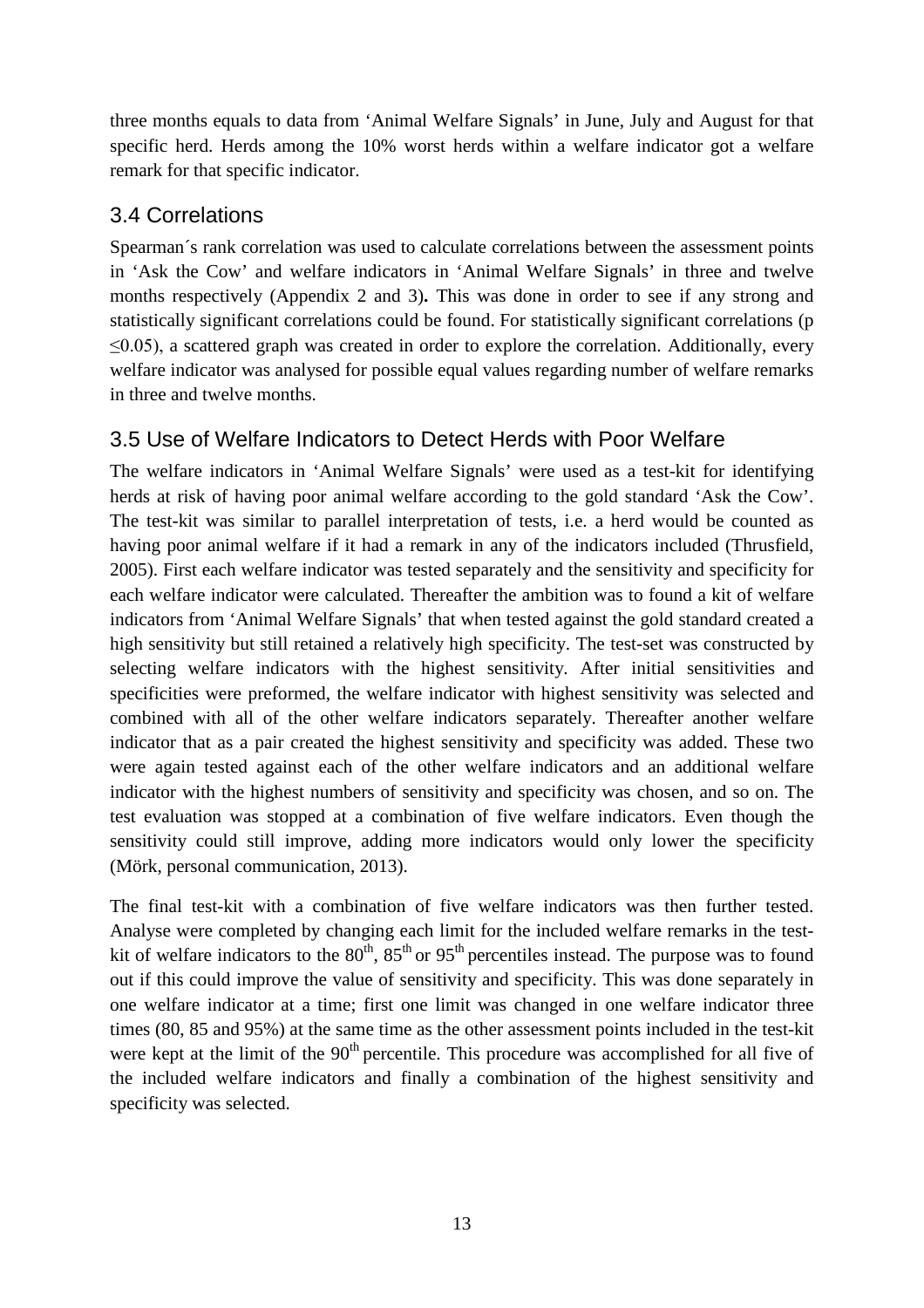## **4. Results**

### 4.1 Descriptive Data

A total of 129 herds had data in both 'Ask the Cow' and 'Animal Welfare Signals' (126 herds for twelve month data). Of those 129 assessed herds, 90 herds had loose housed systems and 39 had tied-up stalls. Included 'Ask the Cow'-assessments had been performed by about 20 different assessors with a range of 1-20 assessment each. All assessment points were not assessed in all herds; the highest number of assessed herds was 128 and the lowest 16. In Table 1 the total number of herds within each specific assessment point is shown. Table 1 also presents the  $10^{th}$ ,  $50^{th}$  and  $90^{th}$  percentile for each assessment point as well as current limits for flowers with a petal half of its lengths and a "stump" (equivalent to the  $50<sup>th</sup>$  and  $90<sup>th</sup>$ percentiles, respectively). Figure 1 presents the number of herds per number of welfare remarks for herds with data for all assessment points but *rumen fill*, and *rising behaviour* in cows and *health* in young stock and calves.

In Table 2, the  $10^{th}$ ,  $50^{th}$  and  $90^{th}$  percentile for all welfare indicators in 'Animal Welfare Signals' in twelve and three months respectively are presented. Figure 2 present numbers of herds per number of welfare remarks for herds in twelve and three months respectively. Number of herds differs due to that all herds did not have data for twelve months.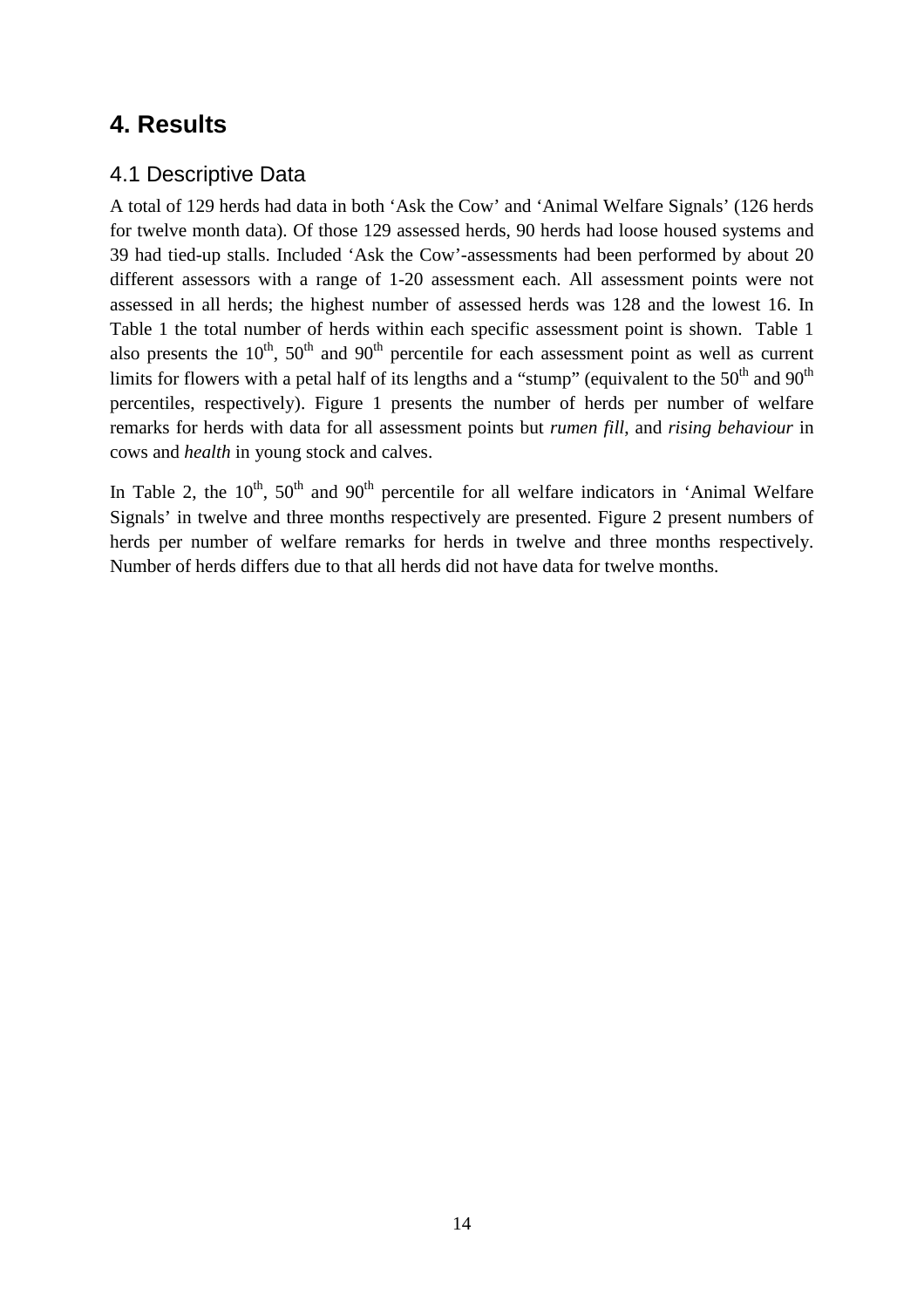Table 1. Total number of evaluated herds within each assessment point, and the 10<sup>th</sup>, 50<sup>th</sup> and 90<sup>th</sup> percentile of the prevalence (%) in the study herds (project limits), and the  $50<sup>th</sup>$  and  $90<sup>th</sup>$  percentile currently used as limits (%) for flowers with petals of half its length and "stumps" in 'Ask the Cow' (current limits).

|                               |              | <b>Project limits</b>        |                          |                  | <b>Current limits</b>        |                          |  |
|-------------------------------|--------------|------------------------------|--------------------------|------------------|------------------------------|--------------------------|--|
| <b>Assessment points</b>      | <b>Herds</b> | 10%                          | 50%                      | 90%              | 50%                          | 90%                      |  |
| <b>Cows</b>                   |              |                              |                          |                  |                              |                          |  |
| Rising behaviour <sup>*</sup> | 95           | ÷                            | $\overline{\phantom{a}}$ | -                | $\qquad \qquad \blacksquare$ | $\overline{\phantom{0}}$ |  |
| <b>Body</b> condition         | 128          | $\mathbf{0}$                 | 6                        | 19               | $\qquad \qquad \blacksquare$ |                          |  |
| Lean                          | 128          | $\mathbf{0}$                 | 3                        | 9                | 3                            | 15                       |  |
| Fat                           | 128          | $\mathbf{0}$                 | 3                        | 13               | 10                           | 20                       |  |
| Dirty                         | 128          | $\theta$                     | 11                       | 46               | 25                           | 60                       |  |
| Severely dirty                | 128          | $\mathbf{0}$                 | $\boldsymbol{0}$         | 8                | $\mathbf{2}$                 | 10                       |  |
| Dusty neck                    | 128          | $\mathbf{0}$                 | 6                        | 63               | $\qquad \qquad \blacksquare$ | -                        |  |
| Scuffed neck                  | 128          | $\boldsymbol{0}$             | $\boldsymbol{0}$         | $\boldsymbol{0}$ | $\blacksquare$               | $\overline{\phantom{0}}$ |  |
| Claw length                   | 123          | $\mathbf{0}$                 | $\boldsymbol{0}$         | 22               | 20                           | 40                       |  |
| Outwardly angled<br>claws     | 123          | $\theta$                     | 15                       | 43               | 30                           | 41                       |  |
| Lameness                      | 128          | $\boldsymbol{0}$             | 6                        | 23               | 5                            | 15                       |  |
| Mild injuries                 | 128          | 6                            | 23                       | 57               | 6                            | 15                       |  |
| Severe injuries               | 128          | $\boldsymbol{0}$             | 3                        | 17               | 3                            | 7                        |  |
| Rumen fill*                   | 16           | -                            |                          |                  |                              | ÷,                       |  |
| <b>Young stock</b>            |              |                              |                          |                  |                              |                          |  |
| Body condition                | 118          | $\boldsymbol{0}$             | 3                        | 16               | $\overline{a}$               |                          |  |
| Lean                          | 118          | $\boldsymbol{0}$             | $\boldsymbol{0}$         | 9                | 11                           | 30                       |  |
| Fat                           | 118          | $\theta$                     | $\boldsymbol{0}$         | 9                | -                            |                          |  |
| Cleanliness/dirty             | 117          | $\boldsymbol{0}$             | 14                       | 52               | 36                           | 75                       |  |
| Severely dirty                | 117          | $\boldsymbol{0}$             | $\boldsymbol{0}$         | 9                | 5                            | 20                       |  |
| Injuries                      | 118          | $\boldsymbol{0}$             | $\boldsymbol{0}$         | 10               | $\overline{0}$               | 6                        |  |
| Severe injuries               | 118          | $\boldsymbol{0}$             | $\boldsymbol{0}$         | 3                | $\mathbf{0}$                 | 5                        |  |
| Health**                      | 116          | $\qquad \qquad \blacksquare$ |                          | -                | $\overline{a}$               | ÷,                       |  |
| <b>Calves</b>                 |              |                              |                          |                  |                              |                          |  |
| Body condition                | 121          | $\boldsymbol{0}$             | $\boldsymbol{0}$         | 23               | $\overline{a}$               | -                        |  |
| Lean                          | 121          | $\boldsymbol{0}$             | $\boldsymbol{0}$         | 20               | 20                           | 40                       |  |
| Fat                           | 121          | $\mathbf{0}$                 | 0                        | 0                | $\qquad \qquad \blacksquare$ |                          |  |
| Cleanliness/dirty             | 121          | $\boldsymbol{0}$             | 9                        | 40               | 24                           | 47                       |  |
| Severely dirty                | 121          | $\boldsymbol{0}$             | $\boldsymbol{0}$         | 5                | 3                            | 10                       |  |
| Injuries                      | 121          | $\boldsymbol{0}$             | $\boldsymbol{0}$         | 5                | $\boldsymbol{0}$             | 6                        |  |
| Severe injuries               | 121          | $\boldsymbol{0}$             | $\boldsymbol{0}$         | 3                | $\boldsymbol{0}$             | 5                        |  |
| Health**                      | 119          |                              |                          |                  |                              | $\overline{\phantom{0}}$ |  |

\*Not included for further analysis due to the low number of herds in which those were assessed

\*\*Not included for further analysis due to practical reasons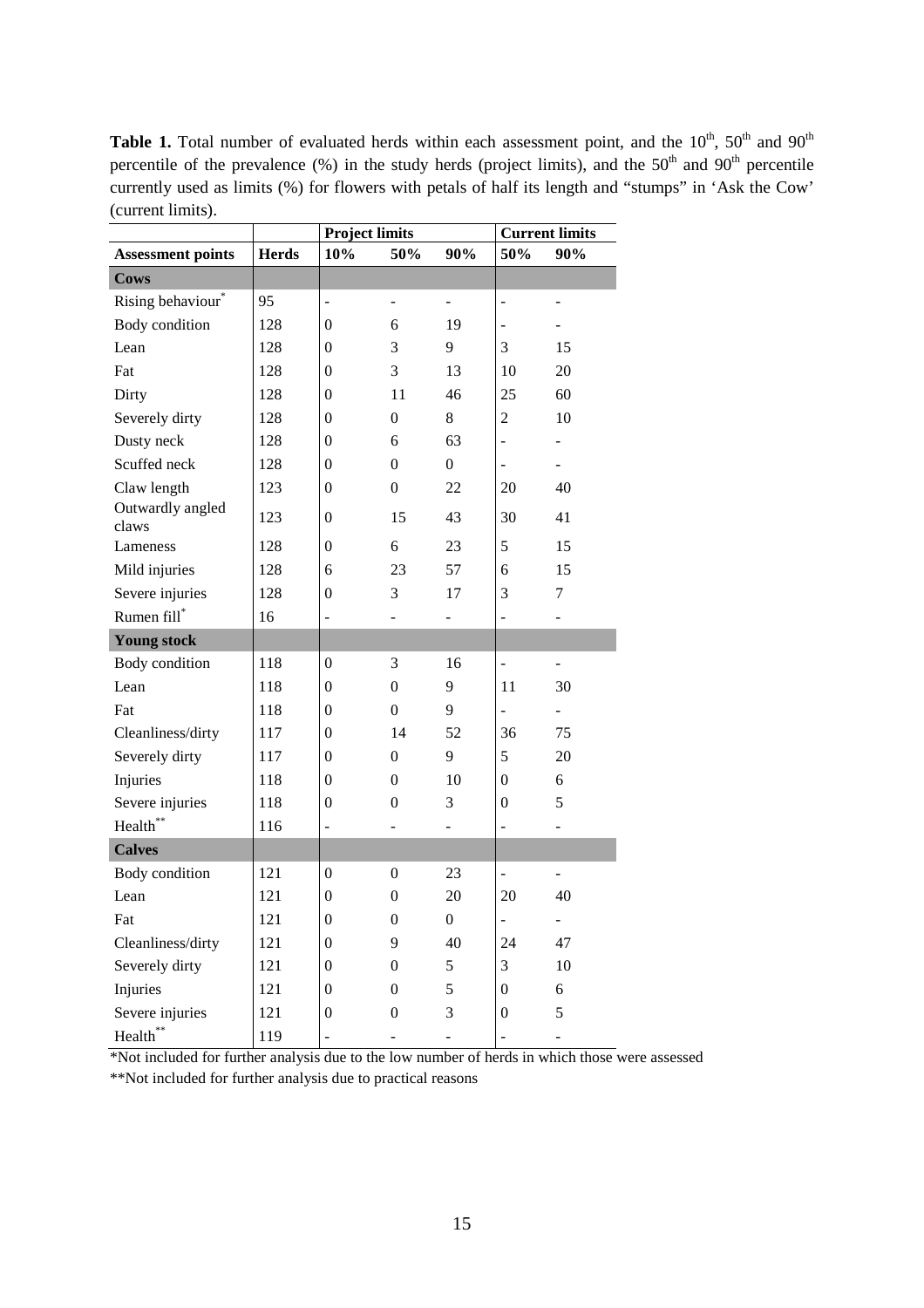

Figure 1. Number of assessed herds per number of welfare remarks (i.e. herds being among the 10% with the highest prevalence) and animal category. Totally there were 125, 117 and 121 herds with data on all assessment points for cows, young stock and calves, respectively

Table 2. Welfare indicators from 'Animal Welfare Signals' with the 10<sup>th</sup>, 50<sup>th</sup> and 90<sup>th</sup> percentile, for 126 herds with data for twelve months and 129 herds with data for three months.

|                                                              | <b>Twelve months</b> |                |       | <b>Three months</b> |                  |       |
|--------------------------------------------------------------|----------------------|----------------|-------|---------------------|------------------|-------|
|                                                              | <b>Percentiles</b>   |                |       | <b>Percentiles</b>  |                  |       |
| <b>Welfare indicators</b>                                    | 10%                  | 50%            | 90%   | 10%                 | 50%              | 90%   |
| Calf mortality, 1-60 days *                                  | $\overline{0}$       | 1.4            | 5.8   | $\boldsymbol{0}$    | $\overline{0}$   | 10.0  |
| Calf mortality, 2-6 months *                                 | $\mathbf{0}$         | $\overline{0}$ | 4.5   | $\boldsymbol{0}$    | $\overline{0}$   | 4.9   |
| Young stock mortality, 6-15 months *                         | $\Omega$             | $\Omega$       | 4.5   | $\boldsymbol{0}$    | $\boldsymbol{0}$ | 6.3   |
| Culling/mortality, first parity, 1-90 d after calving *      | $\Omega$             | 3.4            | 8.8   | $\boldsymbol{0}$    | $\boldsymbol{0}$ | 4.3   |
| On-farm mortality **                                         | 1.6                  | 5.1            | 10.4  | $\boldsymbol{0}$    | 4.9              | 13.0  |
| Cows with diseases, total **                                 | 7.9                  | 29.1           | 59.6  | 2.9                 | 26.7             | 62.1  |
| Low urea values $(\%)$                                       | 1.7                  | 5.7            | 17.7  | 0.6                 | 5.5              | 20.8  |
| Abnormal urea values (%)                                     | 12                   | 18.7           | 29.0  | 8.8                 | 16.6             | 32.8  |
| Calving interval (months)                                    | 12.3                 | 13.1           | 14.6  | 12.2                | 13.1             | 15.2  |
| Incidence of calving difficulties **                         | 1.2                  | 5.0            | 11.8  | $\boldsymbol{0}$    | 4.7              | 14.3  |
| Stillbirth, 0-24 hours *                                     | 2.1                  | 6.4            | 10.9  | $\overline{0}$      | 6.0              | 14.3  |
| Heifers not bred, $> 17$ months of age $*$                   | 3.4                  | 20.9           | 57.7  | 2.8                 | 23.0             | 71.0  |
| Culling total **                                             | 25.7                 | 35.2           | 45.7  | 12.4                | 33.4             | 62.2  |
| Incidence of Incidence of other feed-related diseases **     | $\boldsymbol{0}$     | 1.2            | 5.6   | $\boldsymbol{0}$    | $\overline{0}$   | 6.2   |
| Culling, udder diseases **                                   | 2.7                  | 9.6            | 18.2  | $\boldsymbol{0}$    | 8.5              | 26.5  |
| Incidence of mastitis treatments **                          | 1.8                  | 14.1           | 28.3  | $\boldsymbol{0}$    | 11.2             | 36.1  |
| Somatic cell counts from test milking (1000 cells/ml)**      | 145.0                | 217.0          | 328.0 | 135.0               | 225.0            | 353.0 |
| Incidence of claw and leg disorders **                       | $\overline{0}$       | 1.7            | 11.2  | $\overline{0}$      | $\boldsymbol{0}$ | 9.9   |
| Culling, claws/legs **                                       | $\Omega$             | 2.4            | 5.8   | $\boldsymbol{0}$    | $\boldsymbol{0}$ | 7.8   |
| Culling, fertility **                                        | 2.4                  | 7.7            | 17.7  | $\boldsymbol{0}$    | 7.0              | 22.1  |
| Cows with calving to first insemination interval, $>70$ d ** | 11.7                 | 22.4           | 37.5  | 10.8                | 22.6             | 44.0  |
| Cows with calving to latest insemination interval, >120 d    | 3.3                  | 7.0            | 11.1  | 2.7                 | 7.0              | 15.2  |
| Incidence of paralysis and cramps **                         | $\boldsymbol{0}$     | 3.6            | 8.4   | $\boldsymbol{0}$    | 1.6              | 10.8  |
| Age at first calving (month)**                               | 24.8                 | 27.2           | 31.2  | 24.7                | 26.8             | 31.6  |

\* Number of events per 100 animals at risk.

\*\* Number of events per 100 animal-years at risk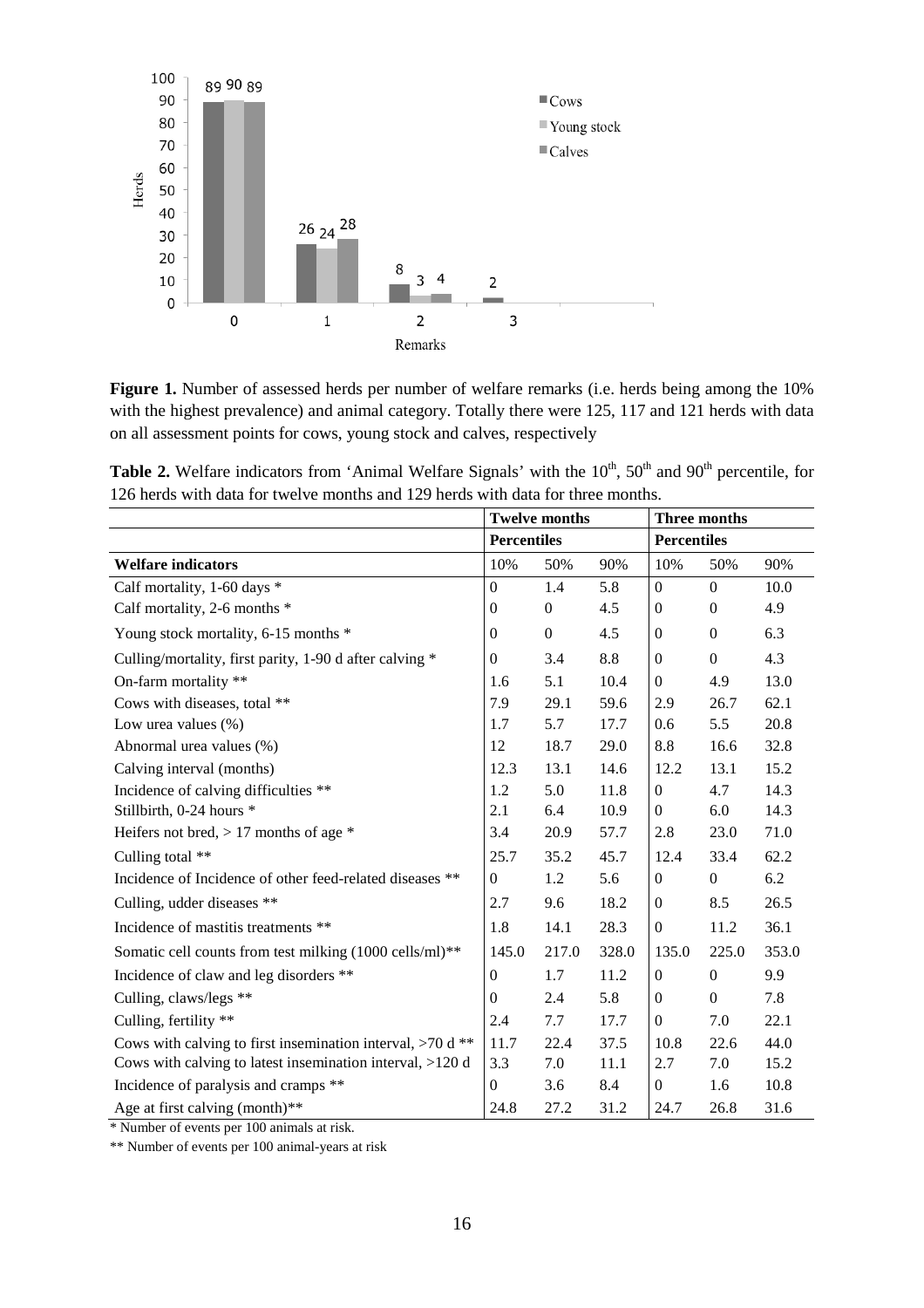

**Figure 2.** Number of herds per number of welfare remarks in 'Animal Welfare Signals', three (129 herds) and twelve (126 herds) months prior to an 'Ask the Cow' assessment. Herds among the 10% with the highest numbers in the welfare indicator were assigned with one welfare remark for that specific indicator.

#### 4.2 Correlations

There were no strong statistically significant correlations between assessment points in 'Ask the Cow' and welfare indicators in 'Animal Welfare Signals' (data not shown). A significant (p-value  $\leq 0.05$ ) and relatively strong negative correlation  $(-0.5)$  was found between the welfare indicator of *mortality rate* and the assessment point of *rumen fill* in data from twelve months. Two significant and relatively strong negative correlations were found in data from three months; 1) *culling/mortality, first parity, 1-90 d after calving* and the assessment point of *rumen fill* (p-value <0.05 and correlation -0.5) and 2) the welfare indicator of *cows with calving to latest insemination interval >120 d* and the assessment point of *rumen fill* (p-value  $< 0.05$  and correlation  $-0.64$ ). There were several more significant correlations, but they were low (range between 0.08-0.33 in twelve months and 0.17-0.32 in three months).

When the number of welfare remarks for every welfare indicator in all herds was summarized, about half the herds with a welfare remark within twelve months data also had a remark within three months data for that specific welfare indicator, and vice versa. However, in the welfare indicators of *heifers not bred, > 17 months of age, cows with calving to first insemination interval, >70 d, cows with calving to latest insemination interval, >120 d and age at first calving* there were a higher compliance between three and twelve months data*.* 

#### 4.3 Use of Welfare Indicators to Detect Herds With Poor Animal Welfare

A total of 29 (25.7%) and 17 (15.0%) of the remaining 113 herds were defined as having poor animal welfare according to 'Ask the Cow' (i.e. two or more welfare remarks) for project limits and currently applied limits, respectively. In Figure 3 the number of welfare remarks per herds is shown for project limits and currently applied limits.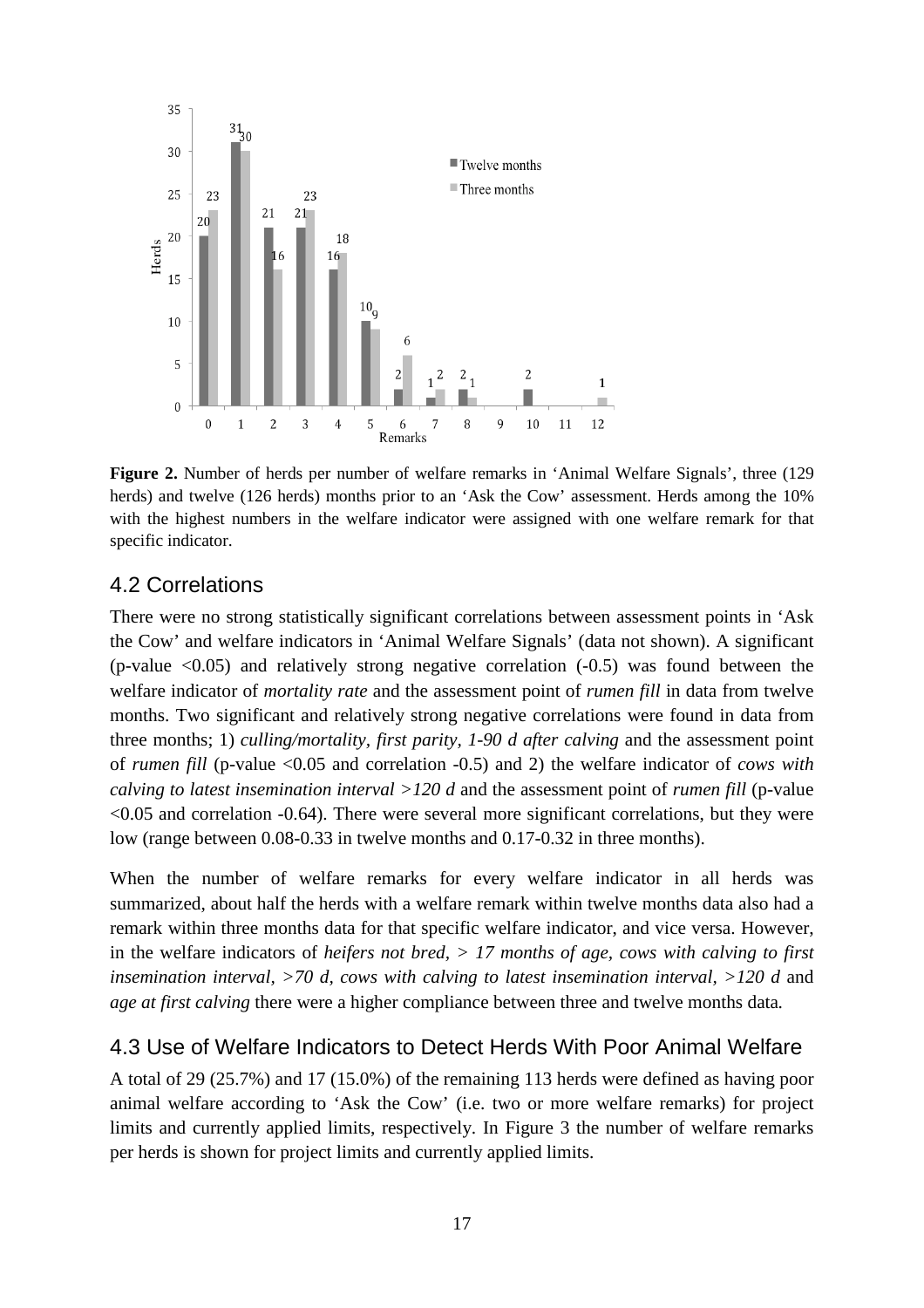Table 3 presents the sensitivity and specificity for each welfare indicator in 'Animal Welfare Signals' for twelve and three month tested against the gold standards based on project limits and current limits, respectively.

Sensitivity and specificity, positive predictive value and negative predictive value for the final combinations of welfare indicators from 'Animal Welfare Signals' in twelve or three months are presented in Table 4. Two of the test-kits had two combinations of welfare indicators with the same sensitivity and specificity; twelve months in project limits and three months in current limits. Table 5 displays sensitivity and specificity when the limits were changed into 80, 85 and 95% for each one of the welfare indicators separately.



**Figure 3.** Number of welfare remarks per herd for the assessment points included in the gold standard for animal welfare; *lean, severely dirty* and *severe injuries* for all animal categories as well as *lameness* for cows. Herds with two or more welfare remarks were defined as having poor animal welfare. Numbers of remarks are shown for project limits and currently applied limits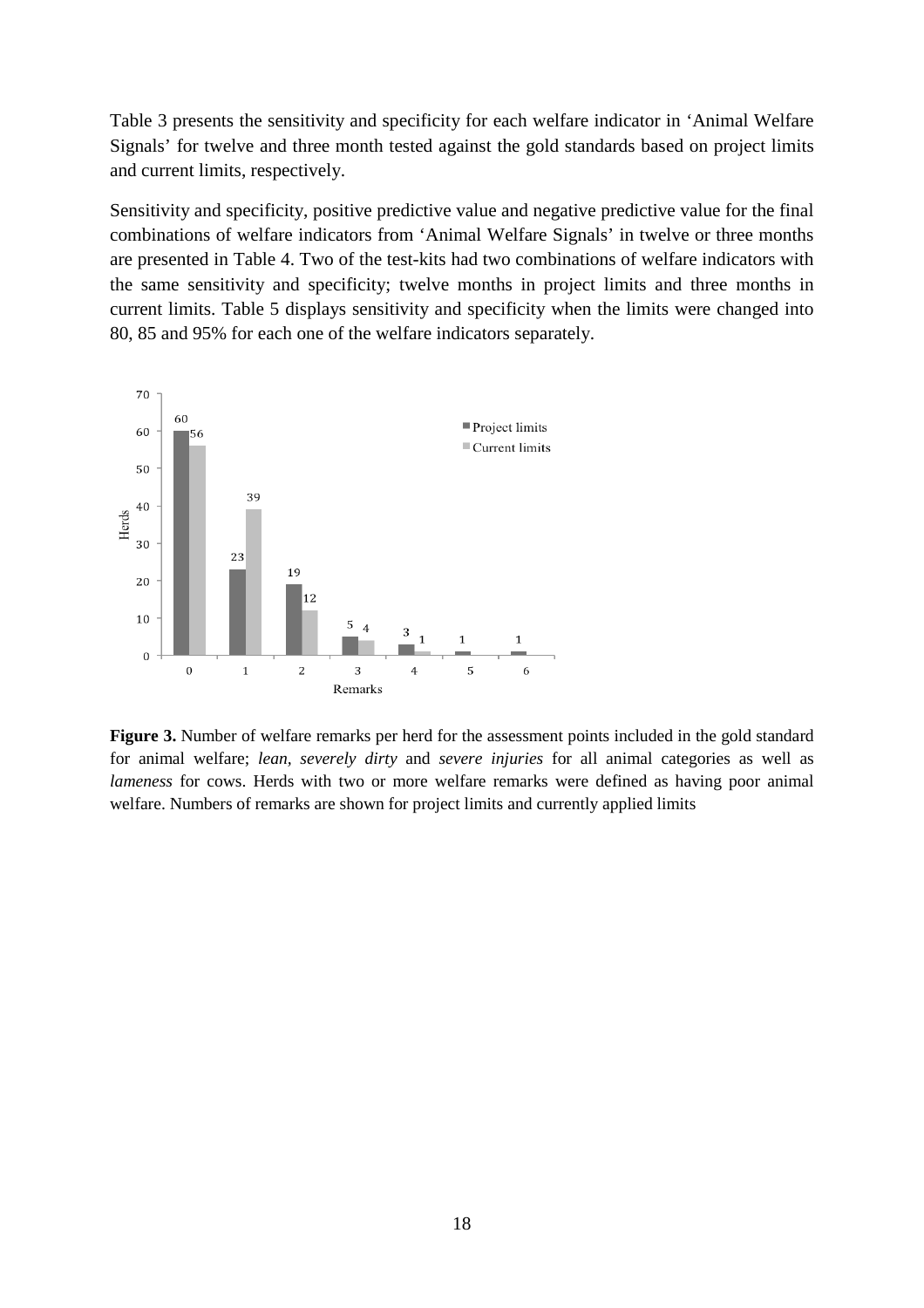**Table 3.** Sensitivity (Se) and specificity (Sp) for each welfare indicator in 'Animal Welfare Signals', when using them as tests to detect herds with poor animal welfare according to 'Ask the Cow'. For twelve (112 herds) and three (113 herds) months data in 'Animal Welfare Signals' as well as project limits and current limits in 'Ask the Cow'.

|                                                                                  | <b>Project limits</b> |               |                  | <b>Current limits</b>  |                  |               |                        |              |
|----------------------------------------------------------------------------------|-----------------------|---------------|------------------|------------------------|------------------|---------------|------------------------|--------------|
|                                                                                  | months                | <b>Twelve</b> |                  | <b>Three</b><br>months | months           | <b>Twelve</b> | months                 | <b>Three</b> |
| <b>Welfare indicators</b>                                                        | Se                    | Sp            | Se               | Sp                     | Se<br>Sp         |               | Se                     | Sp           |
| Calf mortality, 1-60 days *                                                      | 10.3                  | 90.4          | 13.3             | 90.4                   | 17.6             | 91.6          | 16.7                   | 90.5         |
| Calf mortality, 2-6 months *                                                     | 17.2                  | 91.6          | 13.3             | 91.6                   | 17.6             | 90.5          | 16.7                   | 91.6         |
| Young stock mortality, 6-15 months *                                             | 13.8                  | 89.2          | 13.3             | 88.0                   | 11.8             | 88.4          | 11.1                   | 87.4         |
| Culling/mortality, first parity, 1-90 d. after calving *<br>On-farm mortality ** | 10.3<br>6.9           | 88.0<br>90.4  | $\Omega$<br>10.0 | 85.5<br>92.8           | 11.8<br>5.9      | 88.4<br>90.5  | $\overline{0}$<br>11.1 | 87.4<br>92.6 |
| Cows with diseases, total **                                                     | 13.8                  | 90.4          | 6.7              | 89.2                   | 17.6             | 90.5          | 5.6                    | 89.5         |
| Low urea values $(\%)$                                                           | $\boldsymbol{0}$      | 89.2          | 3.3              | 89.2                   | 5.9              | 91.6          | $\boldsymbol{0}$       | 89.5         |
| Abnormal urea values (%)                                                         | 6.9                   | 88.0          | 10.0             | 91.6                   | 5.9              | 88.4          | 5.6                    | 90.5         |
| Calving interval (months)                                                        | 13.8                  | 92.8          | 20.0             | 91.6                   | 11.8             | 91.6          | 22.2                   | 90.5         |
| Incidence of calving difficulties **                                             | 17.2                  | 94.0          | 10.0             | 91.6                   | 17.6             | 92.6          | 16.7                   | 92.6         |
| Stillbirth, 0-24 hours *                                                         | 24.1                  | 94.0          | 10.0             | 94.0                   | 23.5             | 91.6          | 11.1                   | 93.7         |
| Heifers not bred, $> 17$ months of age **                                        | 17.2                  | 91.6          | 16.7             | 92.8                   | 11.8             | 89.5          | 16.7                   | 91.6         |
| Culling total **                                                                 | 17.2                  | 90.4          | 10.0             | 88.0                   | 11.8             | 88.4          | 11.1                   | 88.4         |
| Incidence of other feed-related diseases **                                      | 3.4                   | 86.7          | 13.3             | 89.2                   | $\boldsymbol{0}$ | 87.4          | 11.1                   | 88.4         |
| Culling, udder diseases **                                                       | 13.8                  | 90.4          | 13.3             | 91.6                   | 11.8             | 89.5          | 5.56                   | 89.5         |
| Incidence of mastitis treatments **                                              | 20.7                  | 92.8          | 20.0             | 92.8                   | 23.5             | 91.6          | 22.2                   | 91.6         |
| Somatic cell counts from test milking (1000 cells/ml)                            | 10.3                  | 90.4          | 16.7             | 95.2                   | 11.8             | 90.5          | 16.7                   | 93.7         |
| Incidence of claw and leg disorders **                                           | 3.4                   | 88.0          | 10.0             | 91.6                   | $\boldsymbol{0}$ | 88.4          | 11.1                   | 91.6         |
| Culling, claws/legs **                                                           | $\boldsymbol{0}$      | 86.7          | $\overline{0}$   | 88.0                   | $\boldsymbol{0}$ | 88.4          | $\Omega$               | 89.5         |
| Culling, fertility **                                                            | 6.9                   | 88.0          | 3.3              | 86.7                   | 11.8             | 89.5          | 5.6                    | 88.4         |
| Cows with calving to first insemination interval, $>70$ d<br>**                  | 17.2                  | 94.0          | 20.0             | 92.8                   | 11.8             | 91.6          | 16.7                   | 90.5         |
| Calving - latest insemination, $>120$ d **                                       | 13.8                  | 92.8          | 13.3             | 92.8                   | 5.9              | 90.5          | 11.1                   | 91.6         |
| Incidence of paralysis and cramps **                                             | $\mathbf{0}$          | 85.5          | 3.3              | 86.7                   | $\boldsymbol{0}$ | 87.4          | 5.6                    | 88.4         |
| Age at first calving (month)                                                     | 20.7                  | 92.8          | 26.7             | 90.4                   | 23.5             | 91.6          | 33.3                   | 89.5         |

\* Number of events per 100 animals at risk.

\*\* Number of events per 100 animal-years at risk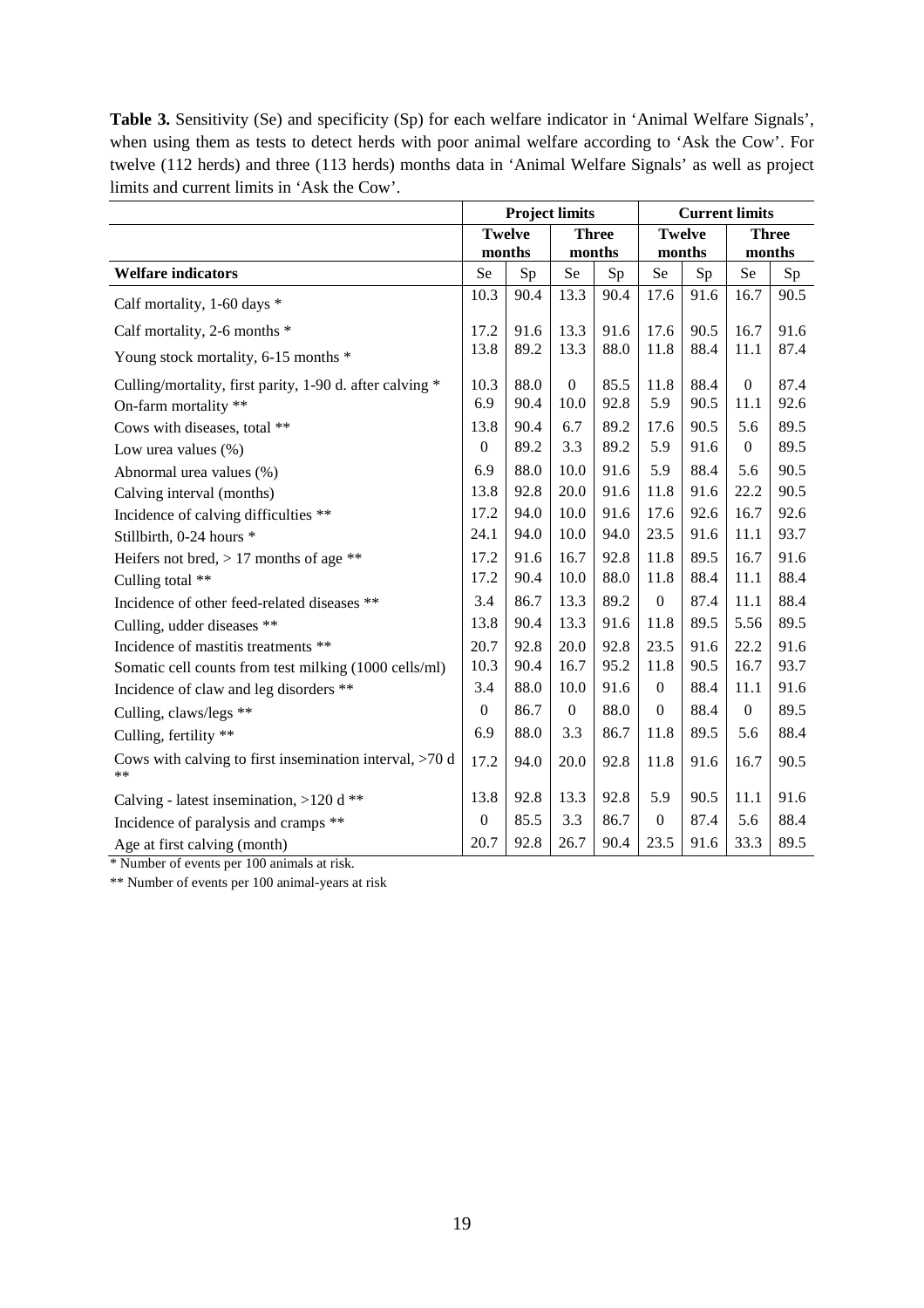**Table 4.** Sensitivity (Se), specificity (Sp), positive predictive value (PPV) and negative predictive value (NPV) for the final test-kits of welfare indicators from 'Animal Welfare Signals' used as tests to identify herds with poor animal welfare according to the gold standard of 'Ask the Cow'. For twelve and three months as well as project limits and current limits, respectively.

|                                  | <b>Se</b> | Sp   | <b>PPV</b> | NPV  |
|----------------------------------|-----------|------|------------|------|
| Twelve months, project limits*   | 0.69      | 0.69 | 0.44       | 0.86 |
| Three months, project limits**   | 0.73      | 0.68 | 0.45       | 0.88 |
| Twelve months, current limits*** | 0.71      | 0.66 | 0.27       | 0.93 |
| Three months, current limits**** | 0.72      |      | ገ 32       | 0.93 |

\*Welfare indicators included: *stillbirth, 0-24 hours; culling total; incidence of mastitis treatments; age at first calving* and *on-farm mortality* or *cows with calving to first insemination interval, >70 d*

\*\*Welfare indicators included: *calving interval; culling udder diseases; incidence of claw and leg disorders; cows with calving to latest insemination interval, >120 d* and *age at first calving*

\*\*\*Welfare indicators included: *low urea values (%); stillbirth, 0-24 hours; culling, udder diseases; incidence of mastitis treatments* and *age at first calving*

\*\*\*\*Welfare indicators included: *calving interval; incidence of calving difficulties; stillbirth, 0-24 hours, age at first calving* and *calf mortality, 2-6 months* or *heifers not bred, > 17 months of age*

**Table 5.** Sensitivity (Se) and specificity (Sp) as well as positive predictive value (PPV) and negative predictive value (NPV) for the final test-kits of welfare indicators when one limit was changed. For twelve and three months as well as project limits and current limits respectively.

|                                  | <b>Se</b> | <b>Sp</b> | <b>PPV</b> | <b>NPV</b> |
|----------------------------------|-----------|-----------|------------|------------|
| Twelve months, project limits*   | 0.76      | 0.63      | 0.42       | 0.88       |
| Three months, project limits**   | 0.77      | 0.65      | 0.44       | 0.89       |
| Twelve months, current limits*** | 0.82      | 0.61      | 0.28       | 0.95       |
| Three months, current limits**** | 0.78      | 0.68      | 0.32       | 0.94       |

\*Welfare indicators included: *stillbirth, 0-24 hours* (80%)*; culling total* (90%)*; incidence of mastitis treatments*  (90%); *age at first calving* (90%) and *cows with calving to first insemination interval, >70 d* (90%)

\*\*Welfare indicators included: *calving interval* (90%)*; culling udder diseases* (90%)*; incidence of claw and leg disorders* (90%)*; cows with calving to latest insemination interval, >120 d (85%) and <i>age at first calving* (90%) \*\*\*Welfare indicators included: *low urea values* (%)(90%); *stillbirth, 0-24 hours* (90%); *culling, udder diseases* (90%); *incidence of mastitis treatments* (90%) and *age at first calving* (80%)

\*\*\*\*Welfare indicators included: *calving interval* (90%); *incidence of calving difficulties* (90%); *stillbirth, 0-24 hours* (90%), *age at first calving* (90%) and *heifers not bred, > 17 months of age* (85%)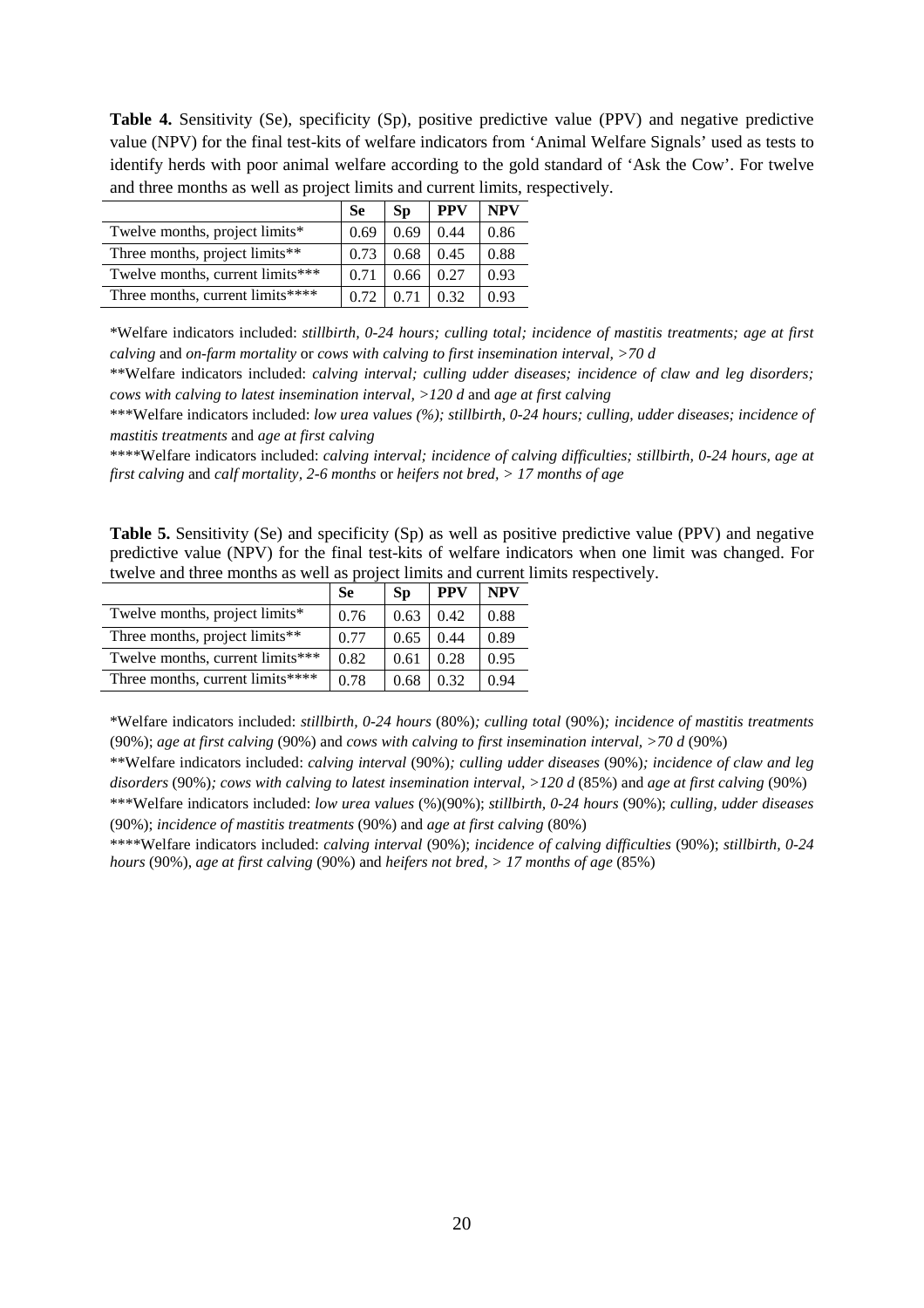# **5. Discussion**

## 5.1 Project and Currently Applied Limits

Results of this project show that there are differences between prevalences of the study and prevalences that are currently used as limits within 'Ask the Cow'. As the underlying data material was not the same this was somehow expected. It is probably to some extent due to the proportion of herds with loose-house systems, which differed between herds included in this project (70%) and in the study by Sandgren *et al* (2009) (33%). For natural reasons it is easier to detect lameness in cows in loose housed systems than in tied-up stalls, which can be an underlying reason for the higher project limit within the assessment point of *lameness* (Table 1). However it is important to take into account that for example an unclean floor may lead to increased lameness problems (Albright and Arave, 1997), which often is the case in loose housed systems. Compared to data material of currently applied limits, prevalences for the 90<sup>th</sup> percentile of the project were higher in the assessment points of *lameness*, *outwardly angled claws, mild injuries* and *severe injuries* in cows as well as of *injuries* in young stock. Otherwise prevalences of the project were lower compared to the data material of currently applied limits. These differences indicate that the limits for belonging to the  $50<sup>th</sup>$  and  $90<sup>th</sup>$ percentiles have changed and/or shifted for several of the assessment points. This could imply that currently applied limits are no longer representative for today's herds and stress the importance of regular monitoring of the results of assessments in a bench marking system like 'Ask the Cow' to secure that limits are representative and reflect reality. It is important to make sure that applied limits within 'Ask the Cow' can be trusted and based on results from this project it is probably necessary to validate them.

However, another important thing to consider is that herds from 'Ask the Cow' included by this project (from November 2009 until September 2012) were not randomly selected, which may affect how well they are representative for Swedish dairy herds. It is not known why herds included in the project performed an 'Ask the Cow'. There are several reasons for a herd to implement an 'Ask the Cow'-assessment (Thunberg and Winblad von Walter, 2011). Beyond those that are selected according to the rules of for example Swedish "KRAV" (KRAV, 2013), the reason for performing an 'Ask the Cow'-assessment is not known. The assessment can be requested by the herd manager, a veterinarian or an advisor with the purpose of for example improving animal welfare or learn more about the animal welfare status.

Limits practiced within 'Ask the Cow' are relative, i.e. a herd is compared to other participating herds and its welfare status depends on how good the other herds are. A positive aspect of this is that farmers can find out how their herds stand in relation to other herds, which could be a motivation to implement changes. Another method would be to use absolute limits, i.e. the herds' welfare status is rated based on what is acceptable for a certain level of welfare. An absolute limit could be less motivating from a farmer point of view, but it may be more reliable and sustainable in an animal welfare perspective. An absolute limit could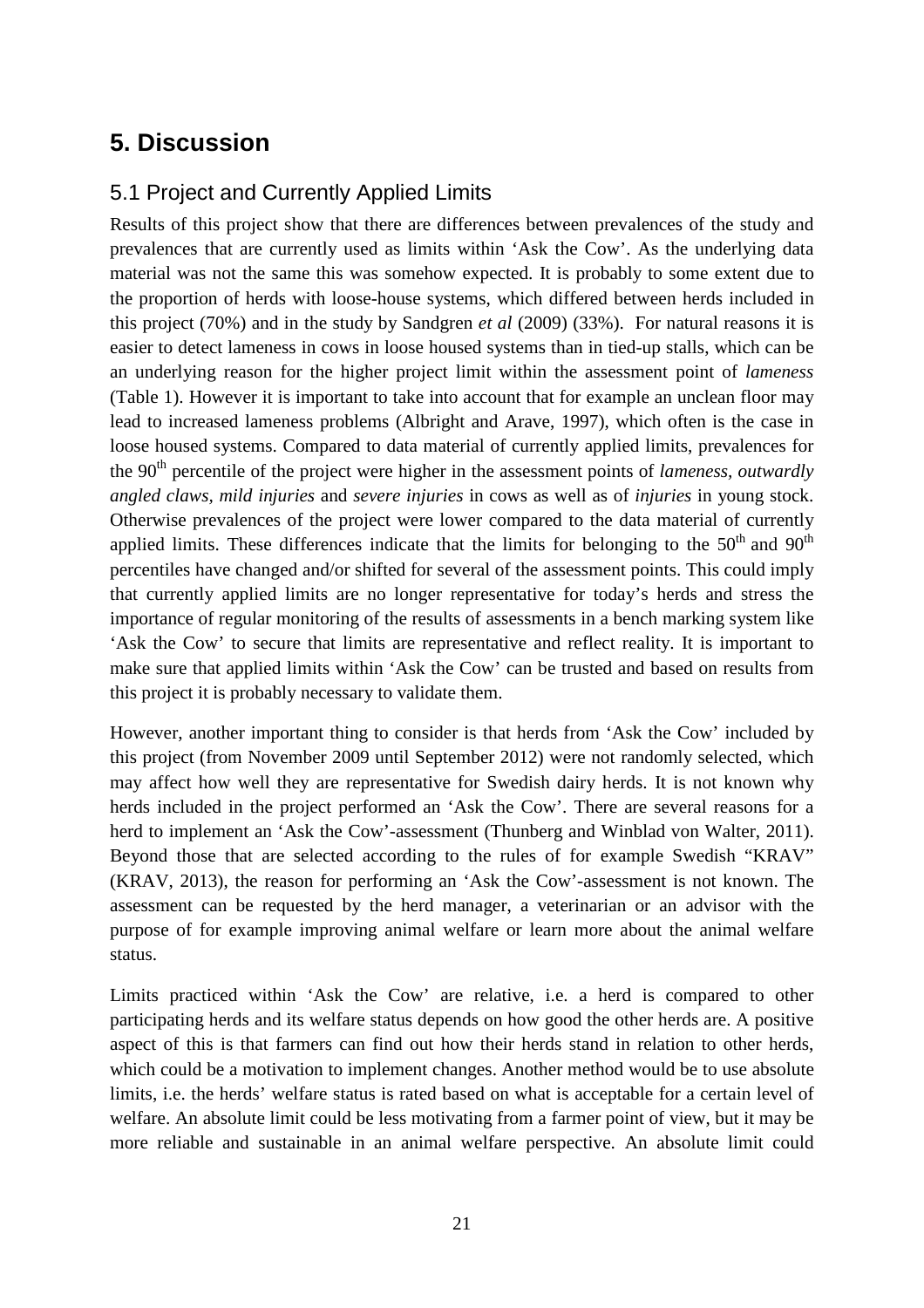function as a more precise statement for improving animal welfare, which probably would be appreciated among consumers.

In 'Animal Welfare Signals', three divergences were detected when all welfare indicators were analysed for time periods of twelve and three months (Table 2). Two of them were within the ninetieth percentile and the welfare indicators *heifers not bred, >17 months of age* and *culling total*. Within these welfare indicators, limits were clearly lower in twelve months data compared to data within three months. On the other hand within the  $10<sup>th</sup>$  percentile and the welfare indicator of *culling total*, the limit was clearly higher in twelve months data compared to three months data. This implies that three-months and twelve-months data present different versions of the animal welfare situation at herd level within these specific welfare indicators. As within 'Ask the Cow' it is important to remember that figures from a shorter time interval display more how the situation appears at a specific moment (Winblad von Walter, personal communication, 2012). Therefore, it was of interest to investigate differences arising from different time intervals. Besides that, no distinctive differences in particular could be found in the distribution measurements between figures in twelve and three months.

#### 5.2 Number of Welfare Remarks

The vast majority of assessed herds have one or less welfare remark within 'Ask the Cow' (Figure 1). Ten of totally 125 included herds have two or more welfare remarks for cows and are therefore considered as a case herd with poor animal welfare. Concerning young cattle and calves, only three and four herds had two or more welfare remarks of totally 117 and 121 herds included, respectively. However, a herd is classified as having poor animal welfare if they have two or more welfare remarks in total including all animal categories. This relatively small amount of case herds may be due to several things, were the first most credible reason could be that Swedish dairy herds keep a good animal welfare standard and therefore only a few herds are considered as case herds. However as earlier mentioned it would have been interesting to take into account why included herds performed an 'Ask the Cow'; for example if many of the herds voluntarily assigned to perform an 'Ask the Cow' the animal welfare situation could be different from herds assigned to an assessment because they do not fulfil the standards of for example KRAV. In addition, the fact that herds were not randomly selected could affect the outcome of the data material available in several different ways. For example the fact that one assessor have preformed twenty 'Ask the Cow'-assessments may affect the outcome of the data material. On the other hand, when assessors are properly trained the probability for validity is considered high in animal-based welfare measures (Knierim and Winckler, 2009 and Scott *et al*, 2001). All 'Ask the Cow' assessors are calibrated yearly (Thunberg and Winblad von Walter, 2011), but nevertheless, the human factor needs to be accounted for when any confounding factors that could affect the outcome from an 'Ask the Cow' assessment are discussed.

Based on register data from 'Animal Welfare Signals', a herd was given a welfare remark for each welfare indicator where they belong to the  $90<sup>th</sup>$  percentile. According to Figure 2, 78 of totally 126 included herds had two or more welfare remarks according to twelve months data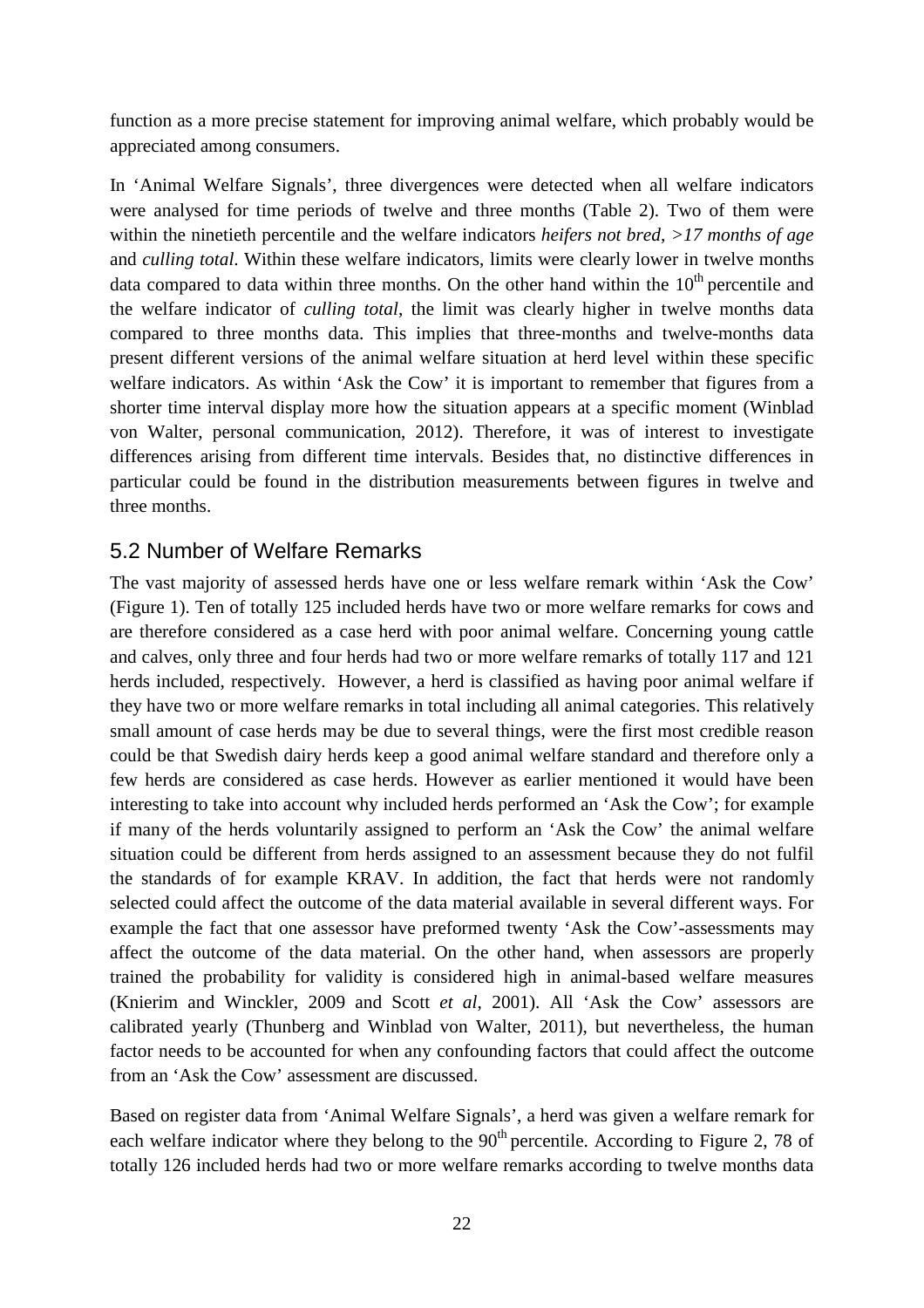from 'Animal Welfare Signals'. According to three months data, 53 of totally 129 included herds had two or more welfare remarks. This implies that a majority of herds included in the project have an animal welfare weakness according to twelve months data from 'Animal Welfare Signals'. It could be assumed that herds with a good animal welfare standard are more accurate in reporting data presented in 'Animal Welfare Signals', but as many figures are reported automatically into the system that is not a credible reason for affecting results (Svensk Mjölk,  $2011<sup>3</sup>$ ). It can be considered as alarming that a majority of the herds included in the study had two or more welfare remarks within twelve months data, but it is important to have in mind that there could be several reasons for why a herd end up among the 10% worst herds. Especially for figures of three months data where for example a temporarily large amount of culled animals (excluded cows) could cause big changes in corresponding welfare indicators. The distribution of number of welfare remarks is more dispersed in 'Animal Welfare Signals' (range 0-12) than in 'Ask the Cow' (range 0-3) (Figure 1 and 2). This could be affected by that the number of assessment points and welfare indicators differs between 'Ask the Cow' and 'Animal Welfare Signals'; theoretically the risk for a herd being classified as having poor animal welfare could be higher in 'Animal Welfare Signals' were there are more points verified.

#### 5.3 Diagnostic Tests

Diagnostic tests were used with the aim of creating a test-kit of welfare indicators that could be used for identifying herds with good or poor animal welfare (Sandgren *et al*, 2009). According to figures presented in Table 3, sensitivity and specificity are similar for each welfare indicator in 'Animal Welfare Signals' for twelve months and three months within project limits. The same applies within current applied limits of 'Ask the Cow' as well as when results of sensitivity and specificity are compared across limits. However, for some welfare indicators there were larger differences in sensitivity across project and current limits in three and twelve months. For example, three of the welfare indicators had a large difference in sensitivity between project and current limits within both three and twelve months; *culling/mortality, first parity 1-90 d after calving, stillbirth 0-24 hours* and *incidence of other feed-related diseases*. However, it is difficult to draw any conclusions out of these results, as the difference is not tested for significance. Sensitivity is the ratio of herds with poor animal welfare that test positive (Thrusfield, 2005). Overall, sensitivity is low for all included welfare indicators (range 0-33.3) and this motivates the fact that one specific indicator is not enough for detecting herds at risk of having poor animal welfare.

As can be seen in Table 4, sensitivity and specificity had similar results in all four test-kits. The highest found sensitivity was 0.73 (Table 4). The final value was thereby higher than if welfare remarks would be picked out by chance ( $>50\%$ ) and about as high as in the study by Sandgren *et al* (2009) were the final test-kit resulted in a sensitivity of 0.77. Sandgren *et al*, 2009 found a specificity of 0.91, while the highest found specificity in the final test-kit of this project was lower; 0.71. Sandgren *et al* (2009) included a total of 55 dairy herds and in this project the minimum number of dairy herds analysed for epidemiological measurements were 112. A consequence of more data available would have been a more reliable result, which Sandgren *et al* also emphasizes. Despite that, sensitivity and specificity were lower within this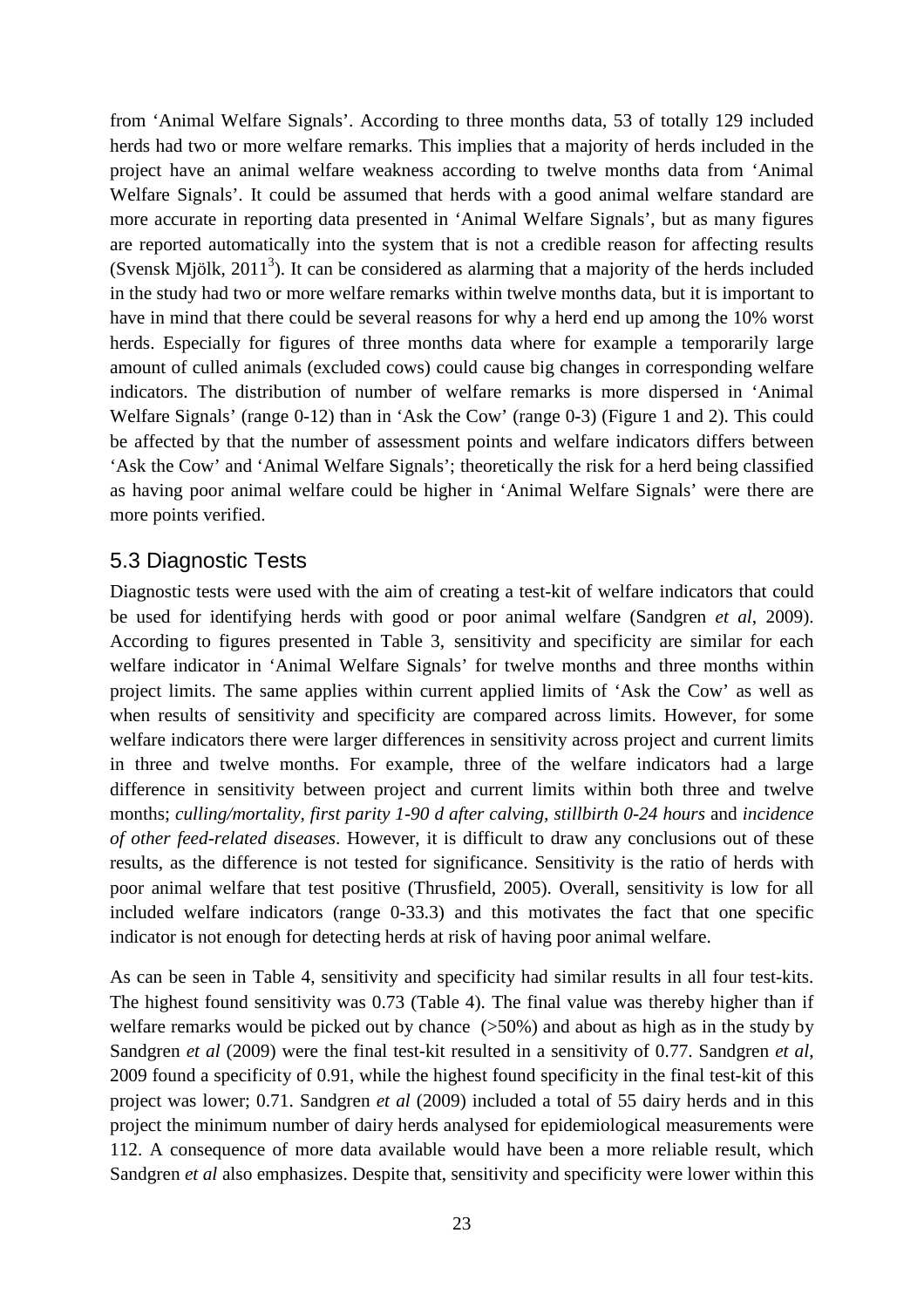project compared to results from the study by Sandgren et al (2009). However, it is important to remember that society changes and that a lot has happened within the dairy sector the last couple of years. For example, due to a tough economic market many herds have been forced to close down (DN, 2013) and this has resulted in less but larger herds (Svensk Mjölk, 2012<sup>3</sup>). 'Ask the Cow'-assessments cost money and therefore bad economy may result in less 'Ask the Cow'-assessments performed and/or that the majority of herds that perform them are those who can afford it. In the study by Sandgren *et al* (2009), the proportion of case herds with poor animal welfare is similar (23.6%) to currently applied limits (25.7%), while the proportion is smaller within project limits (15.0%). This difference may also affect the results as a smaller proportion of case herds could lead to less reliable numbers.

None of the four final test-kits presented in Table 4 are consistent with each other. However, the welfare indicator of *age at first calving* is represented in all models and can therefore be assumed as important when detecting herds at risk of having poor animal welfare. In the study by Sandgren *et al* (2009), *age at first calving* was not represented in any of the found test-kits. This difference may indicate that something has changed that lead to *age at first calving* now being specifically important. Within twelve months, the final test-kit of project limits have three welfare indicators in common with currently applied limits; *incidence of mastitis, stillbirth, 0-24 hours* and *age at first calving.* The final test-kits within three months had two welfare indicators in common; *calving interval* and *age at first calving.* In two of the test-kits, two combinations of welfare indicators with the same sensitivity and specificity were found. The final test-kit in the study by Sandgren *et al* (2009) was included by the welfare indicators of *calf, young stock* and *cow mortality* as well as *heifers not bred >17 months* and *cows with late on-going artificial insemination (Als), >120 d* (or "*calving - latest insemination, >120 d"*). All but *cow* and *young stock mortality* are representative in any of the final test-kits of this project and the rest are represented in any of the test-kit of this project, but then spread between three of the four different test-models. Of this, one could conclude that it is difficult to found a specific set of welfare indicators that are assumed as important when detecting herds at risk of having poor animal welfare. However, to not settle with only a few welfare indicators could be one solution. The test-kit was similar to parallel interpretation of tests, i.e. a herd would be counted as having poor animal welfare if it had a remark in any of the welfare indicators included (Thrusfield, 2005). To avoid false positive and false negative values, it is desirable to have a high sensitivity without lowering specificity too much. There could be several reasons for the large difference in welfare indicators in results between this project and the study by Sandgren *et al* (2009). First of all and as earlier mentioned, underlying data material in the study by Sandgren *et al* (2009) was about half of the data material obtainable in this project and this could affect results given by both studies. Another important point to take into consideration is that included assessment points of the gold standard differ between this project and the study by Sandgren *et al* (2009). Although the same limit was practiced in both studies (a herd was given a welfare remark if among the 10% worst and two or more welfare remarks equals to poor animal welfare), included assessment point from 'Ask the Cow' of this project were only those available (for example not *rising behaviour*) and assumed as extremes regarding poor animal welfare.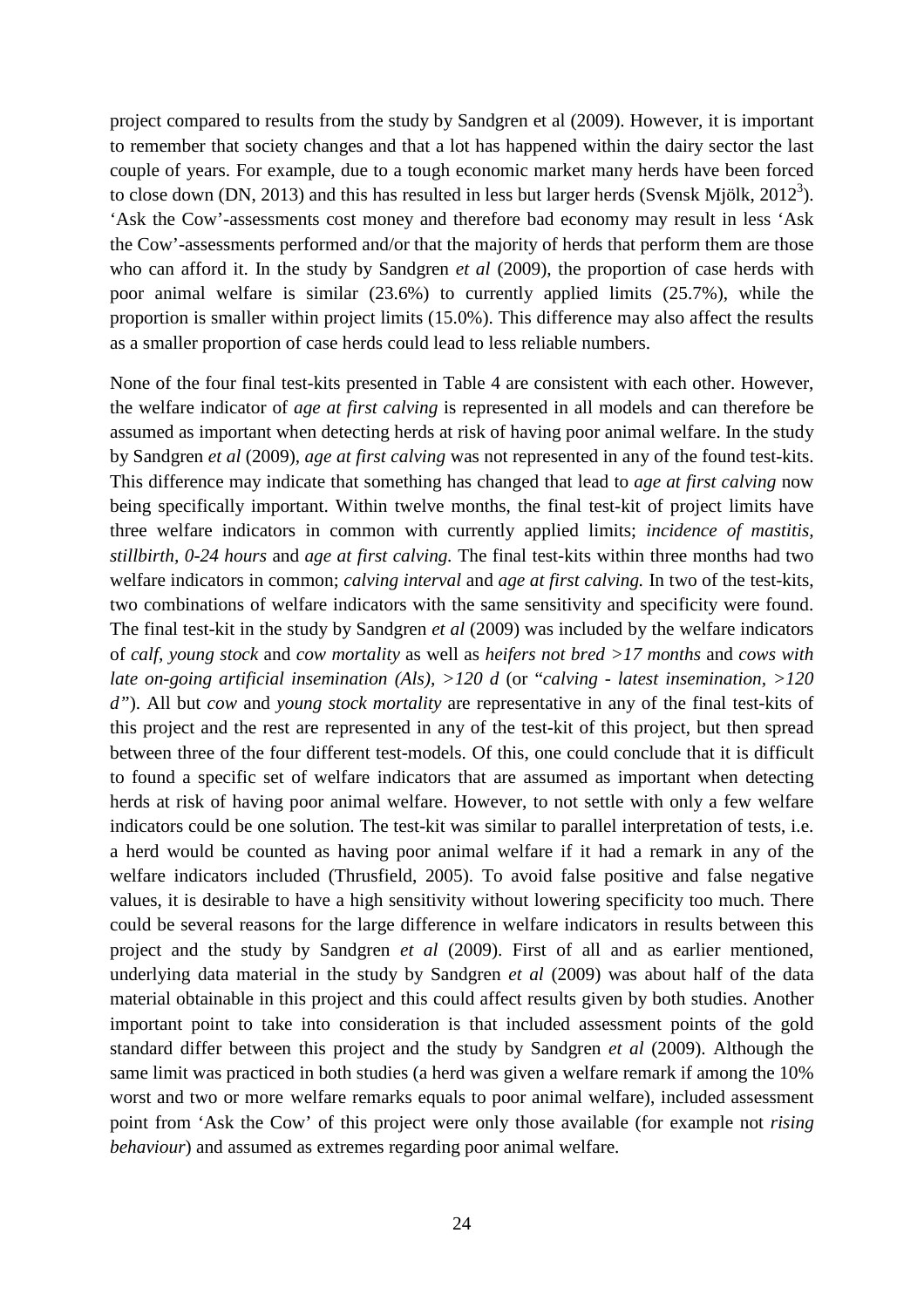Within parallel testing sensitivity will increase and specificity will decrease. This will also lead to an increased negative predictive value. Compared with results in the study by Sandgren *et al* (2009), all positive predictive values were considered relatively low in all four of the test-kits (a range between 0.27-0.45 compared to 0.5) (Table 4). The positive predictive values of currently applied limits in 'Ask the Cow' were distinctively lower than in project limits; 0.27 and 0.32 compared to 0.44 and 0.45 respectively. If the positive predictive value is low, there is a higher risk for herds with a good animal welfare standard being incorrectly classified as having poor animal welfare instead. This is probably not preferred among farmers as the risk of being wrongly accused for having poor animal welfare increases. However, it is important to remember that positive predictive values are affected by sensitivity, specificity and prevalence; the last two in particular (Thrusfield, 2005). If prevalence decreases, so does the positive predictive value. Negative predictive values found were considered high (a range between 0.86-0.93), which means that the proportion of herds that test negatively and truly have a good animal welfare was high (Appendix 4) (Thrusfield, 2005). This could be of interest among consumers and used as an argument for trusting the system.

Finally it was interesting to look further into if sensitivity could be improved by changing the limits of one welfare indicator included in the test-kit at a time. In two out of four test-kits, sensitivity was improved when the limit for one welfare indicator was changed into 80% instead of 90% (Table 5). These were *stillbirth, 0-24 months* for project limits and *age at first calving* for current limits in twelve months. Within the test-kits for project and current limits in three months, sensitivity was improved when two limits were changed into 85% for the welfare indicators of *cows with calving to latest insemination interval,* >120 d and *heifers not bred, > 17 months* instead. However, the difference in sensitivity when the limit was changed compared to when all were analysed according to 90% was not particularly distinctive.

## 5.4 Correlations

Statistically significant and relatively strong negative correlations were found between three different combinations of welfare indicators and assessment points. The welfare indicator of *rumen fill* is found within all three of the significant and relatively strong correlations. Only 16 herds have assessed rumen fill (Table 1), but since there is a correlation between *mortality rate* and two fertility traits it probably should be taken more seriously when cows are assessed within 'Ask the Cow'. It would be interesting to know why the assessors have chosen to neglect the assessment point of *rumen fill* since it is easy to assess and tells a lot about the welfare status of the animal (Hulsen, 2011). Probably one reason is that *rumen fill* is voluntary for the assessor to measure (Svensk Mjölk, n.y.<sup>1</sup>). Other significant correlations found were considered low (range between 0.08-0.33 in twelve months and 0.17-0.32 in three months) and not interesting to proceed with.

Results show that about half of the welfare remarks are equally present in both twelve and three months in almost all welfare indicators. This indicates that welfare remarks from 'Animal Welfare Signals' in twelve and three months are relatively equivalent in most of the welfare indicators. However, in five of the welfare indicators (*on farm mortality; heifers not*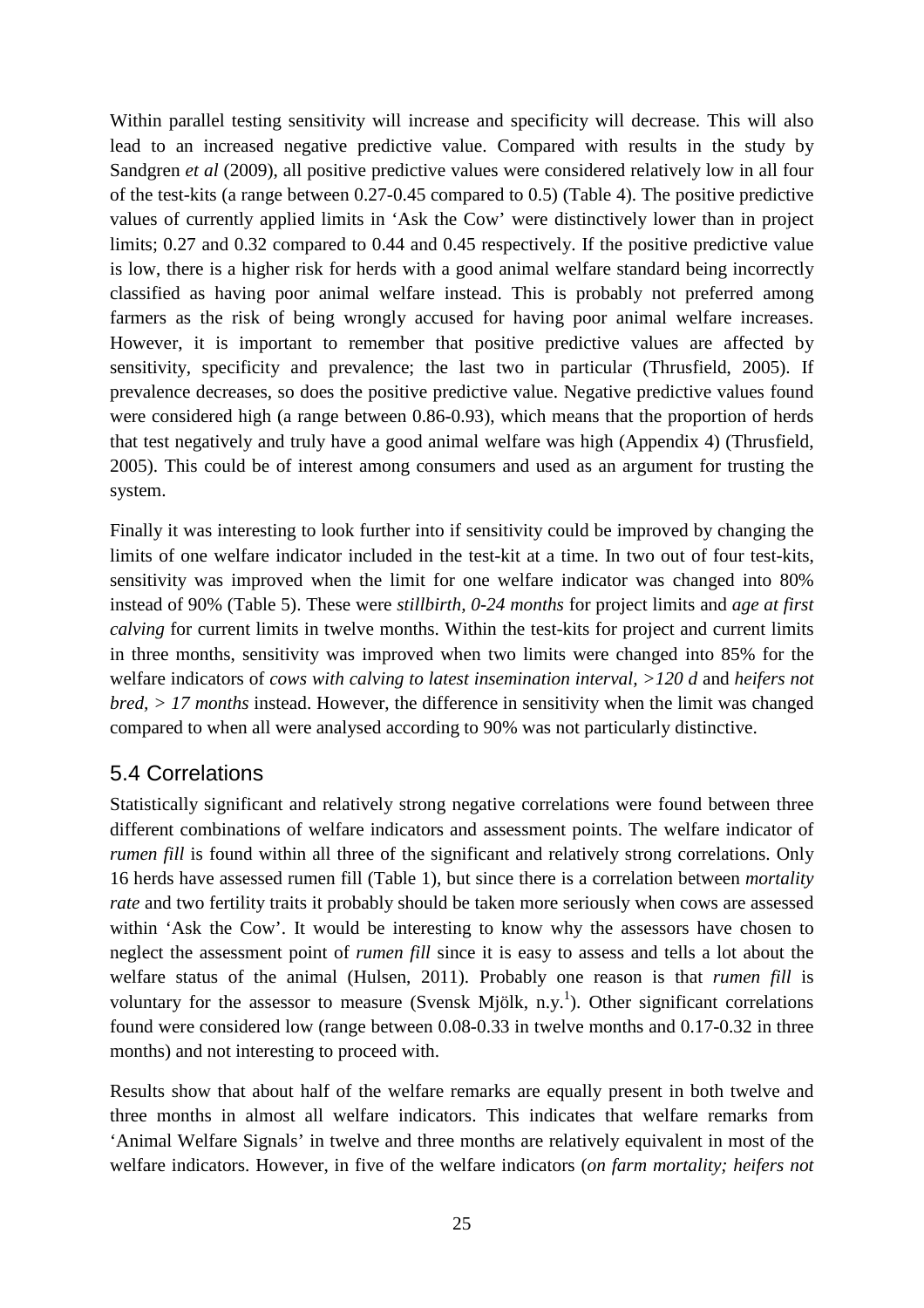*bred, > 17 months of age; cows with calving to first insemination interval, >70; cows with calving to latest insemination interval, >120* and *age at first calving*) there is a larger difference in distribution between twelve and three month data. This could partly be due to the characteristics of the indicator; if it is affected by time of year for collection of data or if data was collected after a specifically tough time-period. However, within this material it was not possible to view a notable difference that depends on the time period.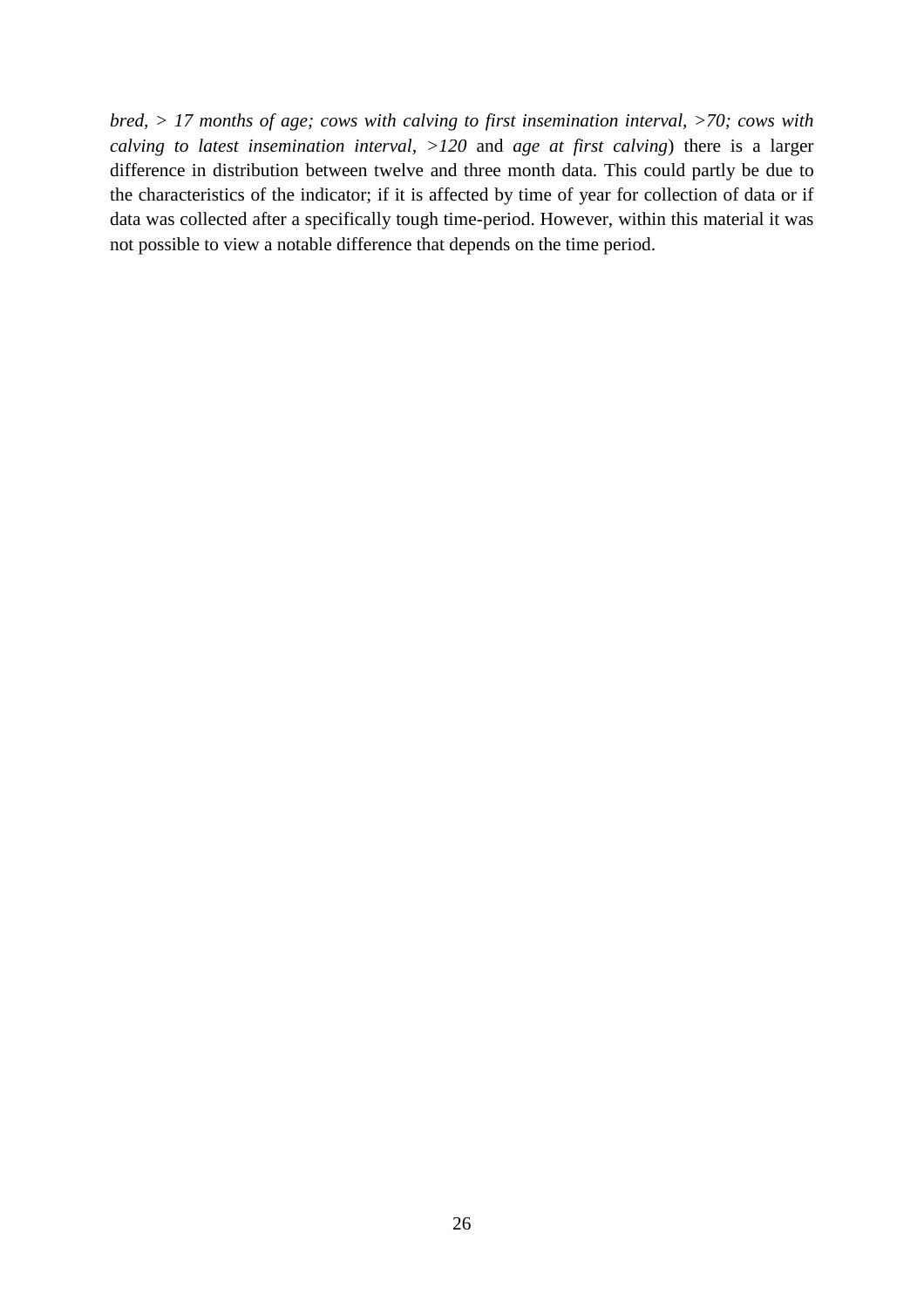## **6. Conclusions**

Result of this study shows that according to how the reality changes on herd level, currently applied limits of 'Ask the Cow' need to be followed up and adjusted for. All found test-kits identify herds with a good animal welfare to a high degree. However, there is a higher risk of herds with good animal welfare being incorrectly classified as having poor animal welfare. Since the final test-kits were not particularly consistent with each other, it is recommended to apply several welfare indicators when identifying herds at risk of having poor animal welfare. However, the welfare indicator of *age at first calving* was found in all final test-kits and can therefore be considered as particularly interesting. 'Ask the Cow' and 'Animal Welfare Signals' do reflect the same view of animal welfare, but as result reviles it is recommended to use both of them when assessing animal welfare at herd level. Animal welfare is a challenging concept and therefore it could be discussed if 'Ask the Cow' and 'Animal Welfare Signals' have to reflect the same view of animal welfare at all; if they simply complement each other instead.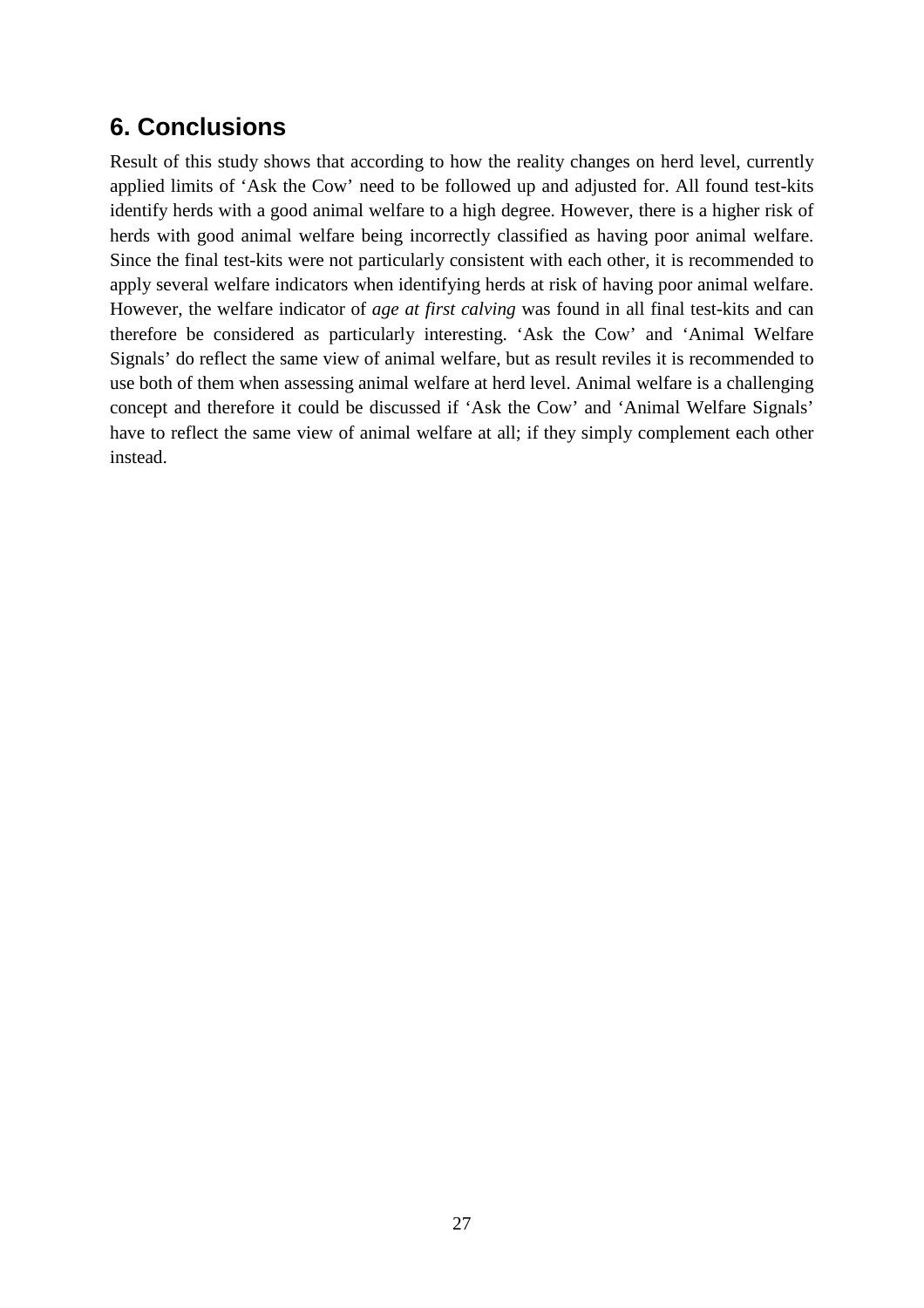## **7. References**

Albright, J.L. and Arave, C.W. (1997) *The Behaviour of Cattle.* Cab International, Wallingford, UK. ISBN 0-85199-196-3. Page 31.

Bareille, N., Beaudeau, F., Billon, S., Robert, A. and Faverdin, P. (2003) *Effect on health disorders on feed intake and milk production in dairy cows.* Livestock Production Science 83, page 53–62, France

Blokhuis, H.J., Jones, R.B., Geers, R., Miele, M. and Veisser, I. (2003) *Measuring and monitoring animal welfare: transparency in the food product quality chain.* UFAW and Animal Welfare 2003 12: 445-455

Broom, D. M. (1991) *Animal Welfare: concepts and measurements.* Journal of Animal Science, 69: 4167-4175

Broom, D. M. (1988) Les concepts de stress et de bien-être. Rec. Med. Vet. 164:715

*Council Directive concerning the protection of animals kept for farming purposes* (1998-06-01). (98/58/EC)

*Council Directive of laying down minimum standards for the protection of calves* (2008-12-18). (2008/119/EC)

Dagens Nyheter (DN). *Antalet svenska bönder minskar dramatiskt.* [online] (2012-05-27) Available: http://www.dn.se/ekonomi/antalet-svenska-bonder-minskar-dramatiskt [2013-05-29]

European convention for the protection of animals kept for farming purposes (1978-11-17). (L 323)

Farm Animal Welfare Council (FAWC). *Five Freedoms.* [online] (2009-04-16) Available: http://www.fawc.org.uk/freedoms.htm [2013-04-16]

Fraser, A.F. (1989) *Animal Welfare practice: Primary Factors and Objectives.* Applied Animal Behaviour Science, The Netherlands. 22: 159-176

Fraser, D., Weary, D. M., Pajor, E. A. and Milligan, B. N. (1997) *A scientific conception of animal welfare that reflects ethical concerns.* Centre for Food and Animal Research, Canada. Animal Welfare. 6: 187-205. *Agriculture and Agri-Food Canada, Ottawa KIA OC6. Canada*

Fraser, D. (2008) *Understanding Animal Welfare: The Science in its Cultural Context.* UFAW, ISBN: 978-1-4051-3695-2, page: 233

Forkman, B. and Keeling, L. (2009) *Assessment of Animal Welfare Measures for Dairy Cattle, Beef Bulls and Veal Calves.* Welfare Quality*®* Reports No 11, Uppsala. ISBN 1-902647-81-5. Page: zero (contents).

Hulsen, J. (2011) *Kosignaler - En praktisk bok om mjölkföretagande med kon i fokus.* Roodbont Förlag (Zutphen) and Vetvice (Bergen). ISBN 978-90-810974-3-7. Page: II, 6-9, 21, 52 and 77.

Knierim, U. and Winckler, C. (2009) *On-farm welfare assessment in cattle: validity, reliability and feasibility issues and future perspectives in special regard to the Welfare Quality® approach.* Animal Welfare 2009, 18: 451-458. ISSN 0962-7286.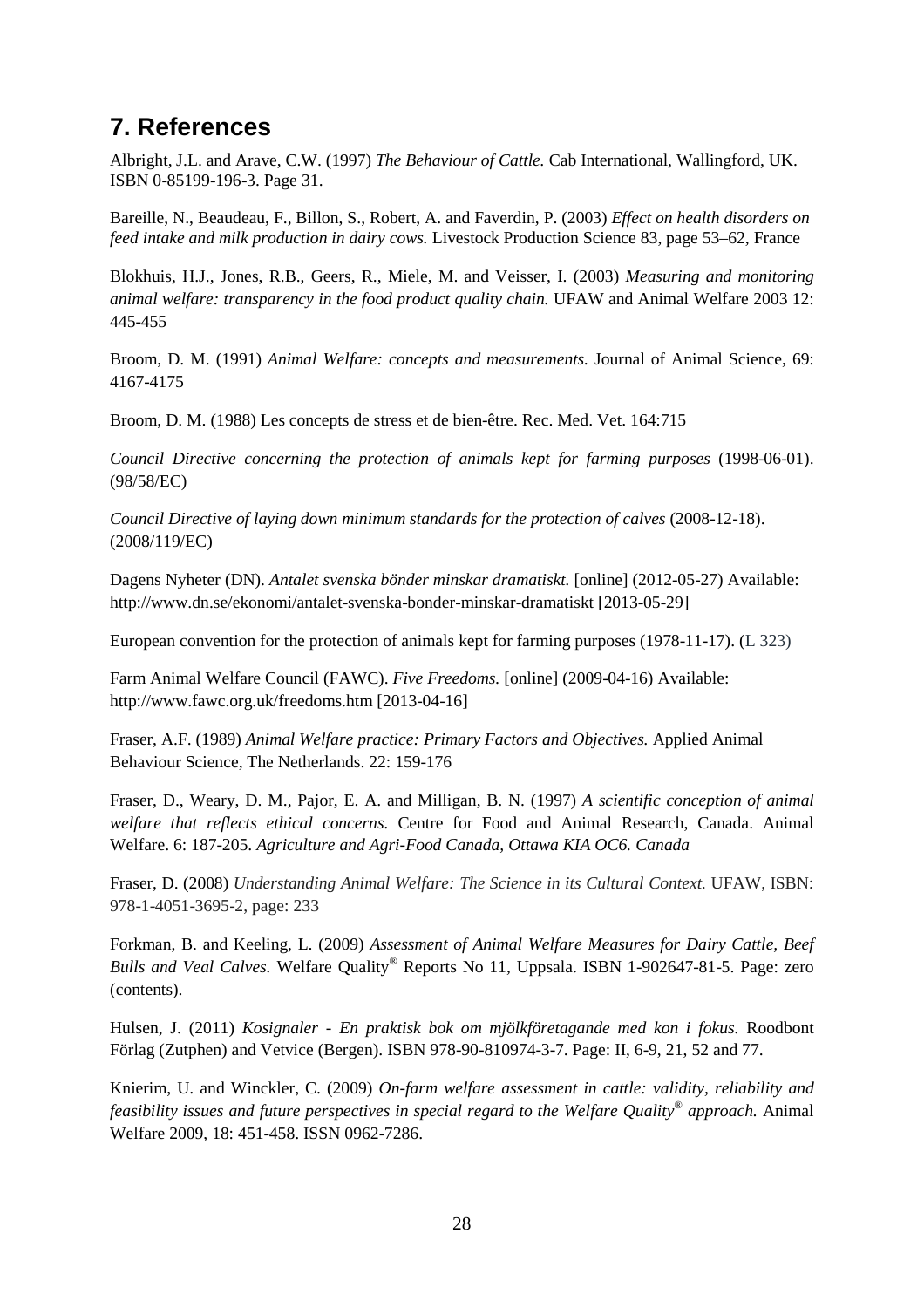KRAV. *5.10.4. Uppföljning för mjölkkobesättningar.* [online] (2013) Available: http://www.krav.se/node/36496#booknode-36503 [2013-07-19]

Mellor, D. J., Patterson-Kane, E. and Stafford, K. J. (2009) *The Science of Animal Welfare.* The Universities Federation for Animal Welfare, Wiley-Blackwell, ISBN 978-1-4051-3495-8. Page 4.

Mörk, M. *Välfärdsindikatorer i Kodatabasen.* Forskning Special, nr 4. [online] (2011-03-16) Available:

http://svenskmjolk.se/Global/Dokument/Dokumentarkiv/Forskning/Forskning%20Special/Forskning% 20Special%202011\_04%20V%C3%A4lf%C3%A4rdsindikatorer%20i%20kodatabasen.pdf [2013-06- 11]

Rushen, J., de Passillé, AM., von Keyserlingk, MAG. and Weary, DM. (2008) *The Welfare of Cattle.*  Volume 5. The Netherlands, Springer. ISBN 978-1-4020-6557-6. Page preface, 7, 15, 43, 58 and 77.

Sandgren, CH., Lindberg, A. and Keeling, LJ. (2009) *Using a national dairy database to identify herds with poor welfare.* Animal Welfare 18:523-532.

Scott, E.M., Nolan, A.M. and Fitzpatrick, J.L. (2001) *Conceptual and methodological issues related to welfare assessment: A framework for measurement.* Acta Agriculturae Scandinavica Section A, Animal Science Supplementum *30*: 5-10

Stata® Corporation, College station, TX, USA

Statens jordbruksverks föreskrifter och allmänna råd om djurhållning inom lantbruket m.m. (2010). Jönköping. (SJVFS 2010:15, L100)

#### Svensk Mjölk:

- 1. *Stabilt antal kor i Kokontrollen*. [online] (2011-01-21) Available: http://svenskmjolk.se/Mjolkgarden/Mjolkgarden/2011/Stabilt-antal-kor-i-kokontrollen/ [2012- 06-11]
- 2. *Att använda Signaler Djurvälfärd.* (2011-01-27)
- 3. *Signaler Djurvälfärd – Formelsamling.* (2011-01-27)

#### Svensk Mjölk. No year (n.y.):

- *1. Bedömningsprotokoll. Fråga Kon.*
- *2. Signaler Djurvälfärd och Fråga Kon.*

Svensk Mjölk:

- 1. *Kokontrollen basen för beslut.* [online] (2012-01-11) Available: http://svenskmjolk.se/Mjolkgarden/Service--radgivning/Kokontrollen/ [2012-06-11]
- 2. *Större, men färre besättningar i Kokontrollen.* [online] (2012-09-18) Available: http://www.svenskmjolk.se/Mjolkgarden/Tidningen-Husdjur/Nyheter/2012/Storre-men-farrebesattningar-i-Kokontrollen/#.UaXNAaWsFo4 [2013-05-29]

The animal protection ordinance (1988). Stockholm. (SFS 1988:539).

The animal welfare act (1988). Stockholm. (SFS 1988:534).

Thrusfield, M. (2005) *Veterinary Epidemiology – third edition.* Blackwell Science Ltd, Great Britain. ISBN 978-06320-6397-0. Page: 159, 312-317 and 323.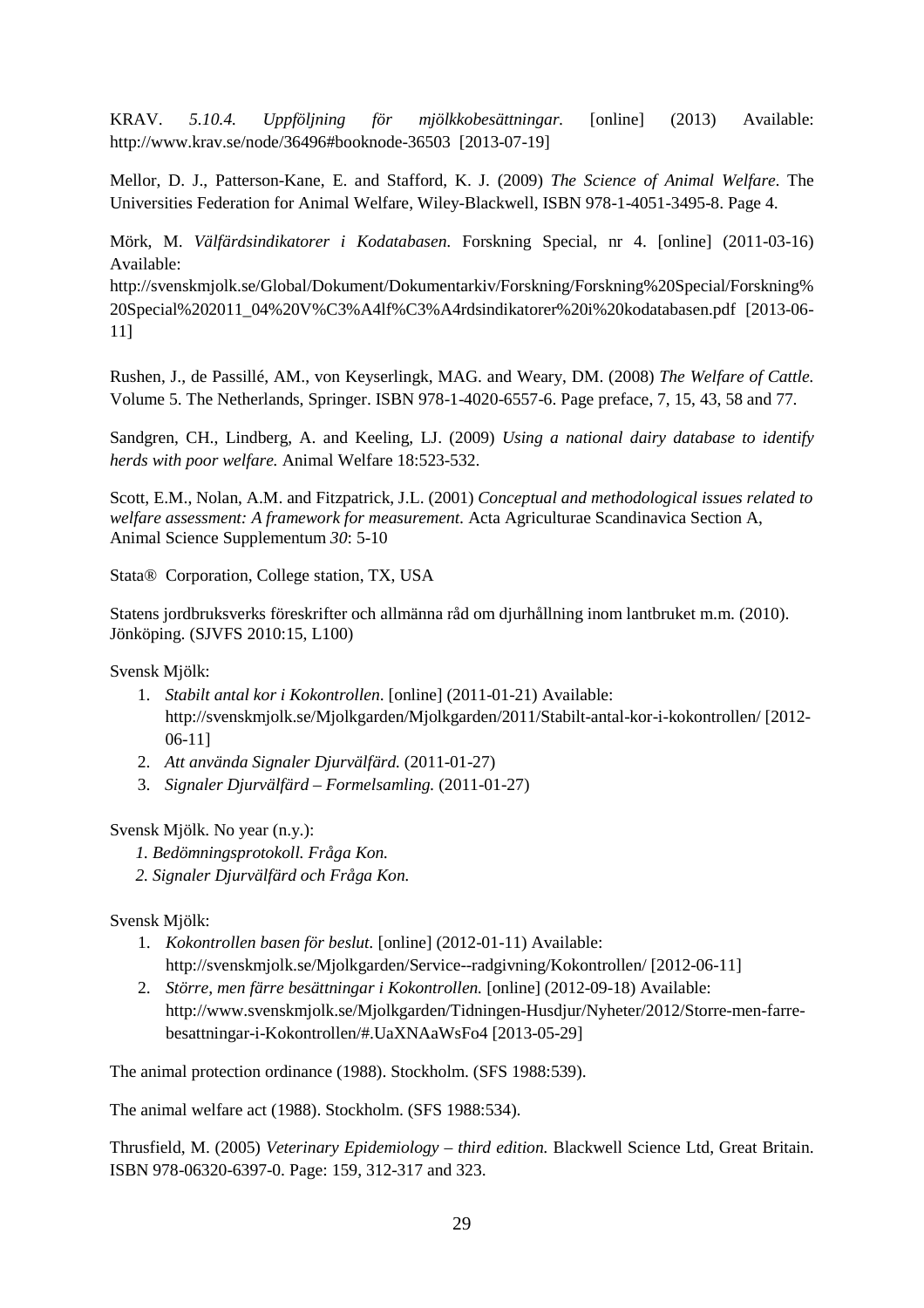Thunberg, K. and Winblad von Walter, L. (2011-05-06). *Fråga kon – praktiskt i djurbesättning.*  Svensk Mjölk.

Welfare Quality*®*:

- 1. *Welfare Quality Video.* [online] (2004) Available: http://www.animalfarmlife.eu/dvd/ [2013- 04-18]
- 2. *Welfare Quality®: Science and society improving animal welfare in the food quality chain.* [online] (2004) Available: http://www.welfarequality.net/everyone/26536/5/0/22 [2013-04- 18]

Welfare Quality® (2009). *Welfare Quality® assessment protocol for cattle.* Welfare Quality® Consortium, Lelystad, Netherlands.

Winckler, C., Algers, B., Boivin, X., Butterworth, A., Canali, E., De Rosa, G., Hesse, N., Keeling, L., Knierim, U., Laister, S., Leach, K., Milard, F., Minero, M., Napolitano, F., Schmied, C., Schul- ze Westerath, H., Waiblinger, S., Wemelsfelder, F., Whay, H.R., Windschnurer, I. and Zucca, D. (2007) *Assuring animal welfare: from societal concerns to implementation. Dairy Cows.* Programme Second Welfare Quality® stakeholder conference Berlin. ISBN number 978-90-78240-02-0

## 7.1 Unpublished Material

Mörk, Marie. Personal communication. December 2012 and May 2013. Roth, Anki. Personal communication: Lecture in Cow Signals. 2013-04-11. Winblad von Walter, Louise. Personal communication. 2012-09-24. Winblad von Walter, Louise. Personal communication: email. 2013-05-20.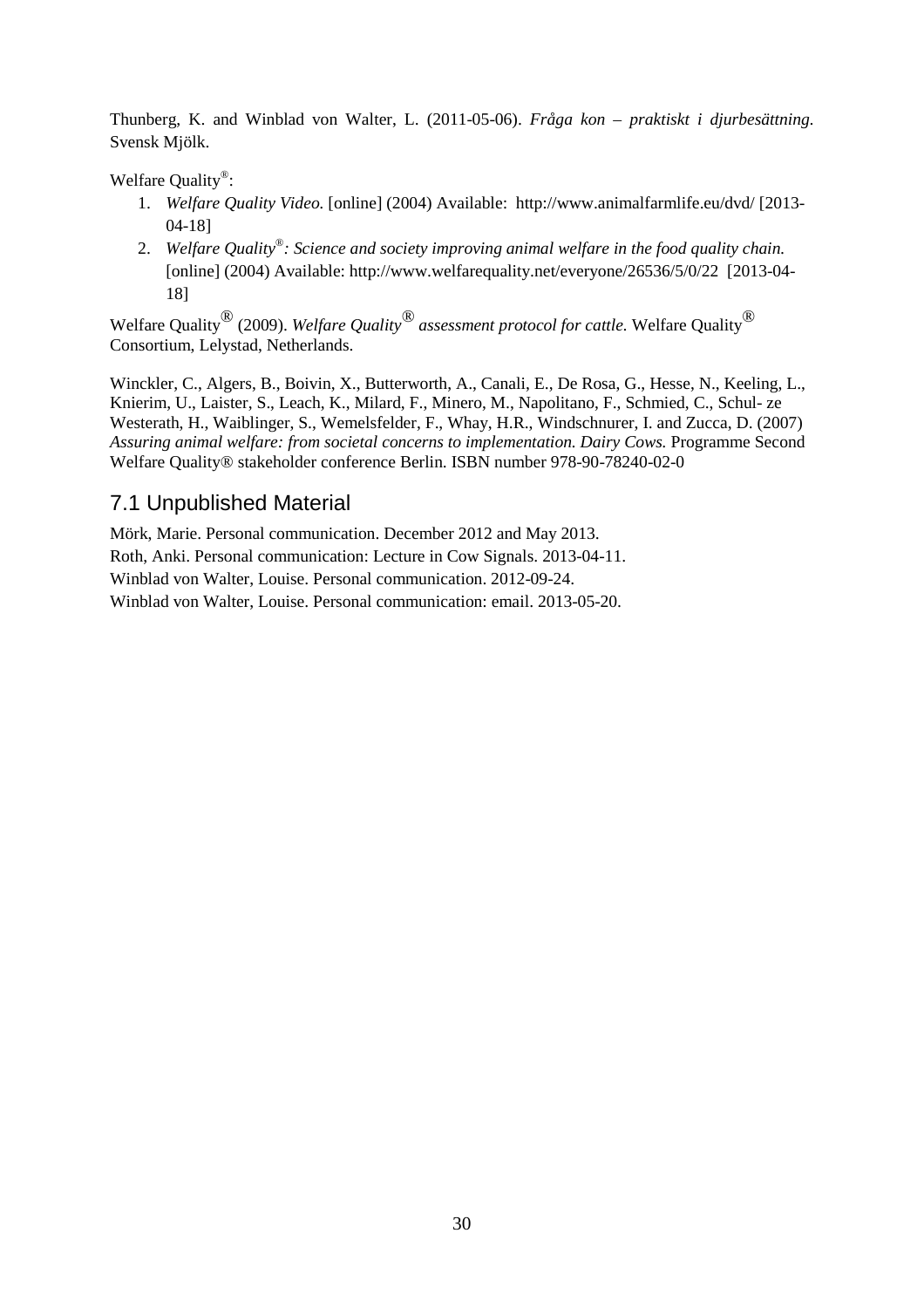# **8. Appendix**

## Appendix 1

Welfare principles with associating criterias and descriptions from the Welfare Quality*®* project (Welfare Quality*®*, 2009):

| "Welfare principles   |                | Welfare criteria                                 |
|-----------------------|----------------|--------------------------------------------------|
| Good feeding          | 1              | Absence of prolonged hunger                      |
|                       |                | Absence of prolonged thirst                      |
| Good housing          | $\mathfrak{Z}$ | Comfort around resting                           |
|                       | $\overline{4}$ | Thermal comfort                                  |
|                       | 5              | Ease of movement                                 |
| Good health           | 6              | Absence of injuries                              |
|                       |                | Absence of disease                               |
|                       | 8              | Absence of pain induced by management procedures |
| Appropriate behaviour | 9              | Expression of social behaviours                  |
|                       | 10             | Expression of other behaviours                   |
|                       | 11             | Good human-animal relationship                   |
|                       | 12             | Positive emotional state                         |

#### *The principles and criteria that are the basis for the Welfare Quality® assessment protocols. More detailed definitions of welfare criteria are described below.*

- *1. Animals should not suffer from prolonged hunger, i.e. they should have a suitable and*  appropriate diet.
- *2. Animals should not suffer from prolonged thirst, i.e. they should have a sufficient and*  accessible w ater supply.
- *3. Animals should have comfort when they are resting.*
- *4. Animals should have thermal comfort, i.e. they should neither be too hot nor too cold.*
- *5. Animals should have enough space to be able to move around freely.*
- *6. Animals should be free of injuries, e.g. skin damage and locomotory disorders.*
- *7. Animals should be free from disease, i.e. animal unit managers should maintain high*  standards of hygiene and care.
- *8. Animals should not suffer pain induced by inappropriate management, handling, slaughter, or*  surgical procedures (e.g. castration, *dehorning*).
- *9. Animals should be able to express normal, non-harmful, social behaviours (e.g. grooming).*
- *10. Animals should be able to express other normal behaviours, i.e. it should be possible to express species-specific natural behaviours such as foraging.*
- *11. Animals should be handled well in all situations, i.e. handlers should promote good human*anim al relationships.
- *12. Negative emotions such as fear, distress, frustration or apathy should be avoided whereas positive emotions such as security or contentment should be promoted."*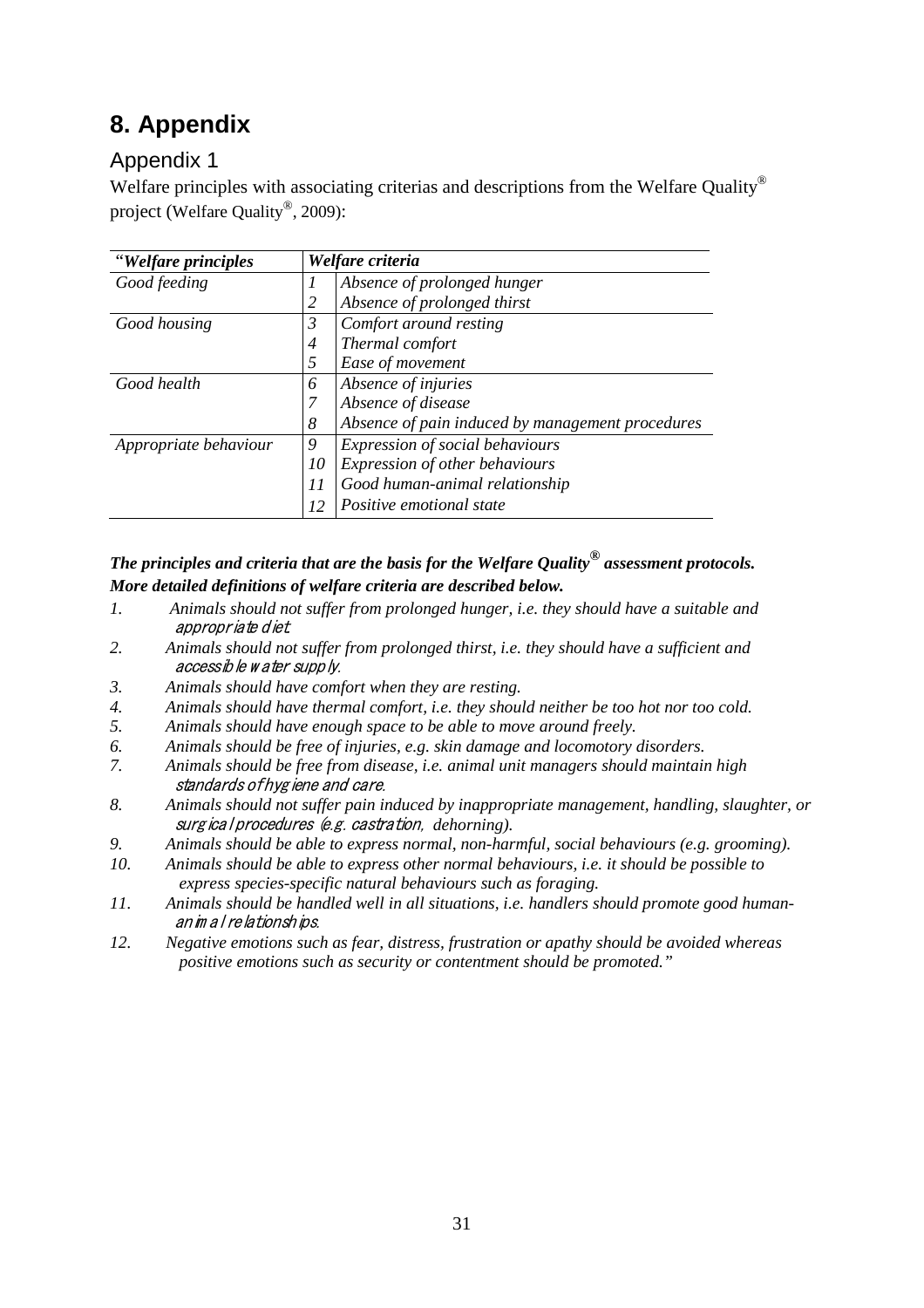## Appendix 2

Welfare indicators from 'Animal Welfare Signals' and smileys that represent animal welfare on herd level as well as the  $10^{th}$ ,  $50^{th}$  and  $90^{th}$  percentile for each colour respectively.

| <b>Areas</b>    | <b>Welfare indicators</b>                              |
|-----------------|--------------------------------------------------------|
| Calves          | Calf mortality, 1-60 days*                             |
| Calves          | Calf mortality, 2-6 months $*$                         |
| Heifers         | Young stock mortality, 6-15 months*                    |
| Heifers         | Culling/mortality, first parity, 1-90 d after calving* |
| Sustainability  | On-farm mortality**                                    |
| <b>Diseases</b> | Cows with diseases, total**                            |
| Feed balance    | Low urea values $(\%)$                                 |
| Feed balance    | Abnormal urea values (%)                               |
| Monitoring      | Calving interval (months)                              |
| Calvings        | Incidence of calving difficulties**                    |
| Calvings        | Stillbirth, 0-24 hours*                                |
| Heifers         | Heifers not bred, $> 17$ months**                      |
| Sustainability  | Culling total*                                         |
| Feed balance    | Other feed-related diseases*                           |
| Sustainability  | Culling, udder diseases*                               |
| <b>Diseases</b> | Mastitis treatments*                                   |
| <b>Diseases</b> | Somatic cell counts from test milking (1000 cells/ml)  |
| Sustainability  | Incidence of claw and leg disorders**                  |
| Sustainability  | Culling, claws/legs**                                  |
| Monitoring      | Culling, fertility**                                   |
| Monitoring      | Cows with calving to first insemination interval,      |
|                 | $>70$ d**                                              |
| Monitoring      | Calving - latest insemination, $>120$ d**              |
| Sustainability  | Incidence of paralysis and cramps*                     |
| Heifers         | Age at first calving (months)                          |

\* Number of events per 100 animals at risk.

\*\* Number of events per 100 animal-years at risk

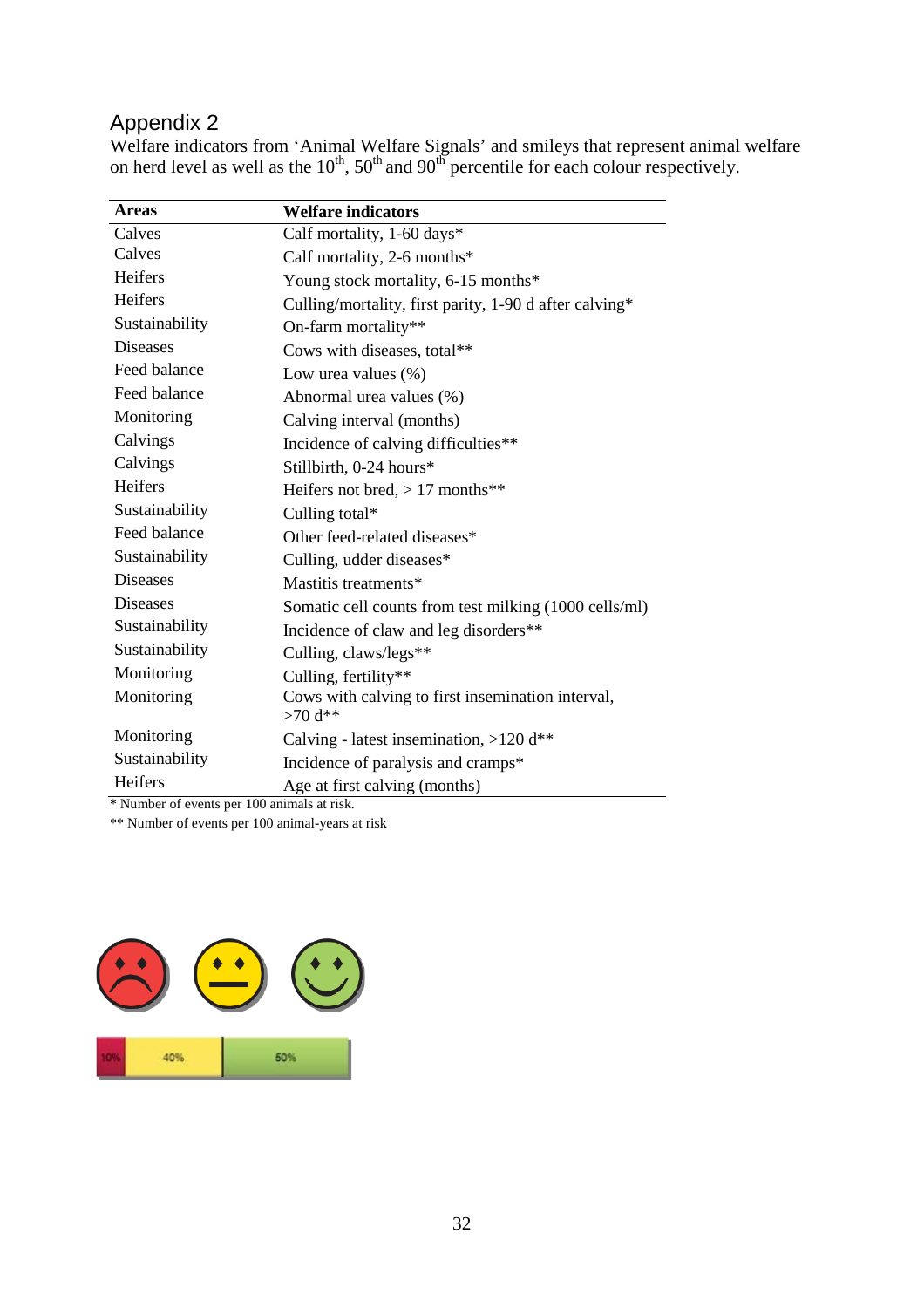### Appendix 3

Assessment points within each animal category from 'Ask the Cow' and the flower used for presenting results given by the assessment of cows.

| <b>Assessment points</b>                 | <b>Rating scale</b>                      | Scale of poor animal welfare |
|------------------------------------------|------------------------------------------|------------------------------|
| Rising behaviour                         | 1-4 (or $2-5^*$ )                        | 3 and 4 (or 4 and $5^*$ )    |
| Body condition                           | $2 - 4$                                  | 2 (lean) and 4 (fat)         |
| <b>Cleanliness</b>                       | $2 - 4$                                  | 3 and 4                      |
| Dusty neck <sup>®</sup>                  | No remarks or dusty neck                 | Dusty neck                   |
| Scuffed neck**                           | No remarks or scuffed neck               | Scuffed neck                 |
| Claw length***                           | No remarks, claw length $> 95$ mm        | Claw length                  |
| Outwardly angled<br>claws <sup>***</sup> | No remarks or deflected back claws       | Outwardly angled claws       |
| Lameness                                 | $0, 2 \text{ or } 4$                     | 2 and 4                      |
| Injuries                                 | $2 - 4$                                  | 3 and 4                      |
| Rumen fill                               | 1, 2 or 4 (or $1-3^*$ )                  | 2 and 4 (or $2-3^*$ )        |
| ****<br>Injury placement                 | Carpus, front, hock, back part or others |                              |

#### **Table 1. Assessment points for cows**

\* Scale practiced within 'Ask the Cow'

\*\* Can show both at the same time, counted for as one assessment point; i.e. coat

\*\*\* Can show both at the same time, counted for as one assessment point; i.e. claws

\*\*\*\* Not included

| $2 - 4$<br>Body condition<br>3 and 4<br>$2 - 4$<br><b>Cleanliness</b>                                    |                                                       |
|----------------------------------------------------------------------------------------------------------|-------------------------------------------------------|
|                                                                                                          | 2 (lean) and 4 (fat)                                  |
|                                                                                                          |                                                       |
| 3 and 4<br>$2 - 4$<br>Injuries                                                                           |                                                       |
| Injury placement <sup>*</sup><br>Carpus, front, hock, back part or<br>$\overline{\phantom{0}}$<br>others |                                                       |
| Health<br>No remarks, diarrhoea, forced<br>breathing, lameness or indolence                              | Diarrhoea, forced breathing,<br>lameness or indolence |

#### **Table 2. Assessment points for young stock**

\* Not included in project

#### **Table 3. Assessment points for calves**

| <b>Assessment points</b>      | <b>Rating scale</b>                         | Scale of poor animal welfare |
|-------------------------------|---------------------------------------------|------------------------------|
| Body condition                | $2 - 4$                                     | 2 (lean) and 4 (fat)         |
| <b>Cleanliness</b>            | $2 - 4$                                     | 3 and 4                      |
| Injuries                      | $2 - 4$                                     | 3 and 4                      |
| Injury placement <sup>®</sup> | Carpus, front, hock, back part or<br>others | $\overline{\phantom{a}}$     |
|                               | No remarks, diarrhoea, forced               | Diarrhoea, forced breathing, |
| Health                        | breathing, lameness or indolence            | lameness or indolence        |

\* Not included in project